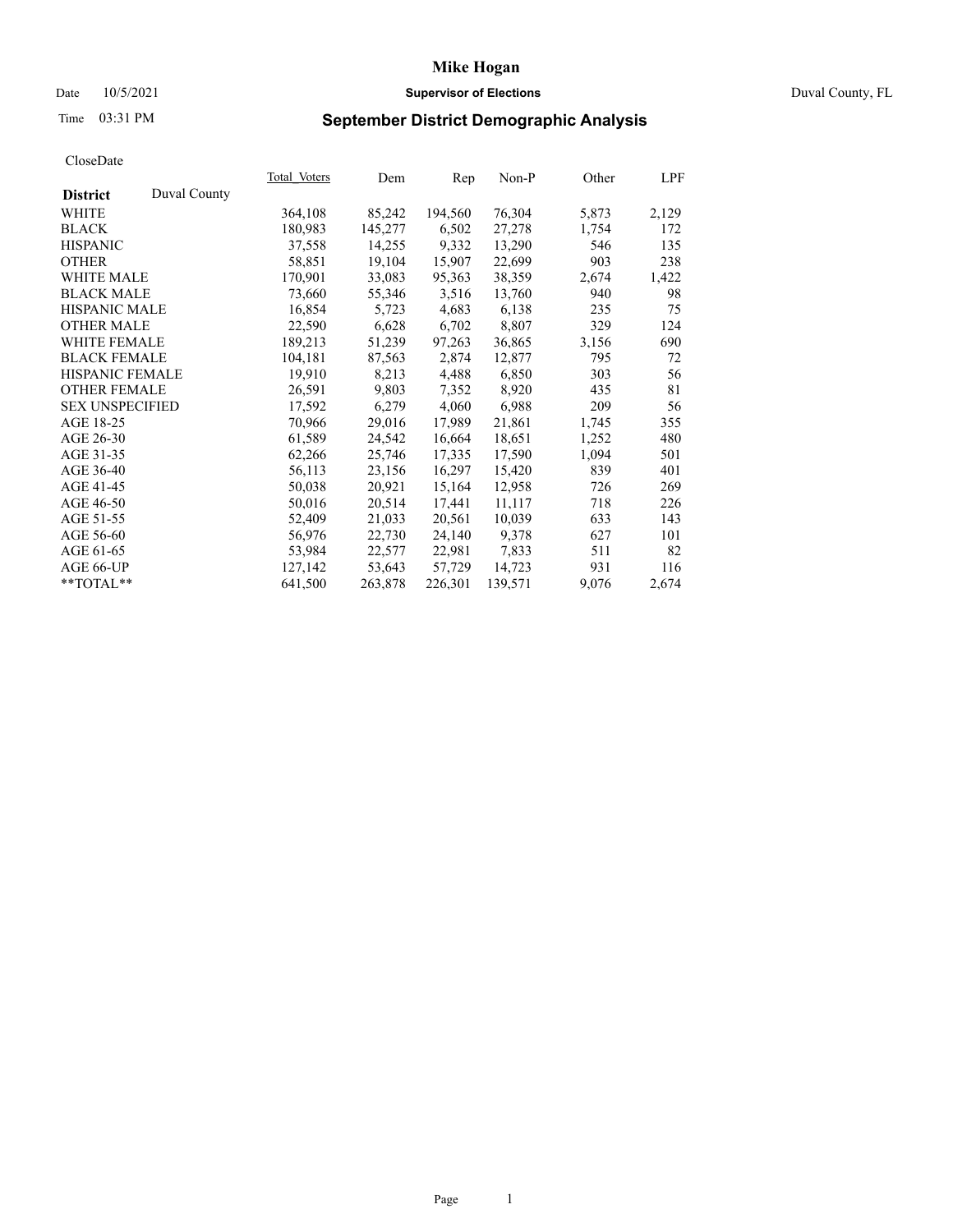# Date 10/5/2021 **Supervisor of Elections Supervisor of Elections** Duval County, FL

# Time 03:31 PM **September District Demographic Analysis**

|                                            | Total Voters | Dem    | Rep    | Non-P | Other | LPF |
|--------------------------------------------|--------------|--------|--------|-------|-------|-----|
| City Council District 1<br><b>District</b> |              |        |        |       |       |     |
| WHITE                                      | 20,459       | 4,930  | 10,649 | 4,458 | 309   | 113 |
| <b>BLACK</b>                               | 14,138       | 10,958 | 567    | 2,442 | 154   | 17  |
| <b>HISPANIC</b>                            | 3,544        | 1,422  | 797    | 1,270 | 45    | 10  |
| <b>OTHER</b>                               | 3,981        | 1,397  | 963    | 1,548 | 55    | 18  |
| <b>WHITE MALE</b>                          | 9,524        | 1,882  | 5,187  | 2,248 | 133   | 74  |
| <b>BLACK MALE</b>                          | 5,675        | 4,129  | 292    | 1,163 | 83    | 8   |
| <b>HISPANIC MALE</b>                       | 1,536        | 585    | 384    | 537   | 23    | 7   |
| <b>OTHER MALE</b>                          | 1,418        | 446    | 406    | 538   | 17    | 11  |
| WHITE FEMALE                               | 10,653       | 2,972  | 5,332  | 2,140 | 172   | 37  |
| <b>BLACK FEMALE</b>                        | 8,146        | 6,605  | 259    | 1,204 | 69    | 9   |
| HISPANIC FEMALE                            | 1,917        | 796    | 397    | 699   | 22    | 3   |
| <b>OTHER FEMALE</b>                        | 1,792        | 726    | 428    | 601   | 31    | 6   |
| <b>SEX UNSPECIFIED</b>                     | 1,459        | 565    | 291    | 587   | 13    | 3   |
| AGE 18-25                                  | 5,112        | 2,279  | 1,034  | 1,661 | 114   | 24  |
| AGE 26-30                                  | 4,246        | 1,887  | 884    | 1,374 | 79    | 22  |
| AGE 31-35                                  | 4,312        | 2,013  | 948    | 1,253 | 68    | 30  |
| AGE 36-40                                  | 3,691        | 1,652  | 877    | 1,083 | 59    | 20  |
| AGE 41-45                                  | 3,178        | 1,465  | 785    | 864   | 47    | 17  |
| AGE 46-50                                  | 3,161        | 1,433  | 971    | 698   | 43    | 16  |
| AGE 51-55                                  | 3,411        | 1,537  | 1,159  | 663   | 42    | 10  |
| AGE 56-60                                  | 3,678        | 1,600  | 1,392  | 646   | 37    | 3   |
| AGE 61-65                                  | 3,454        | 1,515  | 1,370  | 528   | 34    | 7   |
| AGE 66-UP                                  | 7,879        | 3,326  | 3,556  | 948   | 40    | 9   |
| **TOTAL**                                  | 42,122       | 18,707 | 12,976 | 9,718 | 563   | 158 |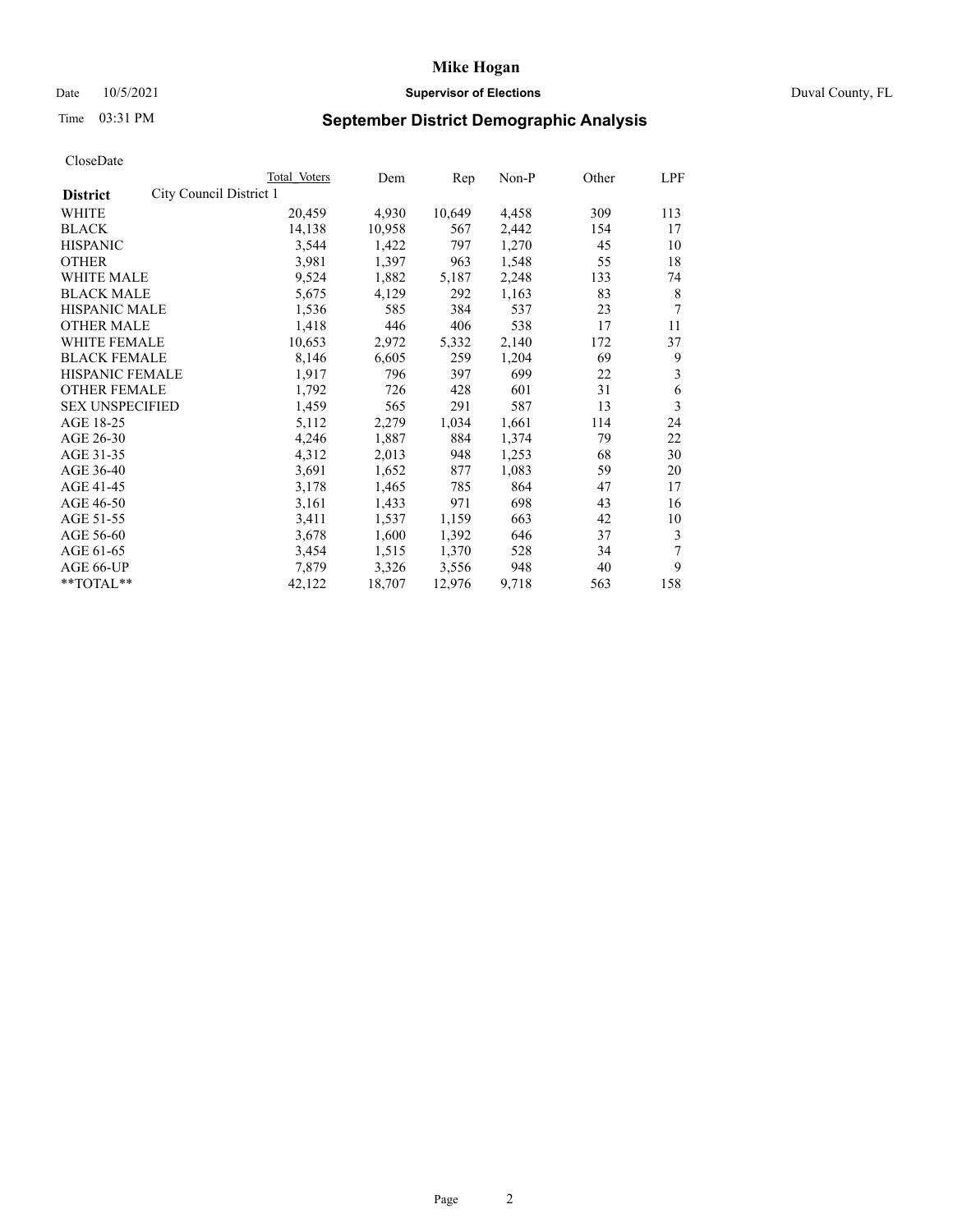# Date 10/5/2021 **Supervisor of Elections Supervisor of Elections** Duval County, FL

# Time 03:31 PM **September District Demographic Analysis**

| Total Voters            | Dem    | Rep    | Non-P  | Other | LPF            |
|-------------------------|--------|--------|--------|-------|----------------|
| City Council District 2 |        |        |        |       |                |
| 33,010                  | 6,053  | 19,941 | 6,320  | 515   | 181            |
| 9,687                   | 7,333  | 452    | 1,749  | 140   | 13             |
| 3,071                   | 1,074  | 883    | 1,072  | 37    | 5              |
| 4,712                   | 1,271  | 1,598  | 1,768  | 56    | 19             |
| 15,843                  | 2,408  | 9,811  | 3,267  | 244   | 113            |
| 4,313                   | 2,990  | 263    | 975    | 73    | 12             |
| 1,411                   | 434    | 458    | 498    | 18    | 3              |
| 1,881                   | 461    | 681    | 712    | 17    | 10             |
| 16,822                  | 3,589  | 9,931  | 2,967  | 268   | 67             |
| 5,232                   | 4,240  | 187    | 738    | 66    | 1              |
| 1,599                   | 619    | 412    | 548    | 18    | $\overline{2}$ |
| 2,149                   | 678    | 730    | 704    | 30    | 7              |
| 1,230                   | 312    | 401    | 500    | 14    | 3              |
| 5,262                   | 1,698  | 1,797  | 1,609  | 136   | 22             |
| 4,333                   | 1,346  | 1,523  | 1,313  | 108   | 43             |
| 4,939                   | 1,503  | 1,884  | 1,438  | 75    | 39             |
| 4,652                   | 1,470  | 1,738  | 1,331  | 67    | 46             |
| 4,290                   | 1,402  | 1,691  | 1,103  | 67    | 27             |
| 4,306                   | 1,446  | 1,863  | 917    | 61    | 19             |
| 4,431                   | 1,376  | 2,157  | 836    | 57    | 5              |
| 4,825                   | 1,404  | 2,621  | 735    | 60    | 5              |
| 4,167                   | 1,273  | 2,286  | 558    | 46    | 4              |
| 9,275                   | 2,813  | 5,314  | 1,069  | 71    | 8              |
| 50,480                  | 15,731 | 22,874 | 10,909 | 748   | 218            |
|                         |        |        |        |       |                |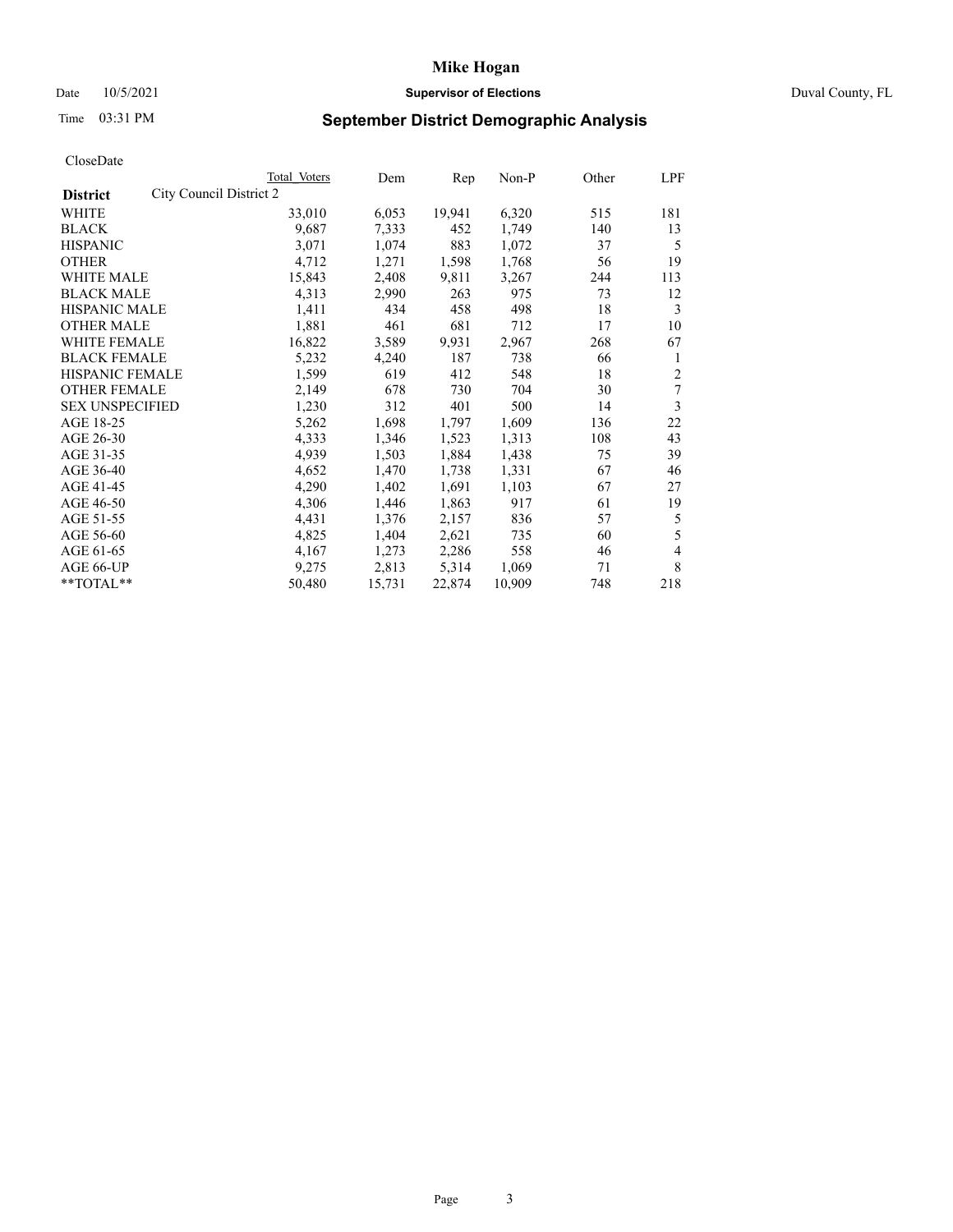# Date 10/5/2021 **Supervisor of Elections Supervisor of Elections** Duval County, FL

# Time 03:31 PM **September District Demographic Analysis**

| Total Voters | Dem                     | Rep    | Non-P  | Other | LPF |
|--------------|-------------------------|--------|--------|-------|-----|
|              |                         |        |        |       |     |
| 35,155       | 7,371                   | 19,095 | 7,949  | 544   | 196 |
| 4,600        | 3,366                   | 252    | 929    | 50    | 3   |
| 3,158        | 1,069                   | 954    | 1,069  | 58    | 8   |
| 6,458        | 1,750                   | 2,105  | 2,506  | 78    | 19  |
| 16,572       | 2,704                   | 9,522  | 3,939  | 267   | 140 |
| 2,173        | 1,465                   | 156    | 522    | 28    | 2   |
| 1,390        | 402                     | 444    | 510    | 29    | 5   |
| 2,612        | 658                     | 879    | 1,033  | 32    | 10  |
| 18,205       | 4,586                   | 9,400  | 3,896  | 270   | 53  |
| 2,367        | 1,864                   | 91     | 389    | 22    | 1   |
| 1,701        | 647                     | 496    | 529    | 28    | 1   |
| 3,057        | 907                     | 1,032  | 1,073  | 39    | 6   |
| 1,293        | 323                     | 386    | 561    | 15    | 8   |
| 5,224        | 1,603                   | 1,816  | 1,636  | 138   | 31  |
| 4,491        | 1,265                   | 1,658  | 1,445  | 83    | 40  |
| 4,473        | 1,241                   | 1,706  | 1,414  | 74    | 38  |
| 4,396        | 1,154                   | 1,695  | 1,445  | 66    | 36  |
| 4,040        | 1,115                   | 1,610  | 1,244  | 52    | 19  |
| 4,010        | 1,060                   | 1,829  | 1,039  | 62    | 20  |
| 4,078        | 1,067                   | 2,075  | 880    | 41    | 15  |
| 4,444        | 1,098                   | 2,359  | 913    | 63    | 11  |
| 4,167        | 1,139                   | 2,145  | 815    | 58    | 10  |
| 10,048       | 2,814                   | 5,513  | 1,622  | 93    | 6   |
| 49,371       | 13,556                  | 22,406 | 12,453 | 730   | 226 |
|              | City Council District 3 |        |        |       |     |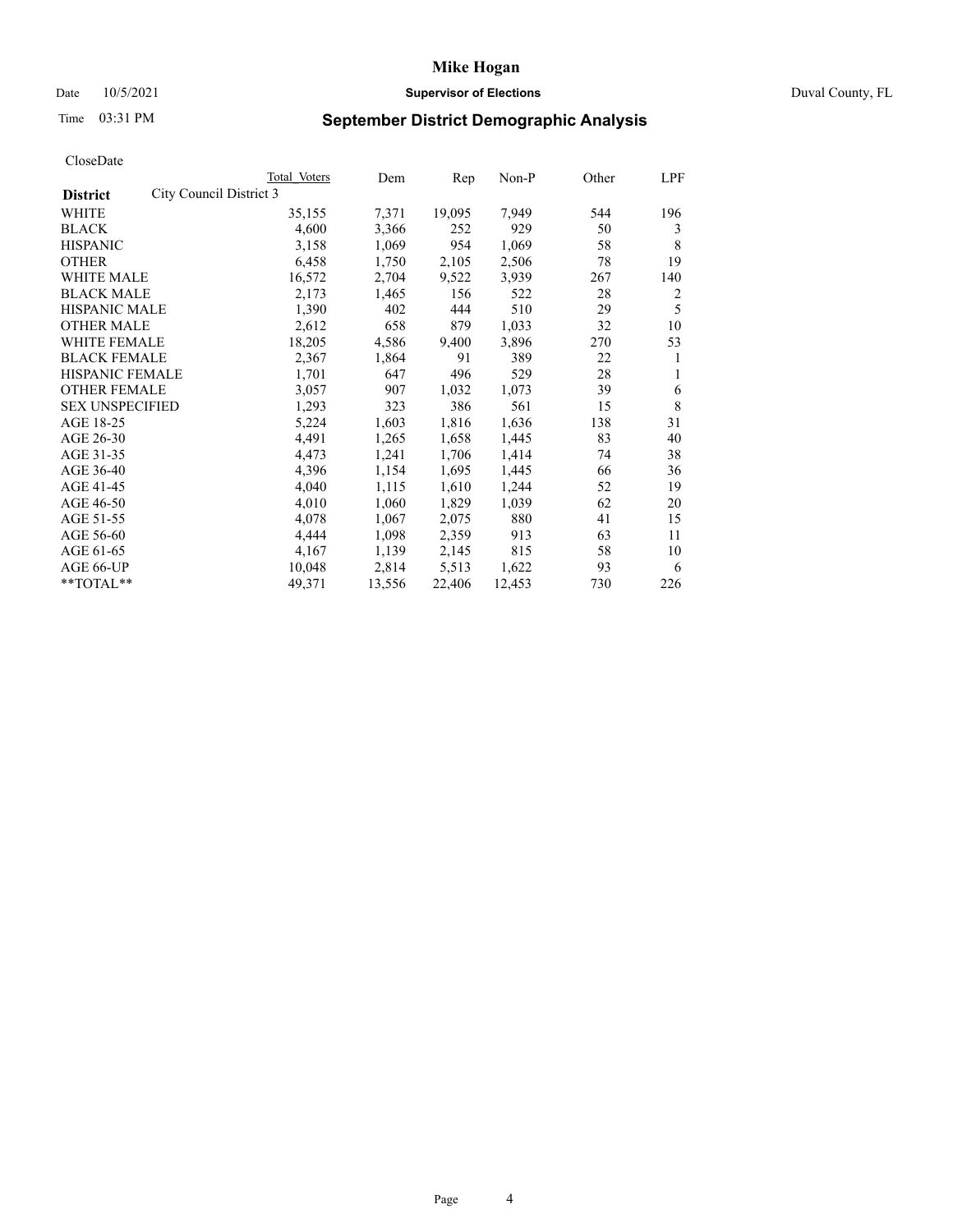# Date 10/5/2021 **Supervisor of Elections** Duval County, FL

# Time 03:31 PM **September District Demographic Analysis**

|                                            | Total Voters | Dem    | $\mathbf{Rep}$ | Non-P  | Other | LPF |
|--------------------------------------------|--------------|--------|----------------|--------|-------|-----|
| City Council District 4<br><b>District</b> |              |        |                |        |       |     |
| WHITE                                      | 25,870       | 6,259  | 13,093         | 5,909  | 442   | 167 |
| <b>BLACK</b>                               | 7,794        | 5,895  | 334            | 1,452  | 102   | 11  |
| <b>HISPANIC</b>                            | 4,088        | 1,567  | 911            | 1,533  | 61    | 16  |
| <b>OTHER</b>                               | 5,423        | 1,717  | 1,388          | 2,230  | 71    | 17  |
| <b>WHITE MALE</b>                          | 12,122       | 2,454  | 6,380          | 2,969  | 212   | 107 |
| <b>BLACK MALE</b>                          | 3,108        | 2,135  | 182            | 732    | 51    | 8   |
| <b>HISPANIC MALE</b>                       | 1,797        | 610    | 454            | 701    | 25    | 7   |
| <b>OTHER MALE</b>                          | 2,142        | 617    | 587            | 890    | 38    | 10  |
| WHITE FEMALE                               | 13,418       | 3,727  | 6,567          | 2,838  | 228   | 58  |
| <b>BLACK FEMALE</b>                        | 4,546        | 3,657  | 147            | 690    | 49    | 3   |
| <b>HISPANIC FEMALE</b>                     | 2,197        | 923    | 436            | 793    | 36    | 9   |
| <b>OTHER FEMALE</b>                        | 2,459        | 887    | 650            | 890    | 28    | 4   |
| <b>SEX UNSPECIFIED</b>                     | 1,386        | 428    | 323            | 621    | 9     | 5   |
| AGE 18-25                                  | 5,131        | 1,950  | 1,295          | 1,721  | 132   | 33  |
| AGE 26-30                                  | 4,942        | 1,752  | 1,367          | 1,668  | 121   | 34  |
| AGE 31-35                                  | 4,435        | 1,614  | 1,272          | 1,421  | 90    | 38  |
| AGE 36-40                                  | 3,695        | 1,307  | 1,127          | 1,166  | 69    | 26  |
| AGE 41-45                                  | 3,254        | 1,205  | 981            | 993    | 51    | 24  |
| AGE 46-50                                  | 3,159        | 1,124  | 1,142          | 819    | 53    | 21  |
| AGE 51-55                                  | 3,347        | 1,151  | 1,360          | 790    | 37    | 9   |
| AGE 56-60                                  | 3,723        | 1,263  | 1,657          | 755    | 39    | 9   |
| AGE 61-65                                  | 3,533        | 1,184  | 1,637          | 673    | 29    | 10  |
| AGE 66-UP                                  | 7,956        | 2,888  | 3,888          | 1,118  | 55    | 7   |
| $*$ TOTAL $*$                              | 43,175       | 15,438 | 15,726         | 11,124 | 676   | 211 |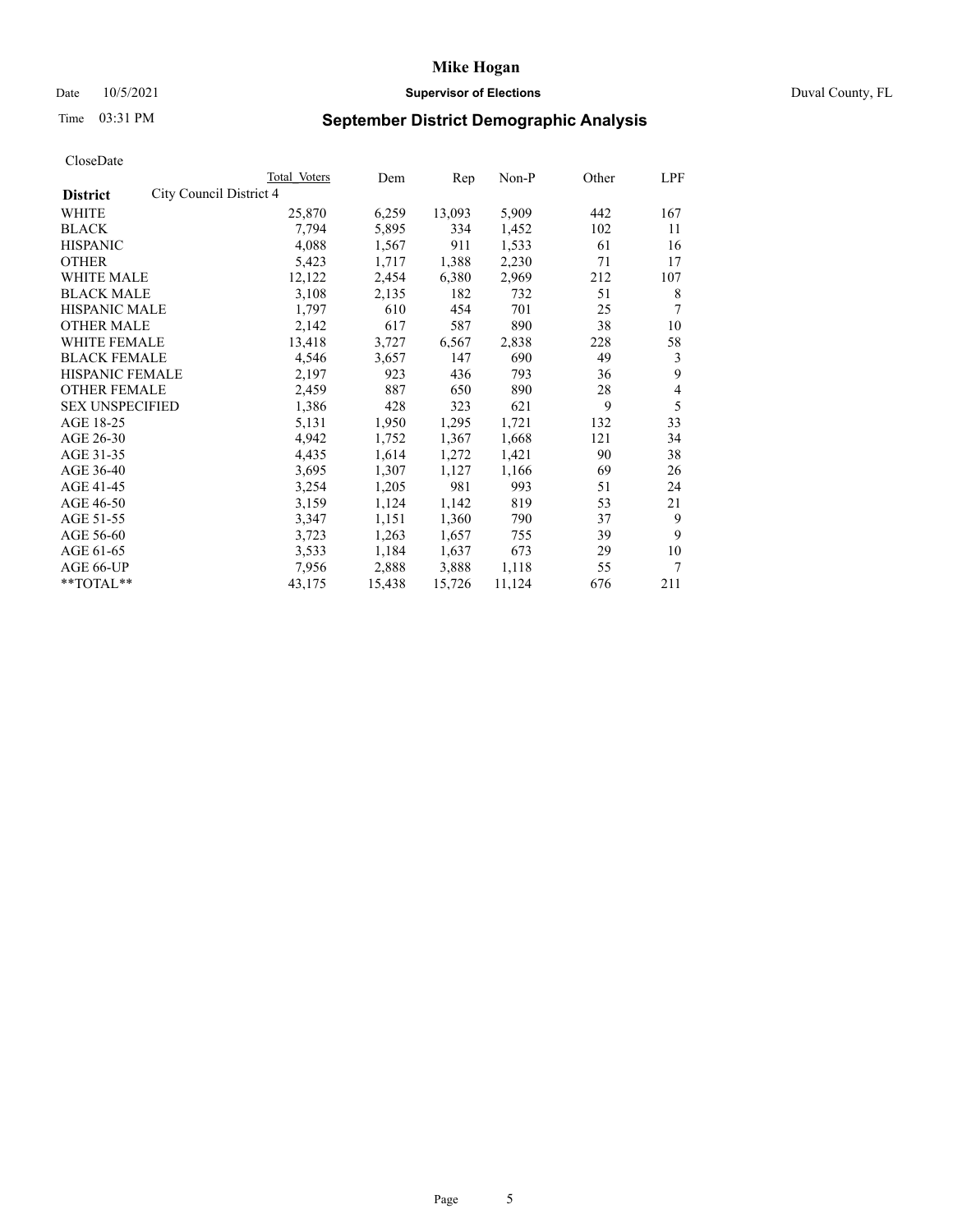# Date 10/5/2021 **Supervisor of Elections Supervisor of Elections** Duval County, FL

# Time 03:31 PM **September District Demographic Analysis**

|                        |                         | Total Voters | Dem    | Rep    | Non-P | Other | LPF            |
|------------------------|-------------------------|--------------|--------|--------|-------|-------|----------------|
| <b>District</b>        | City Council District 5 |              |        |        |       |       |                |
| WHITE                  |                         | 27,593       | 7,907  | 13,714 | 5,416 | 383   | 173            |
| <b>BLACK</b>           |                         | 6,771        | 5,167  | 277    | 1,255 | 63    | 9              |
| <b>HISPANIC</b>        |                         | 2,674        | 1,067  | 636    | 934   | 32    | 5              |
| <b>OTHER</b>           |                         | 3,666        | 1,109  | 1,079  | 1,410 | 53    | 15             |
| <b>WHITE MALE</b>      |                         | 12,661       | 3,106  | 6,562  | 2,717 | 158   | 118            |
| <b>BLACK MALE</b>      |                         | 2,819        | 1,999  | 148    | 631   | 36    | 5              |
| <b>HISPANIC MALE</b>   |                         | 1,205        | 447    | 327    | 417   | 12    | $\overline{c}$ |
| <b>OTHER MALE</b>      |                         | 1,439        | 390    | 483    | 546   | 15    | 5              |
| WHITE FEMALE           |                         | 14,609       | 4,704  | 7,018  | 2,612 | 223   | 52             |
| <b>BLACK FEMALE</b>    |                         | 3,835        | 3,081  | 124    | 600   | 26    | 4              |
| HISPANIC FEMALE        |                         | 1,393        | 589    | 294    | 488   | 19    | 3              |
| <b>OTHER FEMALE</b>    |                         | 1,566        | 550    | 448    | 533   | 28    | 7              |
| <b>SEX UNSPECIFIED</b> |                         | 1,176        | 384    | 302    | 470   | 14    | 6              |
| AGE 18-25              |                         | 3,851        | 1,480  | 1,082  | 1,157 | 109   | 23             |
| AGE 26-30              |                         | 3,821        | 1,406  | 1,107  | 1,200 | 73    | 35             |
| AGE 31-35              |                         | 3,965        | 1,573  | 1,156  | 1,123 | 71    | 42             |
| AGE 36-40              |                         | 3,433        | 1,317  | 1,064  | 981   | 35    | 36             |
| AGE 41-45              |                         | 2,870        | 1,019  | 981    | 815   | 37    | 18             |
| AGE 46-50              |                         | 2,988        | 1,040  | 1,120  | 772   | 38    | 18             |
| AGE 51-55              |                         | 3,122        | 1,103  | 1,310  | 676   | 23    | 10             |
| AGE 56-60              |                         | 3,541        | 1,270  | 1,583  | 631   | 49    | 8              |
| AGE 61-65              |                         | 3,622        | 1,368  | 1,681  | 537   | 35    | 1              |
| AGE 66-UP              |                         | 9,491        | 3,674  | 4,622  | 1,123 | 61    | 11             |
| **TOTAL**              |                         | 40,704       | 15,250 | 15,706 | 9,015 | 531   | 202            |
|                        |                         |              |        |        |       |       |                |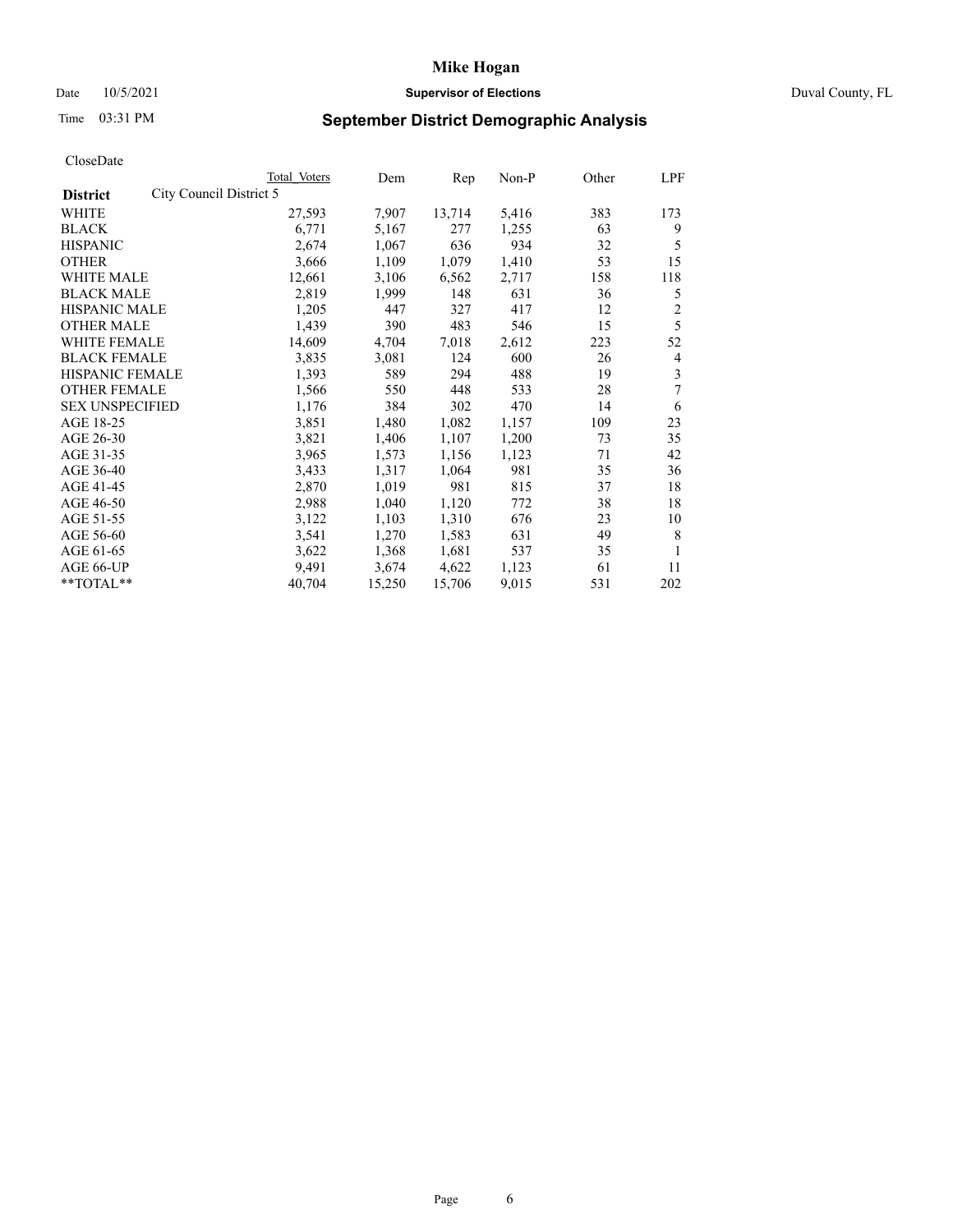# Date 10/5/2021 **Supervisor of Elections Supervisor of Elections** Duval County, FL

# Time 03:31 PM **September District Demographic Analysis**

|                        |                         | Total Voters | Dem    | Rep    | Non-P  | Other | LPF            |
|------------------------|-------------------------|--------------|--------|--------|--------|-------|----------------|
| <b>District</b>        | City Council District 6 |              |        |        |        |       |                |
| WHITE                  |                         | 40,439       | 8,641  | 23,276 | 7,733  | 557   | 232            |
| <b>BLACK</b>           |                         | 3,641        | 2,660  | 213    | 700    | 63    | 5              |
| <b>HISPANIC</b>        |                         | 3,014        | 981    | 1,012  | 970    | 41    | 10             |
| <b>OTHER</b>           |                         | 4,487        | 1,232  | 1,488  | 1,659  | 83    | 25             |
| <b>WHITE MALE</b>      |                         | 19,122       | 3,294  | 11,435 | 3,999  | 243   | 151            |
| <b>BLACK MALE</b>      |                         | 1,654        | 1,120  | 127    | 370    | 37    | $\mathbf{0}$   |
| <b>HISPANIC MALE</b>   |                         | 1,366        | 395    | 491    | 454    | 18    | 8              |
| <b>OTHER MALE</b>      |                         | 1,796        | 447    | 627    | 684    | 28    | 10             |
| <b>WHITE FEMALE</b>    |                         | 20,967       | 5,268  | 11,644 | 3,663  | 312   | 80             |
| <b>BLACK FEMALE</b>    |                         | 1,941        | 1,511  | 82     | 317    | 26    | 5              |
| HISPANIC FEMALE        |                         | 1,595        | 573    | 506    | 492    | 22    | $\overline{2}$ |
| <b>OTHER FEMALE</b>    |                         | 2,068        | 663    | 686    | 666    | 41    | 12             |
| <b>SEX UNSPECIFIED</b> |                         | 1,072        | 243    | 391    | 417    | 17    | 4              |
| AGE 18-25              |                         | 5,074        | 1,348  | 2,077  | 1,487  | 133   | 29             |
| AGE 26-30              |                         | 3,828        | 986    | 1,594  | 1,118  | 88    | 42             |
| AGE 31-35              |                         | 4,239        | 1,180  | 1,727  | 1,197  | 81    | 54             |
| AGE 36-40              |                         | 4,188        | 1,071  | 1,814  | 1,202  | 65    | 36             |
| AGE 41-45              |                         | 3,830        | 975    | 1,664  | 1,088  | 71    | 32             |
| AGE 46-50              |                         | 3,840        | 946    | 1,880  | 932    | 53    | 29             |
| AGE 51-55              |                         | 4,434        | 1,016  | 2,425  | 906    | 71    | 16             |
| AGE 56-60              |                         | 4,921        | 1,151  | 2,843  | 871    | 47    | 9              |
| AGE 61-65              |                         | 4,611        | 1,222  | 2,643  | 700    | 36    | 10             |
| AGE 66-UP              |                         | 12,616       | 3,619  | 7,322  | 1,561  | 99    | 15             |
| **TOTAL**              |                         | 51,581       | 13,514 | 25,989 | 11,062 | 744   | 272            |
|                        |                         |              |        |        |        |       |                |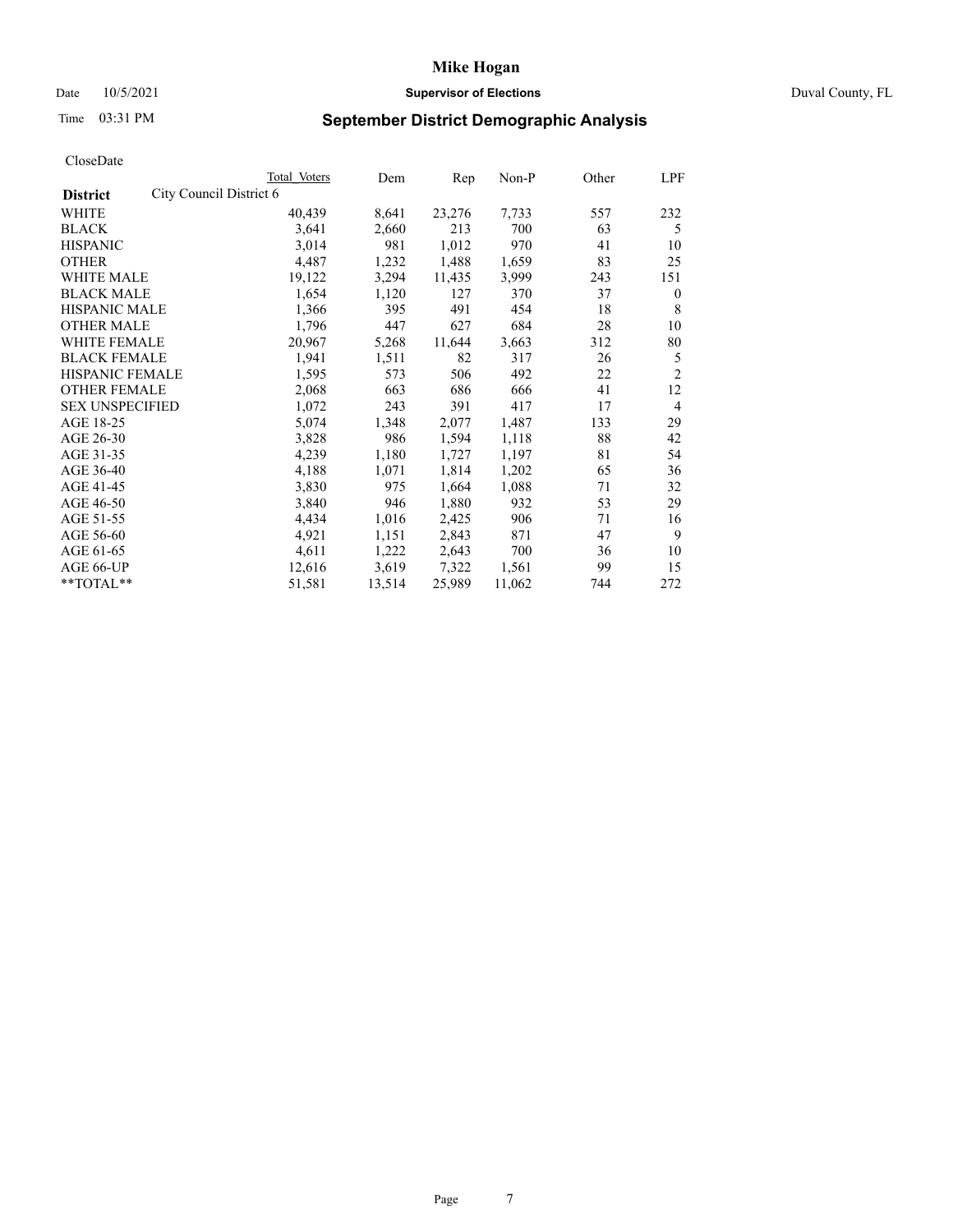# Date 10/5/2021 **Supervisor of Elections Supervisor of Elections** Duval County, FL

# Time 03:31 PM **September District Demographic Analysis**

|                        |                         | Total Voters | Dem    | Rep   | $Non-P$ | Other | LPF            |
|------------------------|-------------------------|--------------|--------|-------|---------|-------|----------------|
| <b>District</b>        | City Council District 7 |              |        |       |         |       |                |
| WHITE                  |                         | 12,500       | 3,281  | 5,910 | 2,946   | 262   | 101            |
| <b>BLACK</b>           |                         | 24,984       | 20,903 | 745   | 3,124   | 197   | 15             |
| <b>HISPANIC</b>        |                         | 1,555        | 674    | 284   | 565     | 26    | 6              |
| <b>OTHER</b>           |                         | 3,016        | 1,367  | 473   | 1,104   | 58    | 14             |
| <b>WHITE MALE</b>      |                         | 6,130        | 1,380  | 3,023 | 1,535   | 122   | 70             |
| <b>BLACK MALE</b>      |                         | 10,093       | 8,006  | 404   | 1,569   | 105   | 9              |
| <b>HISPANIC MALE</b>   |                         | 702          | 274    | 151   | 262     | 11    | 4              |
| <b>OTHER MALE</b>      |                         | 1,082        | 463    | 183   | 404     | 27    | 5              |
| WHITE FEMALE           |                         | 6,201        | 1,857  | 2,814 | 1,360   | 139   | 31             |
| <b>BLACK FEMALE</b>    |                         | 14,455       | 12,562 | 333   | 1,467   | 88    | 5              |
| HISPANIC FEMALE        |                         | 819          | 384    | 130   | 288     | 15    | $\mathfrak{2}$ |
| <b>OTHER FEMALE</b>    |                         | 1,290        | 666    | 214   | 380     | 22    | 8              |
| <b>SEX UNSPECIFIED</b> |                         | 1,283        | 633    | 160   | 474     | 14    | $\overline{2}$ |
| AGE 18-25              |                         | 4,809        | 2,678  | 645   | 1,382   | 85    | 19             |
| AGE 26-30              |                         | 4,051        | 2,258  | 575   | 1,136   | 54    | 28             |
| AGE 31-35              |                         | 4,144        | 2,384  | 615   | 1,040   | 75    | 30             |
| AGE 36-40              |                         | 3,890        | 2,308  | 635   | 875     | 52    | 20             |
| AGE 41-45              |                         | 3,510        | 2,161  | 597   | 685     | 56    | 11             |
| AGE 46-50              |                         | 3,558        | 2,119  | 703   | 679     | 50    | 7              |
| AGE 51-55              |                         | 3,579        | 2,245  | 761   | 522     | 45    | 6              |
| AGE 56-60              |                         | 3,665        | 2,363  | 779   | 475     | 44    | 4              |
| AGE 61-65              |                         | 3,564        | 2,473  | 673   | 380     | 32    | 6              |
| AGE 66-UP              |                         | 7,285        | 5,236  | 1,429 | 565     | 50    | 5              |
| $*$ $TOTAL**$          |                         | 42,055       | 26,225 | 7,412 | 7,739   | 543   | 136            |
|                        |                         |              |        |       |         |       |                |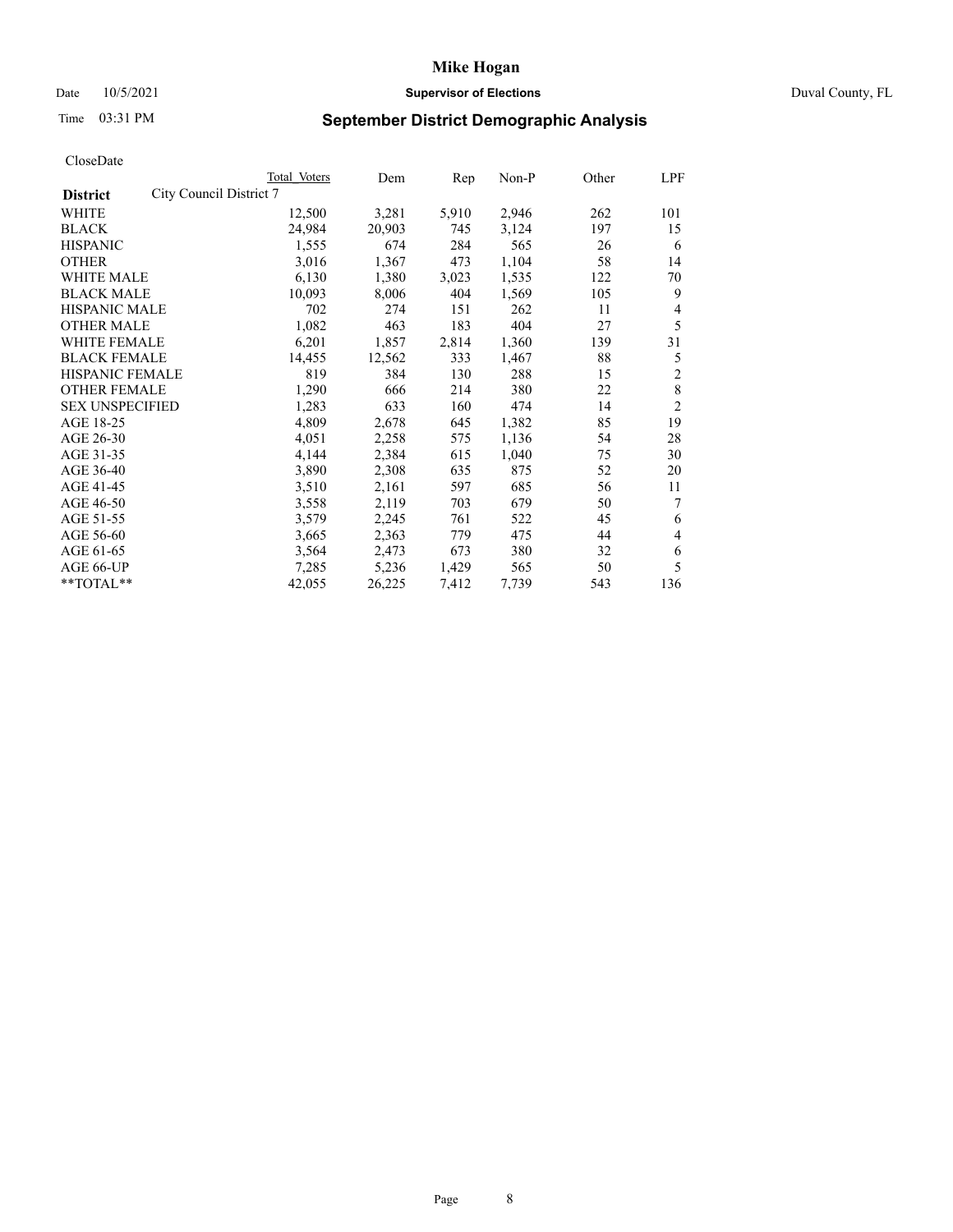# Date 10/5/2021 **Supervisor of Elections Supervisor of Elections** Duval County, FL

# Time 03:31 PM **September District Demographic Analysis**

|                                            | <b>Total Voters</b> | Dem    | Rep   | $Non-P$ | Other | LPF            |
|--------------------------------------------|---------------------|--------|-------|---------|-------|----------------|
| City Council District 8<br><b>District</b> |                     |        |       |         |       |                |
| WHITE                                      | 10,993              | 2,192  | 6,558 | 2,033   | 155   | 55             |
| <b>BLACK</b>                               | 28,828              | 24,557 | 784   | 3,287   | 175   | 25             |
| <b>HISPANIC</b>                            | 892                 | 370    | 201   | 306     | 10    | 5              |
| <b>OTHER</b>                               | 2,514               | 1,101  | 359   | 1,019   | 25    | 10             |
| <b>WHITE MALE</b>                          | 5,102               | 858    | 3,166 | 970     | 76    | 32             |
| <b>BLACK MALE</b>                          | 11,486              | 9,330  | 416   | 1,624   | 103   | 13             |
| <b>HISPANIC MALE</b>                       | 410                 | 150    | 111   | 145     | 3     | 1              |
| <b>OTHER MALE</b>                          | 833                 | 347    | 140   | 331     | 7     | 8              |
| WHITE FEMALE                               | 5,750               | 1,309  | 3,316 | 1,023   | 79    | 23             |
| <b>BLACK FEMALE</b>                        | 16,877              | 14,864 | 357   | 1,574   | 70    | 12             |
| HISPANIC FEMALE                            | 462                 | 211    | 84    | 156     | 7     | 4              |
| <b>OTHER FEMALE</b>                        | 1,002               | 526    | 157   | 307     | 10    | $\overline{2}$ |
| <b>SEX UNSPECIFIED</b>                     | 1,305               | 625    | 155   | 515     | 10    | $\Omega$       |
| AGE 18-25                                  | 5,236               | 3,072  | 609   | 1,461   | 76    | 18             |
| AGE 26-30                                  | 3,694               | 2,139  | 541   | 961     | 35    | 18             |
| AGE 31-35                                  | 3,926               | 2,482  | 563   | 822     | 37    | 22             |
| AGE 36-40                                  | 3,647               | 2,336  | 555   | 708     | 38    | 10             |
| AGE 41-45                                  | 3,370               | 2,246  | 510   | 573     | 36    | 5              |
| AGE 46-50                                  | 3,401               | 2,263  | 624   | 477     | 32    | 5              |
| AGE 51-55                                  | 3,612               | 2,374  | 764   | 429     | 38    | 7              |
| AGE 56-60                                  | 3,939               | 2,626  | 884   | 401     | 25    | 3              |
| AGE 61-65                                  | 3,956               | 2,730  | 861   | 343     | 17    | 5              |
| AGE 66-UP                                  | 8,446               | 5,952  | 1,991 | 470     | 31    | $\overline{2}$ |
| **TOTAL**                                  | 43,227              | 28,220 | 7,902 | 6,645   | 365   | 95             |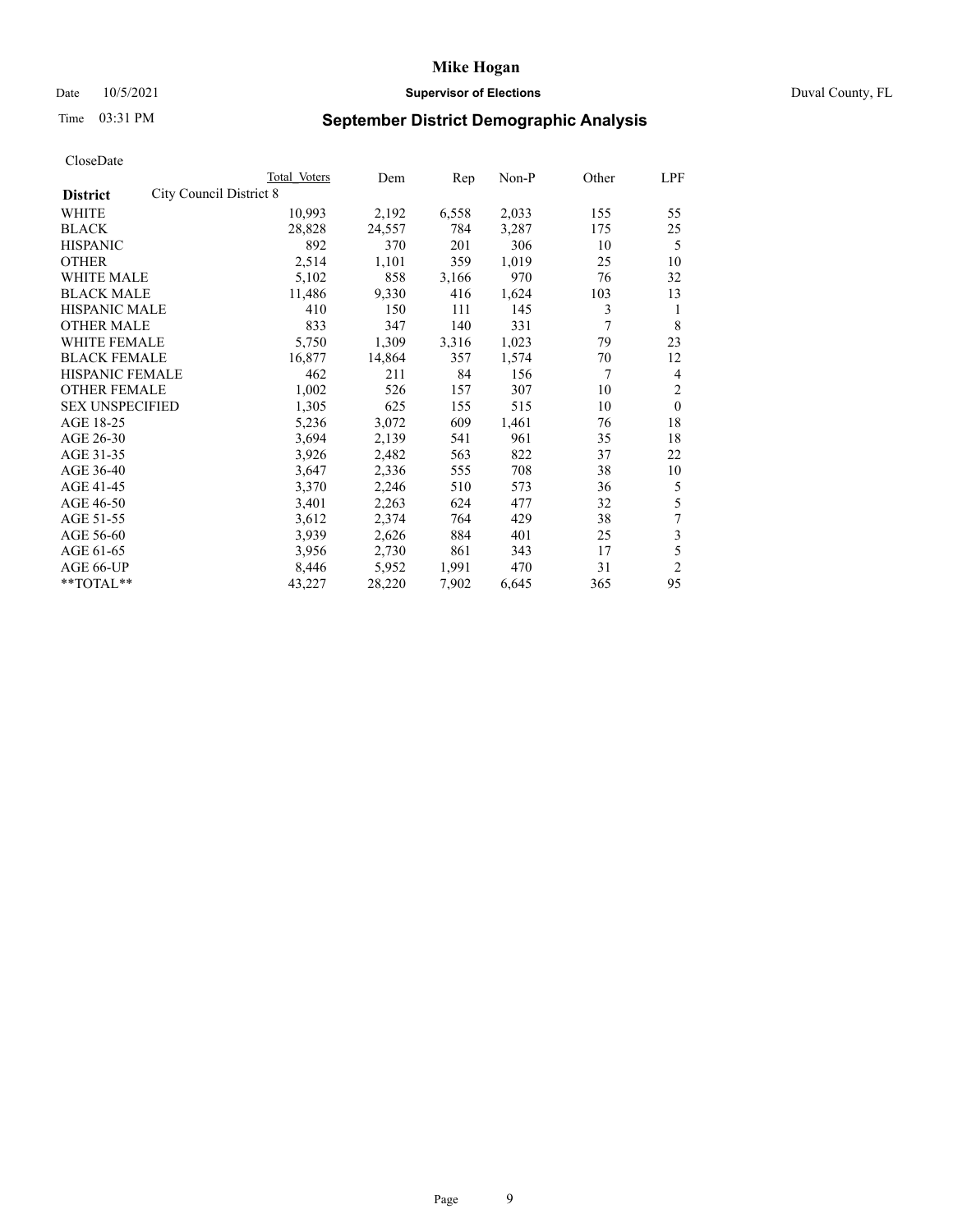# Date 10/5/2021 **Supervisor of Elections Supervisor of Elections** Duval County, FL

# Time 03:31 PM **September District Demographic Analysis**

|                                            | Total Voters | Dem    | Rep   | Non-P | Other | LPF            |
|--------------------------------------------|--------------|--------|-------|-------|-------|----------------|
| City Council District 9<br><b>District</b> |              |        |       |       |       |                |
| WHITE                                      | 11,470       | 3,362  | 5,068 | 2,729 | 220   | 91             |
| <b>BLACK</b>                               | 21,959       | 17,965 | 703   | 3,103 | 167   | 21             |
| <b>HISPANIC</b>                            | 1,857        | 773    | 307   | 736   | 33    | 8              |
| <b>OTHER</b>                               | 3,102        | 1,226  | 583   | 1,230 | 54    | 9              |
| <b>WHITE MALE</b>                          | 5,279        | 1,307  | 2,532 | 1,274 | 104   | 62             |
| <b>BLACK MALE</b>                          | 8,514        | 6,623  | 335   | 1,460 | 85    | 11             |
| <b>HISPANIC MALE</b>                       | 820          | 312    | 163   | 324   | 17    | 4              |
| <b>OTHER MALE</b>                          | 1,093        | 398    | 233   | 438   | 19    | 5              |
| WHITE FEMALE                               | 6,041        | 2,012  | 2,482 | 1,405 | 114   | 28             |
| <b>BLACK FEMALE</b>                        | 13,002       | 10,999 | 351   | 1,562 | 80    | 10             |
| <b>HISPANIC FEMALE</b>                     | 983          | 435    | 137   | 394   | 13    | 4              |
| <b>OTHER FEMALE</b>                        | 1,390        | 624    | 280   | 458   | 26    | $\overline{2}$ |
| <b>SEX UNSPECIFIED</b>                     | 1,266        | 616    | 148   | 483   | 16    | 3              |
| AGE 18-25                                  | 4,691        | 2,543  | 492   | 1,548 | 92    | 16             |
| AGE 26-30                                  | 4,110        | 2,329  | 531   | 1,153 | 68    | 29             |
| AGE 31-35                                  | 4,214        | 2,502  | 475   | 1,133 | 78    | 26             |
| AGE 36-40                                  | 3,550        | 2,147  | 483   | 852   | 52    | 16             |
| AGE 41-45                                  | 3,045        | 1,861  | 465   | 661   | 41    | 17             |
| AGE 46-50                                  | 2,885        | 1,791  | 487   | 566   | 36    | 5              |
| AGE 51-55                                  | 2,937        | 1,830  | 592   | 487   | 23    | 5              |
| AGE 56-60                                  | 3,285        | 2,086  | 749   | 411   | 32    | $\overline{7}$ |
| AGE 61-65                                  | 3,072        | 1,962  | 703   | 383   | 21    | 3              |
| AGE 66-UP                                  | 6,599        | 4,275  | 1,684 | 604   | 31    | 5              |
| **TOTAL**                                  | 38,388       | 23,326 | 6,661 | 7,798 | 474   | 129            |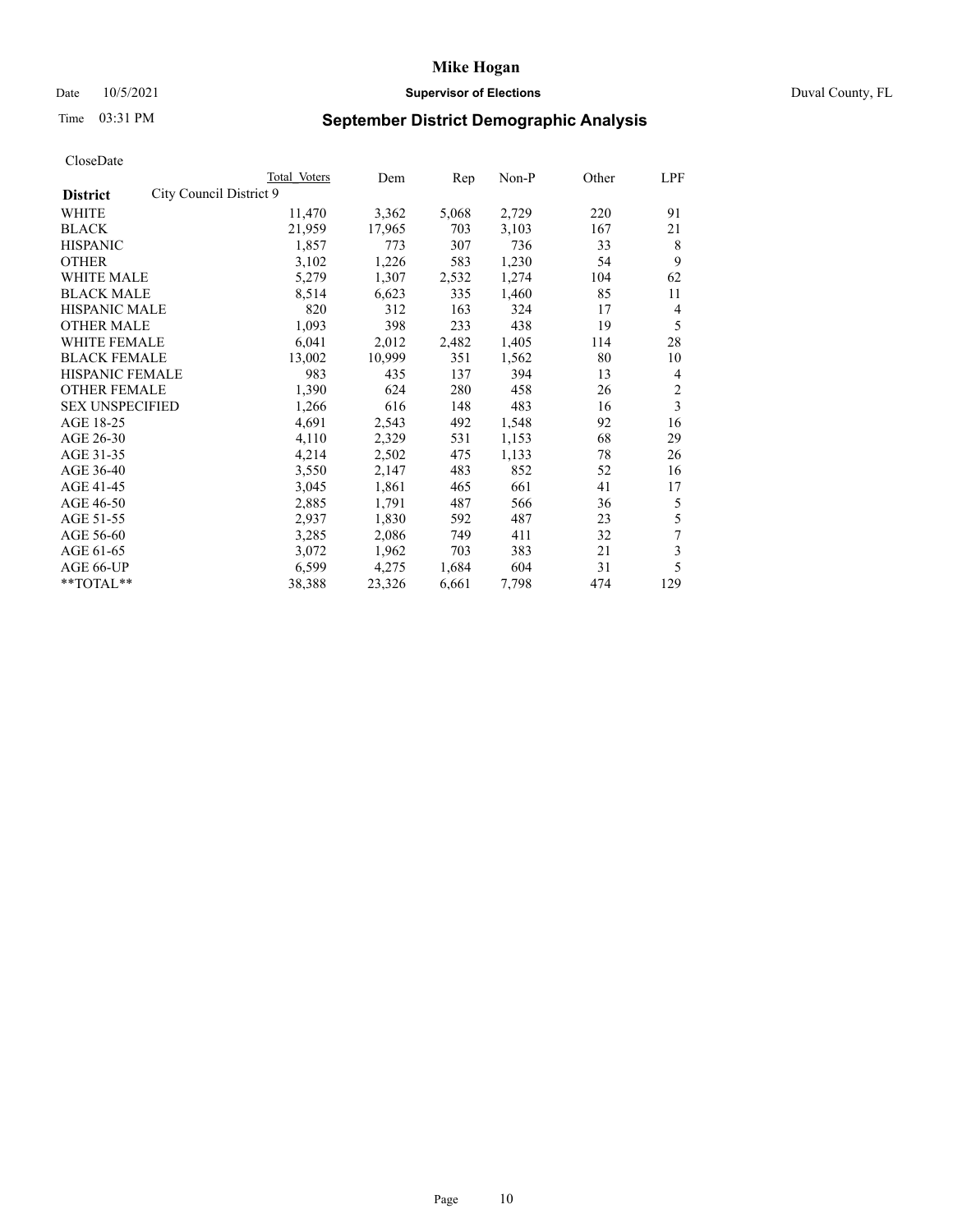# Date 10/5/2021 **Supervisor of Elections Supervisor of Elections** Duval County, FL

# Time 03:31 PM **September District Demographic Analysis**

|                                             | Total Voters | Dem    | Rep   | Non-P | Other | LPF |
|---------------------------------------------|--------------|--------|-------|-------|-------|-----|
| City Council District 10<br><b>District</b> |              |        |       |       |       |     |
| WHITE                                       | 11,732       | 2,686  | 6,188 | 2,587 | 196   | 75  |
| <b>BLACK</b>                                | 25,507       | 21,435 | 728   | 3,132 | 202   | 10  |
| <b>HISPANIC</b>                             | 2,043        | 877    | 373   | 763   | 25    | 5   |
| <b>OTHER</b>                                | 3,412        | 1,309  | 790   | 1,269 | 33    | 11  |
| <b>WHITE MALE</b>                           | 5,419        | 1,049  | 2,996 | 1,230 | 91    | 53  |
| <b>BLACK MALE</b>                           | 10,022       | 7,931  | 389   | 1,589 | 106   | 7   |
| <b>HISPANIC MALE</b>                        | 919          | 339    | 204   | 360   | 12    | 4   |
| <b>OTHER MALE</b>                           | 1,263        | 435    | 345   | 468   | 10    | 5   |
| <b>WHITE FEMALE</b>                         | 6,160        | 1,598  | 3,125 | 1,310 | 105   | 22  |
| <b>BLACK FEMALE</b>                         | 15,046       | 13,152 | 329   | 1,470 | 92    | 3   |
| <b>HISPANIC FEMALE</b>                      | 1,079        | 518    | 164   | 383   | 13    | 1   |
| <b>OTHER FEMALE</b>                         | 1,495        | 637    | 366   | 474   | 15    | 3   |
| <b>SEX UNSPECIFIED</b>                      | 1,291        | 648    | 161   | 467   | 12    | 3   |
| AGE 18-25                                   | 4,960        | 2,665  | 603   | 1,583 | 93    | 16  |
| AGE 26-30                                   | 3,979        | 2,257  | 535   | 1,103 | 62    | 22  |
| AGE 31-35                                   | 3,962        | 2,342  | 564   | 989   | 51    | 16  |
| AGE 36-40                                   | 3,549        | 2,167  | 536   | 790   | 46    | 10  |
| AGE 41-45                                   | 3,198        | 1,980  | 545   | 630   | 37    | 6   |
| AGE 46-50                                   | 3,380        | 2,123  | 632   | 576   | 40    | 9   |
| AGE 51-55                                   | 3,314        | 2,063  | 696   | 509   | 35    | 11  |
| AGE 56-60                                   | 3,755        | 2,364  | 844   | 518   | 26    | 3   |
| AGE 61-65                                   | 3,651        | 2,270  | 928   | 430   | 22    |     |
| AGE 66-UP                                   | 8,946        | 6,076  | 2,196 | 623   | 44    | 7   |
| **TOTAL**                                   | 42,694       | 26,307 | 8,079 | 7,751 | 456   | 101 |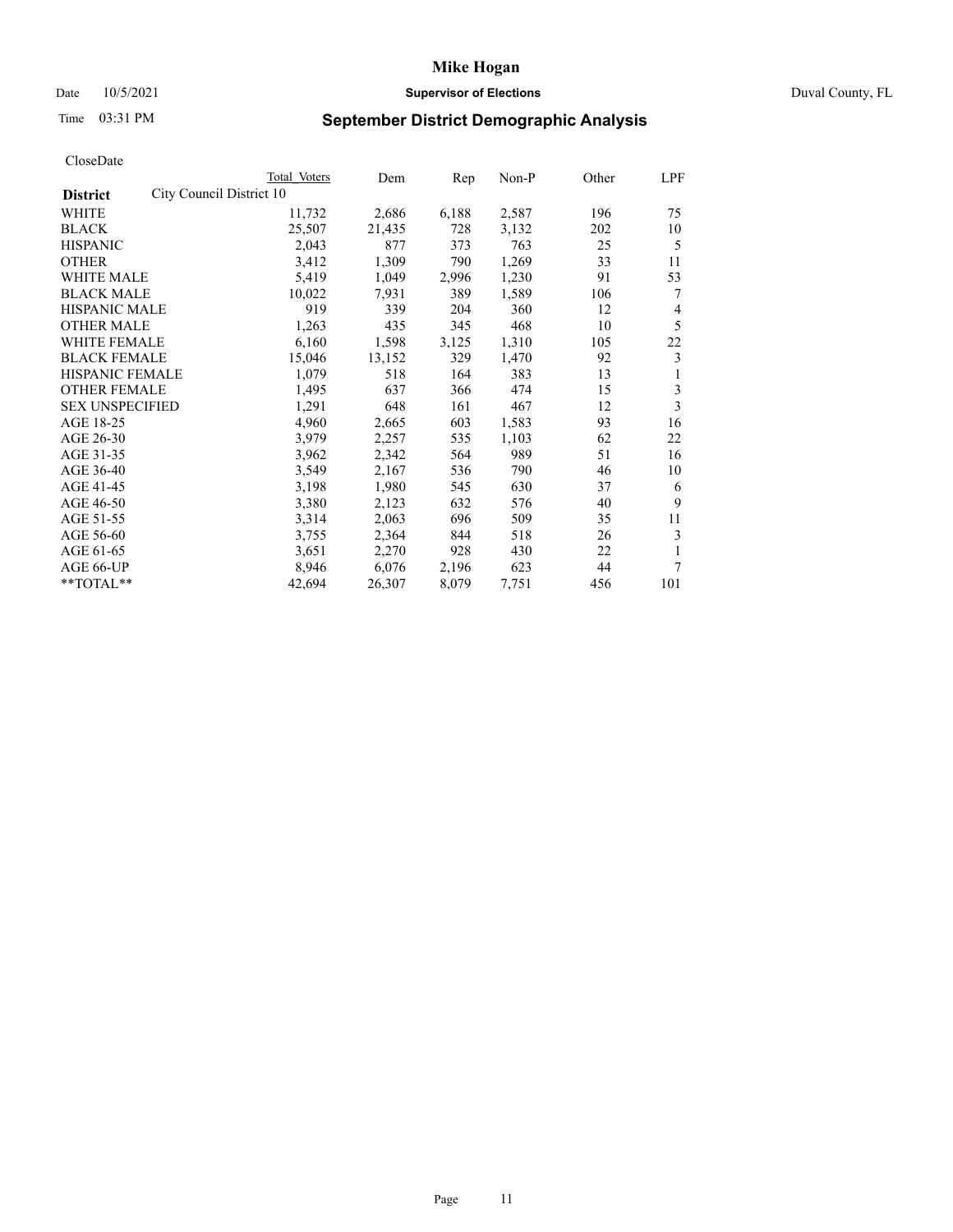# Date 10/5/2021 **Supervisor of Elections Supervisor of Elections** Duval County, FL

# Time 03:31 PM **September District Demographic Analysis**

|                        |                          | Total Voters | Dem    | Rep    | Non-P  | Other | LPF            |
|------------------------|--------------------------|--------------|--------|--------|--------|-------|----------------|
| <b>District</b>        | City Council District 11 |              |        |        |        |       |                |
| WHITE                  |                          | 36,161       | 8,486  | 18,397 | 8,343  | 739   | 196            |
| <b>BLACK</b>           |                          | 8,739        | 6,321  | 384    | 1,876  | 145   | 13             |
| <b>HISPANIC</b>        |                          | 4,499        | 1,605  | 1,173  | 1,637  | 60    | 24             |
| <b>OTHER</b>           |                          | 7,481        | 2,489  | 1,795  | 3,052  | 118   | 27             |
| <b>WHITE MALE</b>      |                          | 16,503       | 3,239  | 8,730  | 4,095  | 304   | 135            |
| <b>BLACK MALE</b>      |                          | 3,624        | 2,369  | 203    | 980    | 68    | 4              |
| <b>HISPANIC MALE</b>   |                          | 2,017        | 640    | 571    | 767    | 23    | 16             |
| <b>OTHER MALE</b>      |                          | 3,044        | 889    | 790    | 1,302  | 44    | 19             |
| WHITE FEMALE           |                          | 19,322       | 5,170  | 9,525  | 4,141  | 426   | 60             |
| <b>BLACK FEMALE</b>    |                          | 4,993        | 3,865  | 174    | 869    | 76    | 9              |
| HISPANIC FEMALE        |                          | 2,419        | 933    | 590    | 851    | 37    | 8              |
| <b>OTHER FEMALE</b>    |                          | 3,554        | 1,347  | 841    | 1,299  | 60    | 7              |
| <b>SEX UNSPECIFIED</b> |                          | 1,404        | 449    | 325    | 604    | 24    | $\overline{2}$ |
| AGE 18-25              |                          | 7,467        | 2,698  | 2,168  | 2,311  | 244   | 46             |
| AGE 26-30              |                          | 6,893        | 2,466  | 1,999  | 2,195  | 181   | 52             |
| AGE 31-35              |                          | 5,898        | 2,096  | 1,829  | 1,798  | 118   | 57             |
| AGE 36-40              |                          | 4,864        | 1,732  | 1,503  | 1,529  | 74    | 26             |
| AGE 41-45              |                          | 4,417        | 1,512  | 1,435  | 1,393  | 53    | 24             |
| AGE 46-50              |                          | 4,474        | 1,432  | 1,705  | 1,232  | 81    | 24             |
| AGE 51-55              |                          | 4,502        | 1,364  | 1,945  | 1,117  | 70    | 6              |
| AGE 56-60              |                          | 4,428        | 1,333  | 2,041  | 976    | 70    | 8              |
| AGE 61-65              |                          | 3,912        | 1,180  | 1,930  | 749    | 50    | 3              |
| AGE 66-UP              |                          | 10,024       | 3,088  | 5,194  | 1,607  | 121   | 14             |
| **TOTAL**              |                          | 56,880       | 18,901 | 21,749 | 14,908 | 1,062 | 260            |
|                        |                          |              |        |        |        |       |                |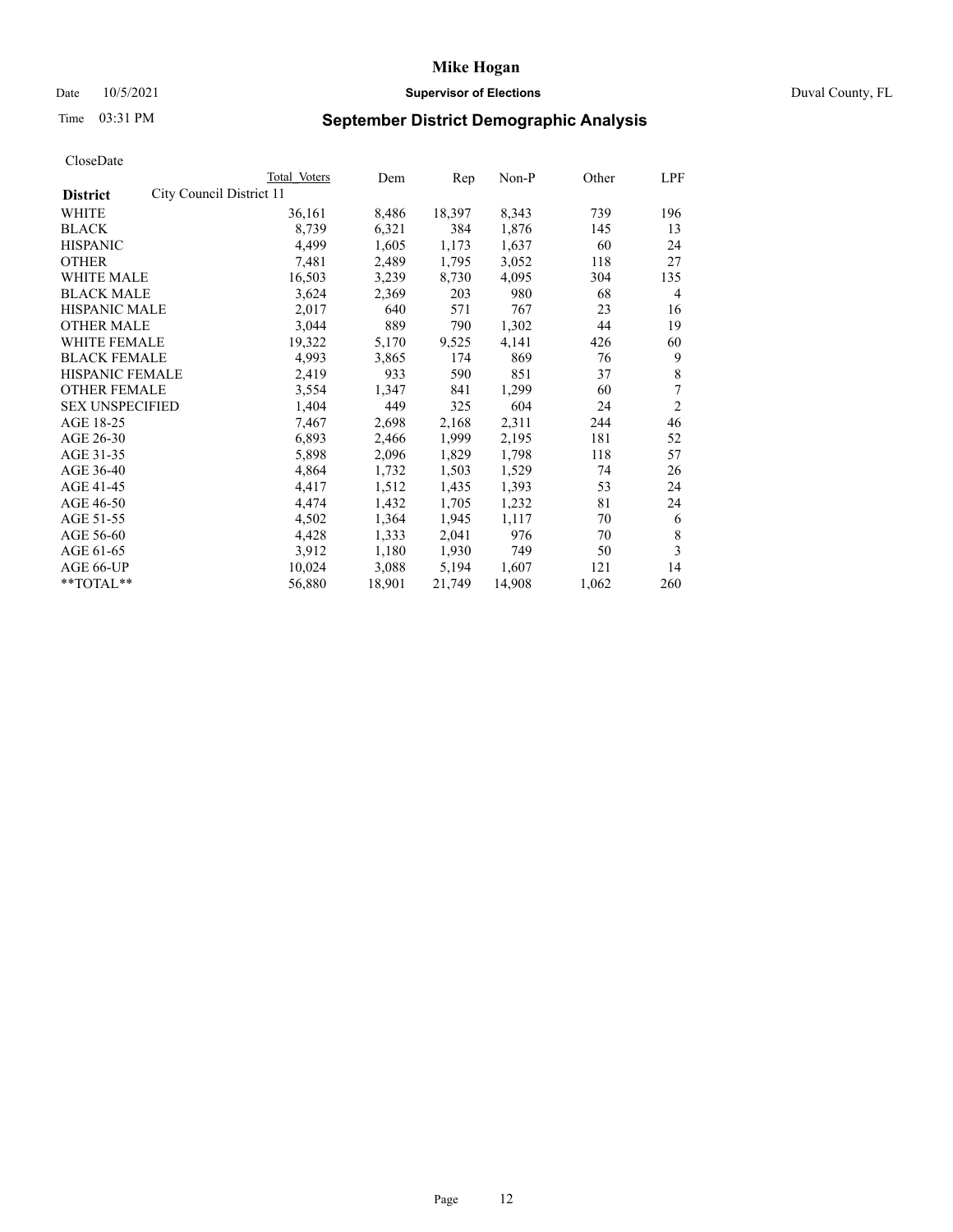# Date 10/5/2021 **Supervisor of Elections Supervisor of Elections** Duval County, FL

# Time 03:31 PM **September District Demographic Analysis**

|                                             | Total Voters | Dem    | Rep    | $Non-P$ | Other | LPF                     |
|---------------------------------------------|--------------|--------|--------|---------|-------|-------------------------|
| City Council District 12<br><b>District</b> |              |        |        |         |       |                         |
| WHITE                                       | 25,587       | 4,246  | 16,192 | 4,696   | 332   | 121                     |
| <b>BLACK</b>                                | 14,479       | 11,344 | 585    | 2,374   | 164   | 12                      |
| <b>HISPANIC</b>                             | 2,829        | 1,062  | 672    | 1,057   | 32    | 6                       |
| <b>OTHER</b>                                | 3,845        | 1,162  | 1,221  | 1,384   | 67    | 11                      |
| <b>WHITE MALE</b>                           | 11,969       | 1,636  | 7,876  | 2,227   | 156   | 74                      |
| <b>BLACK MALE</b>                           | 6,047        | 4,418  | 334    | 1,197   | 91    | 7                       |
| <b>HISPANIC MALE</b>                        | 1,329        | 463    | 361    | 488     | 14    | 3                       |
| <b>OTHER MALE</b>                           | 1,408        | 394    | 501    | 486     | 22    | 5                       |
| WHITE FEMALE                                | 13,298       | 2,559  | 8,126  | 2,392   | 175   | 46                      |
| <b>BLACK FEMALE</b>                         | 8,185        | 6,743  | 240    | 1,124   | 73    | 5                       |
| HISPANIC FEMALE                             | 1,448        | 577    | 302    | 548     | 18    | 3                       |
| <b>OTHER FEMALE</b>                         | 1,796        | 601    | 570    | 588     | 34    | $\overline{\mathbf{3}}$ |
| <b>SEX UNSPECIFIED</b>                      | 1,258        | 423    | 360    | 459     | 12    | 4                       |
| AGE 18-25                                   | 5,409        | 2,061  | 1,539  | 1,664   | 126   | 19                      |
| AGE 26-30                                   | 4,111        | 1,399  | 1,341  | 1,258   | 87    | 26                      |
| AGE 31-35                                   | 4,269        | 1,586  | 1,394  | 1,193   | 73    | 23                      |
| AGE 36-40                                   | 4,125        | 1,628  | 1,377  | 1,041   | 54    | 25                      |
| AGE 41-45                                   | 3,856        | 1,611  | 1,304  | 876     | 50    | 15                      |
| AGE 46-50                                   | 3,963        | 1,611  | 1,517  | 764     | 58    | 13                      |
| AGE 51-55                                   | 4,279        | 1,787  | 1,740  | 697     | 43    | 12                      |
| AGE 56-60                                   | 4,529        | 1,721  | 2,119  | 656     | 28    | 5                       |
| AGE 61-65                                   | 4,026        | 1,542  | 1,941  | 513     | 23    | 7                       |
| AGE 66-UP                                   | 8,173        | 2,868  | 4,398  | 849     | 53    | 5                       |
| $*$ $TOTAL**$                               | 46,740       | 17,814 | 18,670 | 9,511   | 595   | 150                     |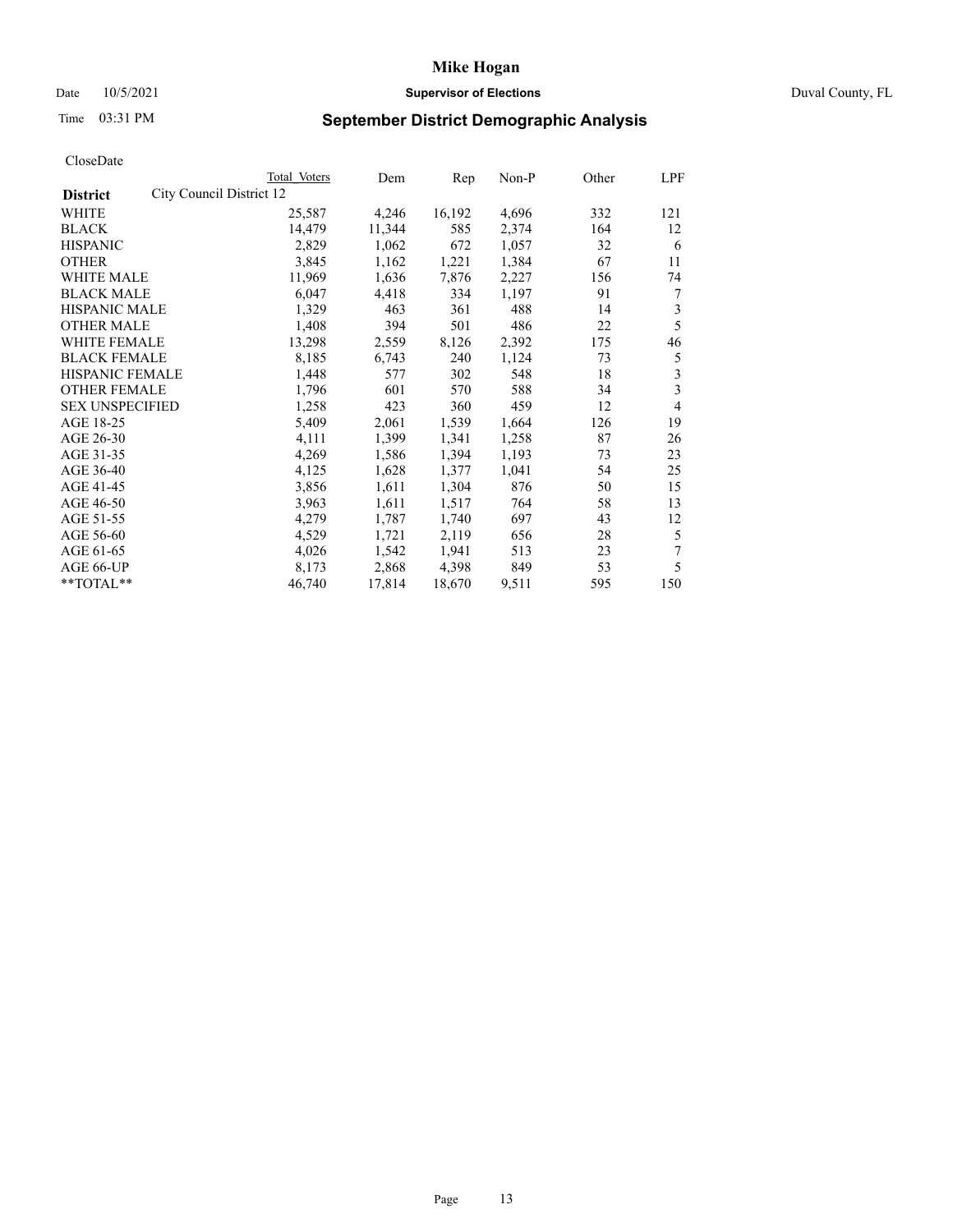# Date 10/5/2021 **Supervisor of Elections Supervisor of Elections** Duval County, FL

# Time 03:31 PM **September District Demographic Analysis**

|                        |                          | Total Voters | Dem    | Rep    | Non-P  | Other | LPF            |
|------------------------|--------------------------|--------------|--------|--------|--------|-------|----------------|
| <b>District</b>        | City Council District 13 |              |        |        |        |       |                |
| WHITE                  |                          | 40,510       | 9,958  | 20,735 | 8,944  | 659   | 214            |
| <b>BLACK</b>           |                          | 2,461        | 1,752  | 158    | 508    | 36    | 7              |
| <b>HISPANIC</b>        |                          | 1,565        | 561    | 493    | 466    | 32    | 13             |
| <b>OTHER</b>           |                          | 2,979        | 756    | 1,027  | 1,106  | 67    | 23             |
| <b>WHITE MALE</b>      |                          | 19,447       | 3,798  | 10,492 | 4,699  | 311   | 147            |
| <b>BLACK MALE</b>      |                          | 1,084        | 687    | 87     | 285    | 21    | 4              |
| <b>HISPANIC MALE</b>   |                          | 684          | 195    | 236    | 236    | 11    | 6              |
| <b>OTHER MALE</b>      |                          | 1,117        | 248    | 405    | 428    | 26    | 10             |
| WHITE FEMALE           |                          | 20,684       | 6,068  | 10,057 | 4,148  | 345   | 66             |
| <b>BLACK FEMALE</b>    |                          | 1,335        | 1,033  | 69     | 216    | 15    | $\overline{2}$ |
| HISPANIC FEMALE        |                          | 849          | 355    | 244    | 222    | 21    | 7              |
| <b>OTHER FEMALE</b>    |                          | 1,288        | 381    | 475    | 396    | 26    | 10             |
| <b>SEX UNSPECIFIED</b> |                          | 1,025        | 262    | 348    | 392    | 18    | 5              |
| AGE 18-25              |                          | 4,405        | 1,241  | 1,697  | 1,303  | 132   | 32             |
| AGE 26-30              |                          | 4,349        | 1,154  | 1,706  | 1,347  | 93    | 49             |
| AGE 31-35              |                          | 4,343        | 1,148  | 1,712  | 1,356  | 96    | 31             |
| AGE 36-40              |                          | 4,170        | 1,114  | 1,666  | 1,267  | 79    | 44             |
| AGE 41-45              |                          | 3,613        | 967    | 1,494  | 1,073  | 56    | 23             |
| AGE 46-50              |                          | 3,495        | 856    | 1,676  | 882    | 57    | 24             |
| AGE 51-55              |                          | 3,749        | 839    | 2,035  | 800    | 56    | 19             |
| AGE 56-60              |                          | 4,358        | 1,046  | 2,424  | 802    | 70    | 16             |
| AGE 61-65              |                          | 4,268        | 1,200  | 2,293  | 711    | 56    | 8              |
| AGE 66-UP              |                          | 10,765       | 3,462  | 5,710  | 1,483  | 99    | 11             |
| **TOTAL**              |                          | 47,515       | 13,027 | 22,413 | 11,024 | 794   | 257            |
|                        |                          |              |        |        |        |       |                |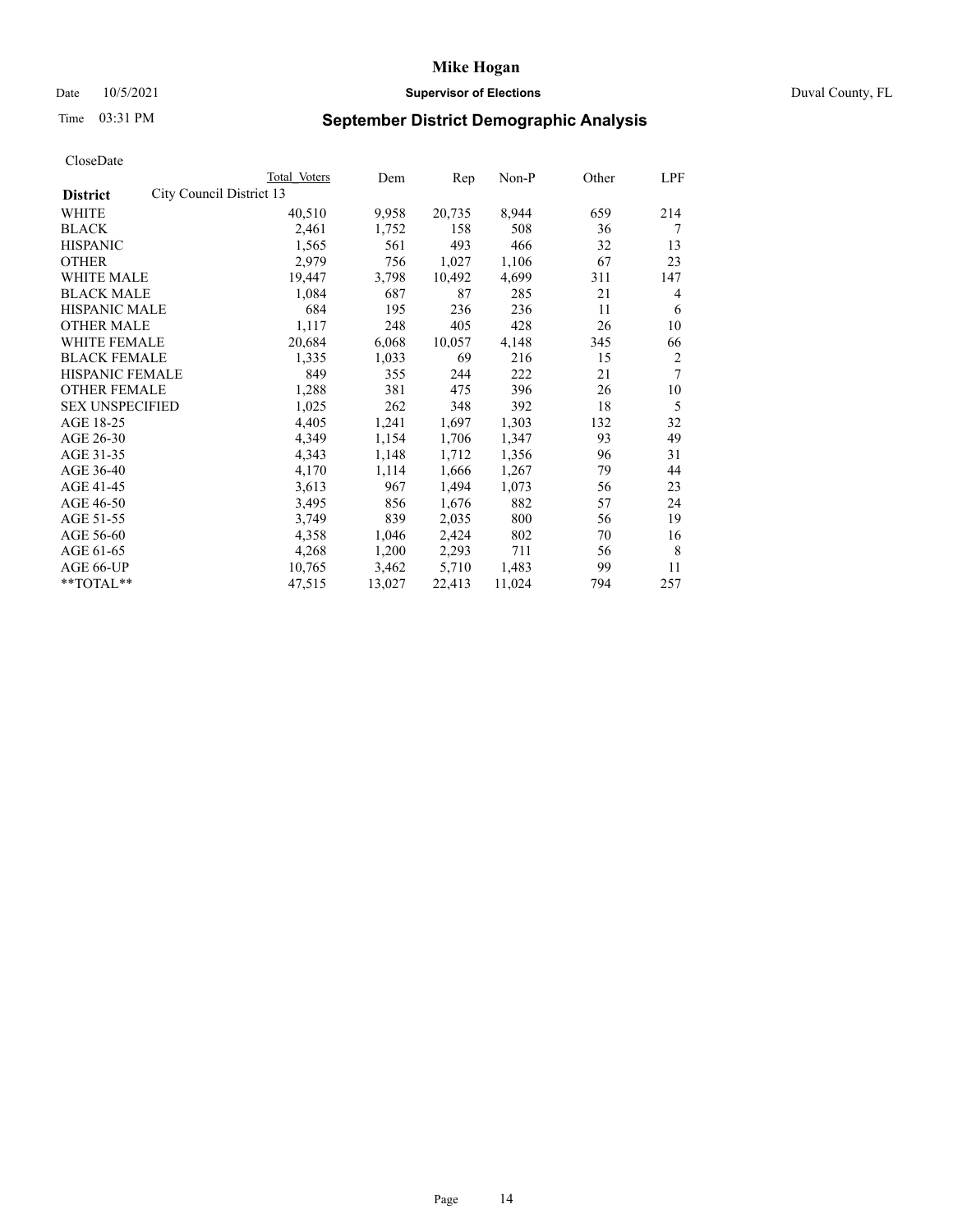# Date 10/5/2021 **Supervisor of Elections Supervisor of Elections** Duval County, FL

# Time 03:31 PM **September District Demographic Analysis**

|                        |                          | Total Voters | Dem    | Rep    | Non-P | Other | LPF |
|------------------------|--------------------------|--------------|--------|--------|-------|-------|-----|
| <b>District</b>        | City Council District 14 |              |        |        |       |       |     |
| WHITE                  |                          | 32,629       | 9,870  | 15,744 | 6,241 | 560   | 214 |
| <b>BLACK</b>           |                          | 7,395        | 5,621  | 320    | 1,347 | 96    | 11  |
| <b>HISPANIC</b>        |                          | 2,769        | 1,153  | 636    | 912   | 54    | 14  |
| <b>OTHER</b>           |                          | 3,775        | 1,218  | 1,038  | 1,414 | 85    | 20  |
| <b>WHITE MALE</b>      |                          | 15,208       | 3,968  | 7,651  | 3,190 | 253   | 146 |
| <b>BLACK MALE</b>      |                          | 3,048        | 2,144  | 180    | 663   | 53    | 8   |
| <b>HISPANIC MALE</b>   |                          | 1,268        | 477    | 328    | 439   | 19    | 5   |
| <b>OTHER MALE</b>      |                          | 1,462        | 435    | 442    | 547   | 27    | 11  |
| WHITE FEMALE           |                          | 17,083       | 5,820  | 7,926  | 2,970 | 300   | 67  |
| <b>BLACK FEMALE</b>    |                          | 4,221        | 3,387  | 131    | 657   | 43    | 3   |
| HISPANIC FEMALE        |                          | 1,449        | 653    | 296    | 459   | 34    | 7   |
| <b>OTHER FEMALE</b>    |                          | 1,685        | 610    | 475    | 551   | 45    | 4   |
| <b>SEX UNSPECIFIED</b> |                          | 1,144        | 368    | 309    | 438   | 21    | 8   |
| AGE 18-25              |                          | 4,335        | 1,700  | 1,135  | 1,338 | 135   | 27  |
| AGE 26-30              |                          | 4,741        | 1,898  | 1,303  | 1,380 | 120   | 40  |
| AGE 31-35              |                          | 5,147        | 2,082  | 1,490  | 1,413 | 107   | 55  |
| AGE 36-40              |                          | 4,263        | 1,753  | 1,227  | 1,150 | 83    | 50  |
| AGE 41-45              |                          | 3,567        | 1,402  | 1,102  | 960   | 72    | 31  |
| AGE 46-50              |                          | 3,396        | 1,270  | 1,292  | 764   | 54    | 16  |
| AGE 51-55              |                          | 3,614        | 1,281  | 1,542  | 727   | 52    | 12  |
| AGE 56-60              |                          | 3,885        | 1,405  | 1,845  | 588   | 37    | 10  |
| AGE 61-65              |                          | 3,981        | 1,519  | 1,890  | 513   | 52    | 7   |
| AGE 66-UP              |                          | 9,639        | 3,552  | 4,912  | 1,081 | 83    | 11  |
| **TOTAL**              |                          | 46,568       | 17,862 | 17,738 | 9,914 | 795   | 259 |
|                        |                          |              |        |        |       |       |     |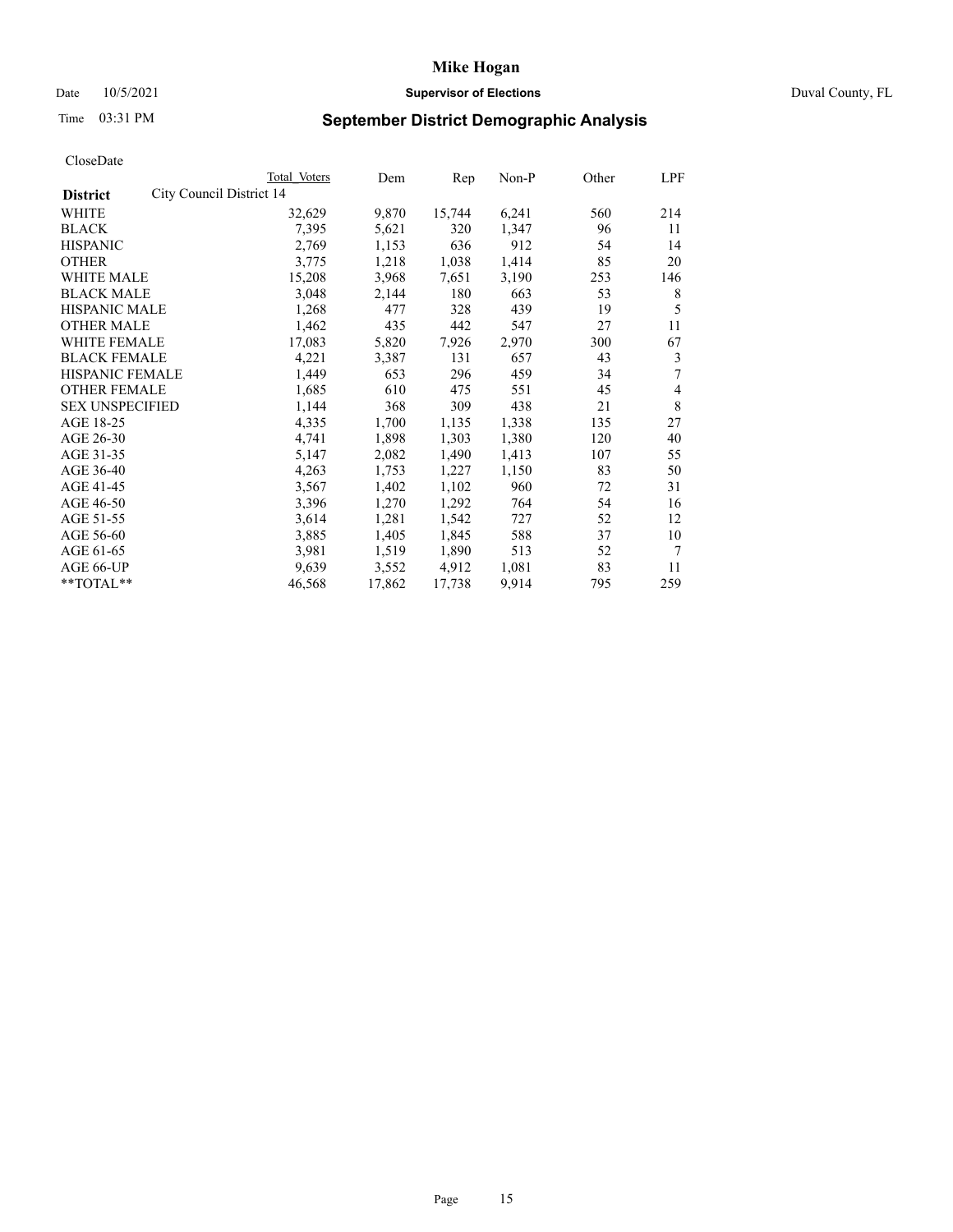# Date 10/5/2021 **Supervisor of Elections** Duval County, FL

# Time 03:31 PM **September District Demographic Analysis**

|                        |               | Total Voters | Dem      | Rep      | Non-P    | Other          | LPF |
|------------------------|---------------|--------------|----------|----------|----------|----------------|-----|
| <b>District</b>        | Isle of Palms |              |          |          |          |                |     |
| WHITE                  |               | 960          | 116      | 685      | 152      | 6              |     |
| <b>BLACK</b>           |               | $\Omega$     | 0        | $\theta$ | $\theta$ | 0              | 0   |
| <b>HISPANIC</b>        |               | 17           | 3        | 7        | 5        | 2              | 0   |
| <b>OTHER</b>           |               | 41           | 3        | 26       | 10       | $\overline{2}$ | 0   |
| WHITE MALE             |               | 496          | 42       | 368      | 84       | $\overline{2}$ | 0   |
| <b>BLACK MALE</b>      |               | $\theta$     | $\Omega$ | $\theta$ | $\theta$ | 0              | 0   |
| <b>HISPANIC MALE</b>   |               | 6            | 0        | 3        | 2        |                | 0   |
| <b>OTHER MALE</b>      |               | 13           | 0        | 7        | 6        | 0              | 0   |
| WHITE FEMALE           |               | 460          | 74       | 313      | 68       | 4              |     |
| <b>BLACK FEMALE</b>    |               | $\Omega$     | $\theta$ | $\theta$ | $\theta$ | 0              | 0   |
| <b>HISPANIC FEMALE</b> |               | 11           | 3        | 4        | 3        |                | 0   |
| <b>OTHER FEMALE</b>    |               | 19           | 3        | 11       | 3        | 2              | 0   |
| <b>SEX UNSPECIFIED</b> |               | 13           | $\theta$ | 12       |          | 0              | 0   |
| AGE 18-25              |               | 95           | 11       | 64       | 19       |                | 0   |
| AGE 26-30              |               | 44           | 5        | 29       | 9        |                | 0   |
| AGE 31-35              |               | 47           | 5        | 35       | 7        | 0              | 0   |
| AGE 36-40              |               | 93           | 8        | 61       | 20       | 3              |     |
| AGE 41-45              |               | 106          | 11       | 63       | 32       | 0              | 0   |
| AGE 46-50              |               | 112          | 7        | 82       | 21       | 2              | 0   |
| AGE 51-55              |               | 96           | 13       | 68       | 15       | 0              | 0   |
| AGE 56-60              |               | 122          | 12       | 88       | 20       | 2              | 0   |
| AGE 61-65              |               | 83           | 11       | 65       | 7        | 0              | 0   |
| AGE 66-UP              |               | 220          | 39       | 163      | 17       |                |     |
| **TOTAL**              |               | 1,018        | 122      | 718      | 167      | 10             |     |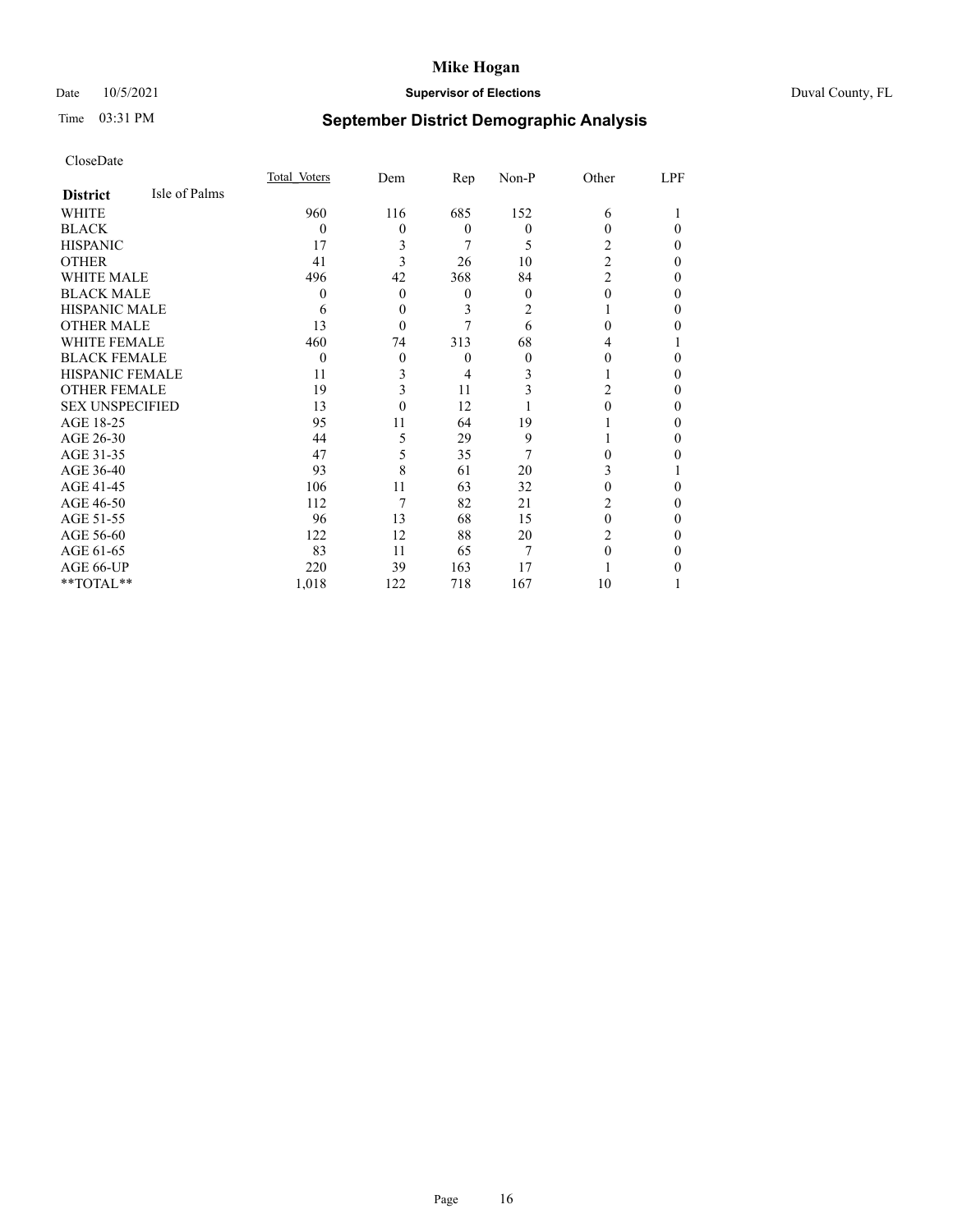# Date 10/5/2021 **Supervisor of Elections Supervisor of Elections** Duval County, FL

# Time 03:31 PM **September District Demographic Analysis**

|                        |                        | Total Voters | Dem   | Rep   | $Non-P$ | Other    | LPF            |
|------------------------|------------------------|--------------|-------|-------|---------|----------|----------------|
| <b>District</b>        | <b>Bartram Springs</b> |              |       |       |         |          |                |
| WHITE                  |                        | 2,017        | 402   | 1,086 | 484     | 28       | 17             |
| <b>BLACK</b>           |                        | 509          | 379   | 27    | 99      | 4        | 0              |
| <b>HISPANIC</b>        |                        | 246          | 88    | 61    | 93      | 3        |                |
| <b>OTHER</b>           |                        | 468          | 151   | 146   | 162     | 8        |                |
| <b>WHITE MALE</b>      |                        | 950          | 147   | 535   | 243     | 13       | 12             |
| <b>BLACK MALE</b>      |                        | 225          | 152   | 18    | 51      | 4        | 0              |
| <b>HISPANIC MALE</b>   |                        | 118          | 36    | 31    | 49      | 1        |                |
| <b>OTHER MALE</b>      |                        | 194          | 59    | 66    | 67      | 2        | 0              |
| WHITE FEMALE           |                        | 1,049        | 252   | 542   | 235     | 15       | 5              |
| <b>BLACK FEMALE</b>    |                        | 279          | 222   | 9     | 48      | $\theta$ | 0              |
| <b>HISPANIC FEMALE</b> |                        | 123          | 49    | 29    | 43      | 2        | 0              |
| <b>OTHER FEMALE</b>    |                        | 223          | 77    | 70    | 70      | 5        | 1              |
| <b>SEX UNSPECIFIED</b> |                        | 79           | 26    | 20    | 32      | 1        | 0              |
| AGE 18-25              |                        | 346          | 115   | 107   | 112     | 10       | 2              |
| AGE 26-30              |                        | 242          | 77    | 87    | 69      |          | 2              |
| AGE 31-35              |                        | 304          | 87    | 108   | 102     | 4        | 3              |
| AGE 36-40              |                        | 370          | 104   | 149   | 112     | 3        | $\overline{2}$ |
| AGE 41-45              |                        | 382          | 115   | 141   | 118     | 4        | 4              |
| AGE 46-50              |                        | 388          | 120   | 165   | 97      | 3        | 3              |
| AGE 51-55              |                        | 329          | 96    | 156   | 75      | 1        |                |
| AGE 56-60              |                        | 285          | 92    | 137   | 51      | 3        | 2              |
| AGE 61-65              |                        | 199          | 79    | 90    | 26      | 4        | $\theta$       |
| AGE 66-UP              |                        | 395          | 135   | 180   | 76      | 4        | 0              |
| **TOTAL**              |                        | 3,240        | 1,020 | 1,320 | 838     | 43       | 19             |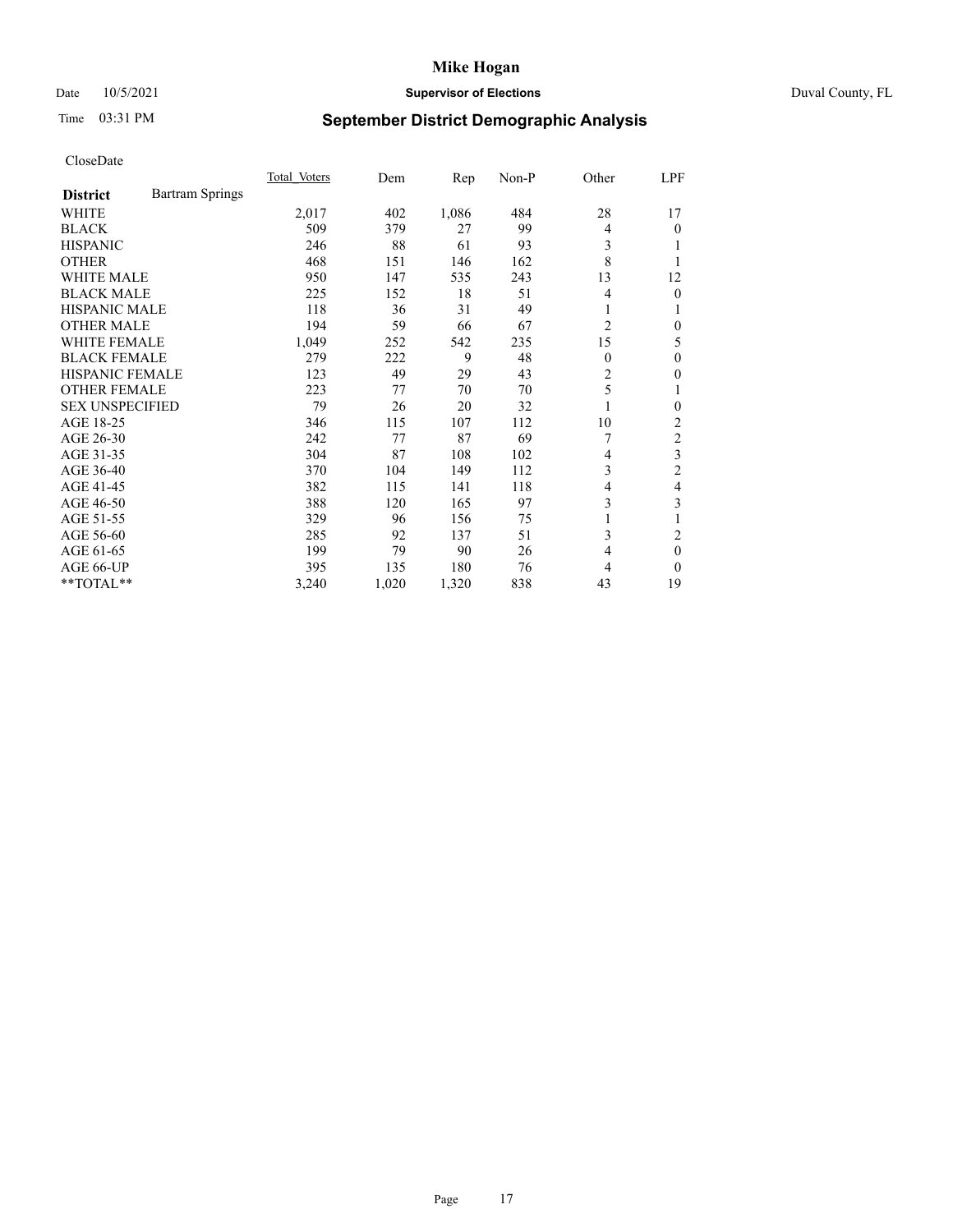# Date 10/5/2021 **Supervisor of Elections** Duval County, FL

# Time 03:31 PM **September District Demographic Analysis**

|                        |                 | Total Voters | Dem | Rep | Non-P | Other          | LPF |
|------------------------|-----------------|--------------|-----|-----|-------|----------------|-----|
| <b>District</b>        | Wynnfield Lakes |              |     |     |       |                |     |
| WHITE                  |                 | 492          | 101 | 260 | 118   | 8              | 5   |
| <b>BLACK</b>           |                 | 139          | 97  | 7   | 33    | 2              | 0   |
| <b>HISPANIC</b>        |                 | 91           | 24  | 31  | 33    | 3              | 0   |
| <b>OTHER</b>           |                 | 254          | 69  | 77  | 105   | $\overline{2}$ |     |
| <b>WHITE MALE</b>      |                 | 219          | 38  | 116 | 60    | $\overline{c}$ | 3   |
| <b>BLACK MALE</b>      |                 | 68           | 43  | 5   | 18    | $\overline{c}$ | 0   |
| <b>HISPANIC MALE</b>   |                 | 45           | 7   | 18  | 17    | 3              | 0   |
| <b>OTHER MALE</b>      |                 | 110          | 26  | 35  | 47    | 1              |     |
| <b>WHITE FEMALE</b>    |                 | 267          | 63  | 139 | 57    | 6              | 2   |
| <b>BLACK FEMALE</b>    |                 | 70           | 53  | 2   | 15    | 0              | 0   |
| <b>HISPANIC FEMALE</b> |                 | 43           | 16  | 11  | 16    | 0              | 0   |
| <b>OTHER FEMALE</b>    |                 | 119          | 34  | 39  | 45    | 1              | 0   |
| <b>SEX UNSPECIFIED</b> |                 | 35           | 11  | 10  | 14    | 0              | 0   |
| AGE 18-25              |                 | 136          | 42  | 39  | 52    | 3              | 0   |
| AGE 26-30              |                 | 91           | 21  | 38  | 31    | 1              | 0   |
| AGE 31-35              |                 | 93           | 19  | 43  | 28    | 2              |     |
| AGE 36-40              |                 | 122          | 32  | 42  | 43    | 3              | 2   |
| AGE 41-45              |                 | 123          | 31  | 46  | 41    | 4              |     |
| AGE 46-50              |                 | 102          | 35  | 41  | 25    | 1              | 0   |
| AGE 51-55              |                 | 74           | 33  | 27  | 12    | 1              |     |
| AGE 56-60              |                 | 61           | 22  | 22  | 16    | $\theta$       |     |
| AGE 61-65              |                 | 50           | 15  | 20  | 15    | $\theta$       | 0   |
| AGE 66-UP              |                 | 124          | 41  | 57  | 26    | $\theta$       | 0   |
| **TOTAL**              |                 | 976          | 291 | 375 | 289   | 15             | 6   |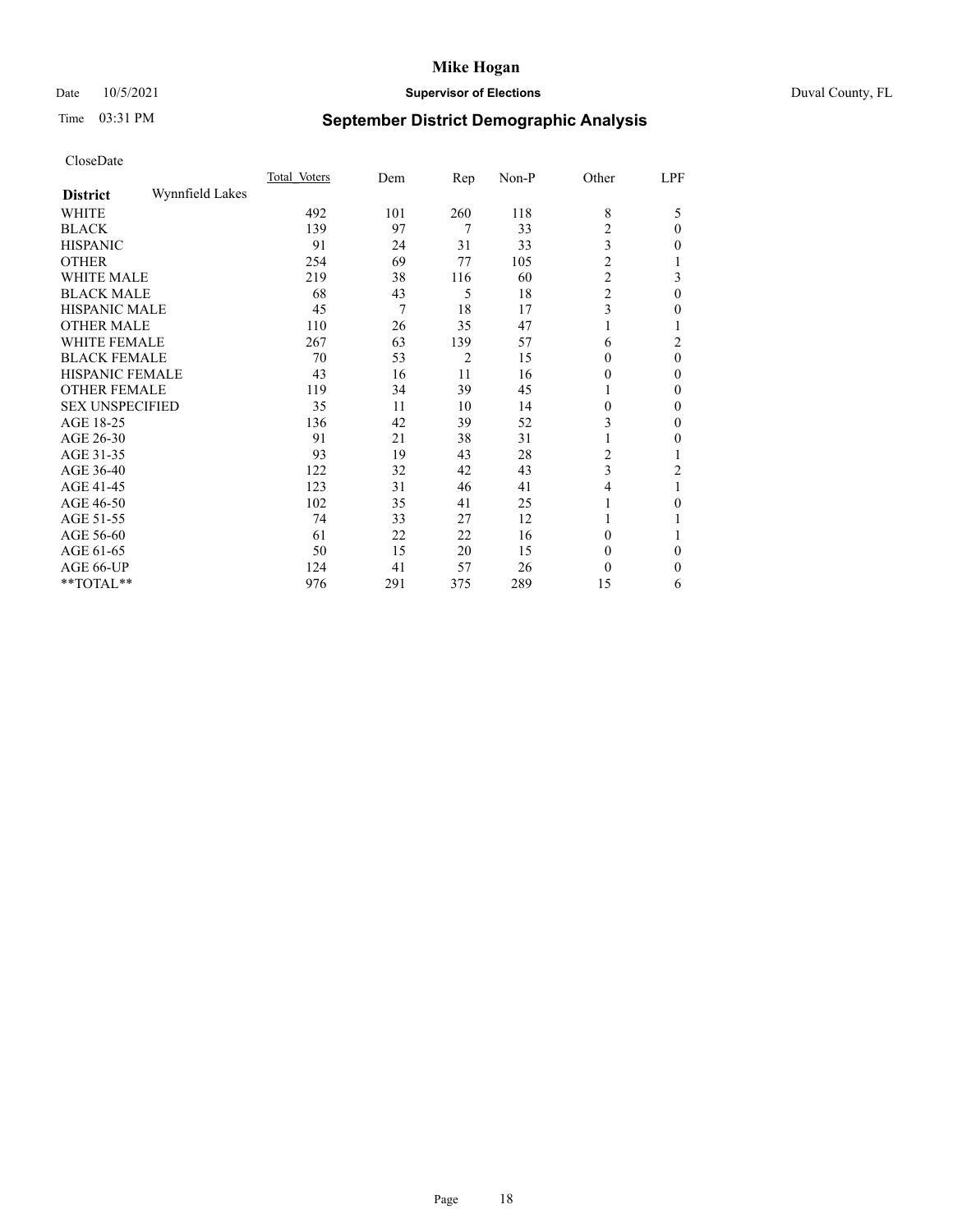# Date 10/5/2021 **Supervisor of Elections** Duval County, FL

# Time 03:31 PM **September District Demographic Analysis**

|                        |                  | Total Voters | Dem            | Rep      | Non-P          | Other          | LPF |
|------------------------|------------------|--------------|----------------|----------|----------------|----------------|-----|
| <b>District</b>        | Harbour Waterway |              |                |          |                |                |     |
| WHITE                  |                  | 241          | 35             | 166      | 38             | $\overline{c}$ | 0   |
| <b>BLACK</b>           |                  | 4            | 4              | $\theta$ | $\Omega$       | 0              | 0   |
| <b>HISPANIC</b>        |                  | 12           | 2              | 8        | 2              | 0              | 0   |
| <b>OTHER</b>           |                  | 18           | 6              |          | 5              |                |     |
| <b>WHITE MALE</b>      |                  | 115          | 11             | 83       | 20             |                |     |
| <b>BLACK MALE</b>      |                  | 2            | 2              | $\theta$ | 0              | 0              | 0   |
| <b>HISPANIC MALE</b>   |                  | 2            | 0              | 2        |                |                |     |
| <b>OTHER MALE</b>      |                  | 8            | 4              | 3        |                |                | 0   |
| WHITE FEMALE           |                  | 125          | 23             | 83       | 18             |                |     |
| <b>BLACK FEMALE</b>    |                  | 2            | $\overline{c}$ | $\theta$ | $\Omega$       | 0              | 0   |
| <b>HISPANIC FEMALE</b> |                  | 10           | 2              | 6        | $\overline{c}$ |                |     |
| <b>OTHER FEMALE</b>    |                  | 9            |                | 4        | 4              |                | 0   |
| <b>SEX UNSPECIFIED</b> |                  | 2            |                | 0        |                |                |     |
| AGE 18-25              |                  | 20           |                | 11       |                |                |     |
| AGE 26-30              |                  | 16           | 3              | 8        |                |                | 0   |
| AGE 31-35              |                  | 13           | 2              | 6        |                |                | 0   |
| AGE 36-40              |                  | 15           | 5              | 8        | 2              |                | 0   |
| AGE 41-45              |                  | 14           | 6              | 5        | 3              |                |     |
| AGE 46-50              |                  | 27           | 6              | 14       |                | 0              | 0   |
| AGE 51-55              |                  | 24           |                | 14       | 3              |                |     |
| AGE 56-60              |                  | 36           |                | 30       |                |                |     |
| AGE 61-65              |                  | 31           | 6              | 23       | 2              |                |     |
| AGE 66-UP              |                  | 79           | 10             | 62       | 6              |                |     |
| **TOTAL**              |                  | 275          | 47             | 181      | 45             | 2              | 0   |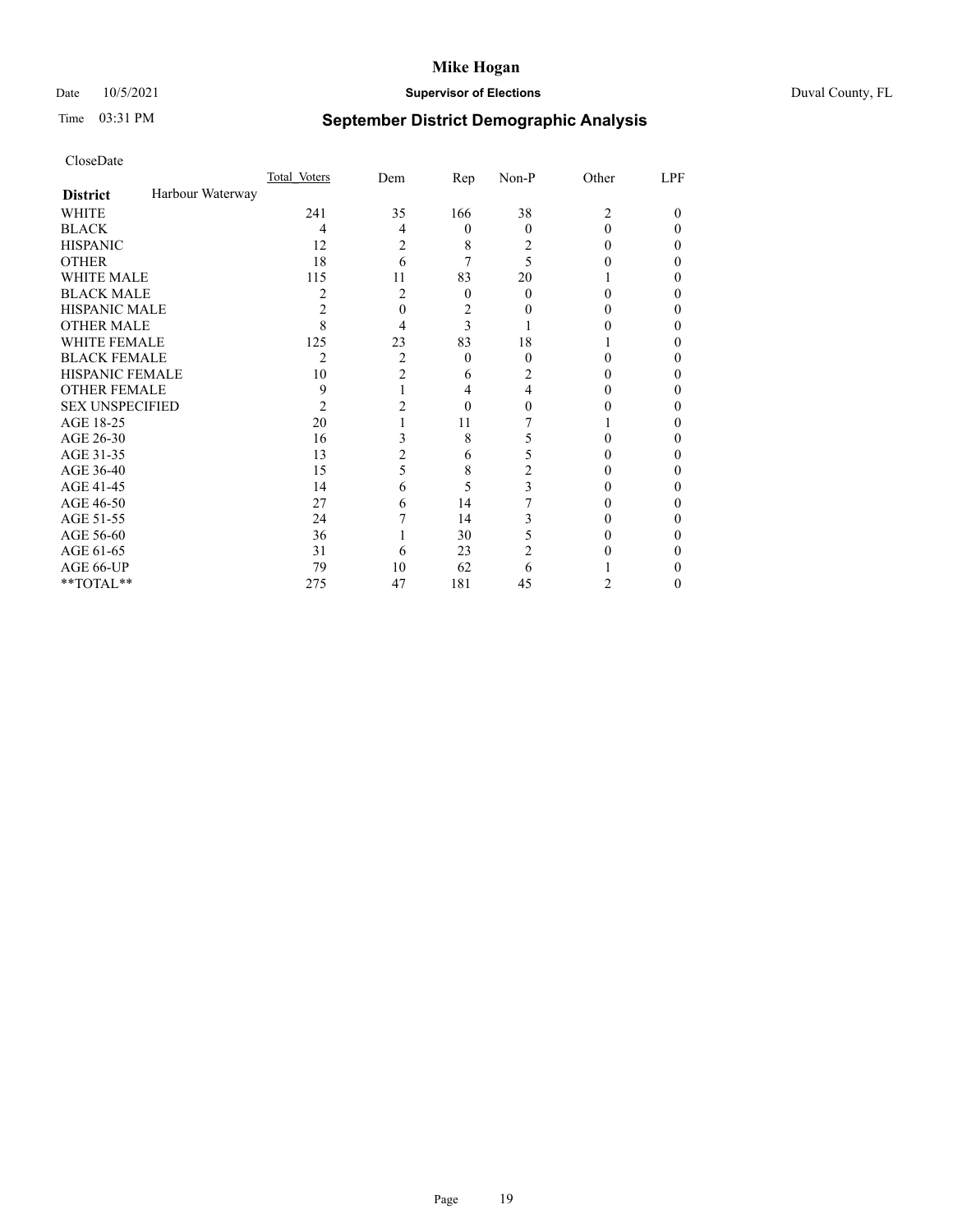# Date 10/5/2021 **Supervisor of Elections** Duval County, FL

# Time 03:31 PM **September District Demographic Analysis**

|                        |               | Total Voters | Dem            | Rep            | Non-P | Other | LPF    |
|------------------------|---------------|--------------|----------------|----------------|-------|-------|--------|
| <b>District</b>        | Principle One |              |                |                |       |       |        |
| WHITE                  |               | 264          | 52             | 121            | 85    | 5     |        |
| <b>BLACK</b>           |               | 89           | 58             | 4              | 27    | 0     | 0      |
| <b>HISPANIC</b>        |               | 39           | 18             | 10             | 10    |       | 0      |
| <b>OTHER</b>           |               | 75           | 21             | 14             | 38    |       |        |
| WHITE MALE             |               | 125          | 17             | 55             | 48    | 4     |        |
| <b>BLACK MALE</b>      |               | 38           | 19             | 3              | 16    | 0     | $_{0}$ |
| <b>HISPANIC MALE</b>   |               | 13           | 6              | 3              | 3     |       | 0      |
| <b>OTHER MALE</b>      |               | 33           | 8              | 8              | 15    |       |        |
| WHITE FEMALE           |               | 138          | 35             | 66             | 36    |       | 0      |
| <b>BLACK FEMALE</b>    |               | 50           | 38             | 1              | 11    | 0     | 0      |
| <b>HISPANIC FEMALE</b> |               | 25           | 12             | 6              | 7     | 0     | 0      |
| <b>OTHER FEMALE</b>    |               | 37           | 12             | 5              | 20    | 0     | 0      |
| <b>SEX UNSPECIFIED</b> |               | 8            | $\overline{2}$ | $\overline{2}$ | 4     | 0     | 0      |
| AGE 18-25              |               | 60           | 20             | 12             | 26    |       |        |
| AGE 26-30              |               | 52           | 14             | 15             | 21    |       |        |
| AGE 31-35              |               | 77           | 26             | 23             | 25    | 3     | 0      |
| AGE 36-40              |               | 42           | 16             | 8              | 18    | 0     | 0      |
| AGE 41-45              |               | 24           | 6              | 12             | 6     | 0     | 0      |
| AGE 46-50              |               | 35           | 16             | 11             | 7     |       | 0      |
| AGE 51-55              |               | 33           | 11             | 5              | 17    | 0     | 0      |
| AGE 56-60              |               | 39           | 16             | 11             | 11    |       | 0      |
| AGE 61-65              |               | 31           | 7              | 15             | 9     | 0     | 0      |
| AGE 66-UP              |               | 74           | 17             | 37             | 20    | 0     | 0      |
| **TOTAL**              |               | 467          | 149            | 149            | 160   | 7     | 2      |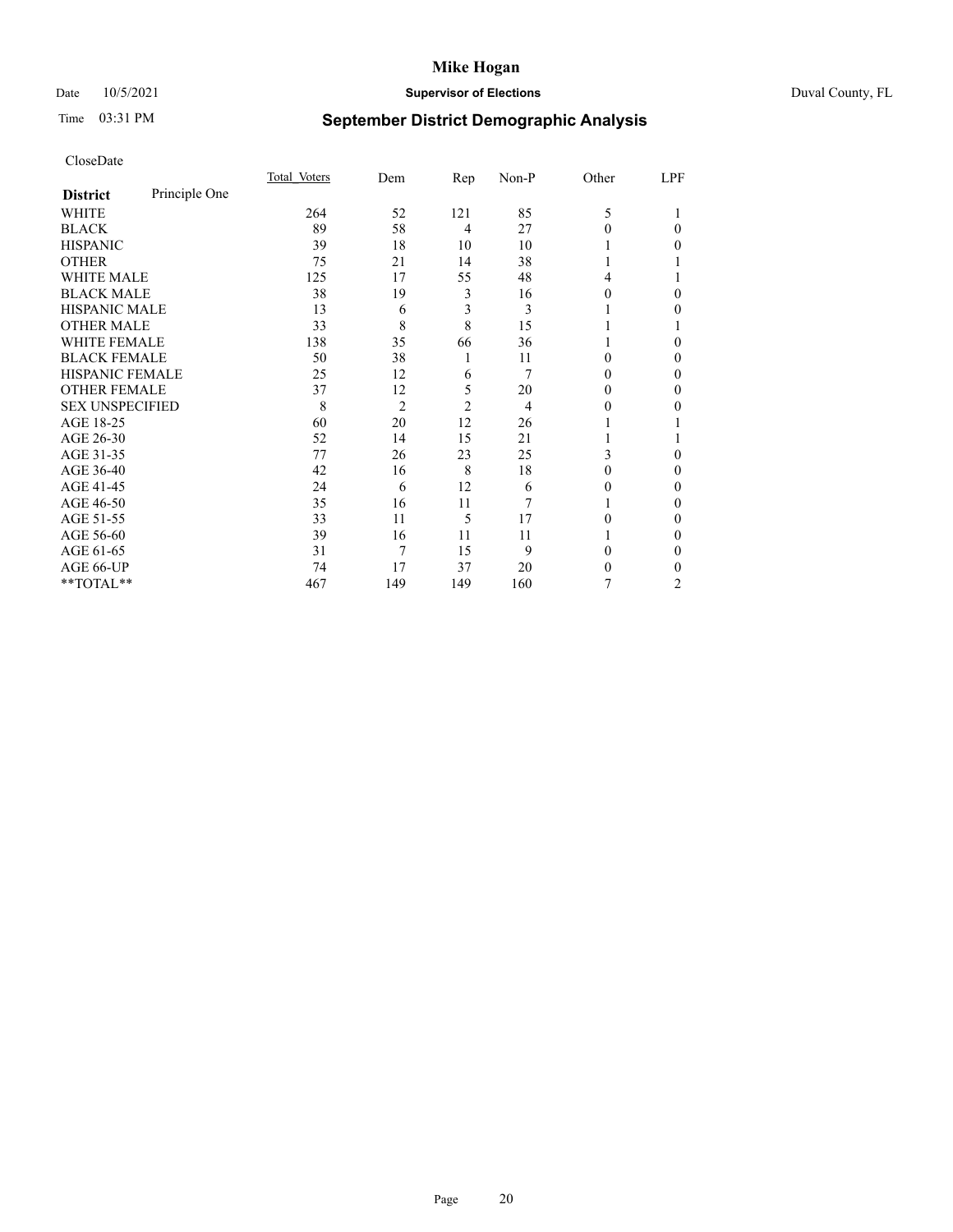# Date 10/5/2021 **Supervisor of Elections Supervisor of Elections** Duval County, FL

# Time 03:31 PM **September District Demographic Analysis**

|                        |          | Total Voters | Dem            | Rep            | Non-P | Other          | LPF      |
|------------------------|----------|--------------|----------------|----------------|-------|----------------|----------|
| <b>District</b>        | Tolomato |              |                |                |       |                |          |
| WHITE                  |          | 1,802        | 392            | 997            | 371   | 38             | 4        |
| <b>BLACK</b>           |          | 78           | 52             | 7              | 16    | 3              | $\theta$ |
| <b>HISPANIC</b>        |          | 90           | 30             | 39             | 21    | $\theta$       | $\Omega$ |
| <b>OTHER</b>           |          | 106          | 29             | 35             | 41    | $\theta$       |          |
| <b>WHITE MALE</b>      |          | 861          | 146            | 498            | 194   | 21             | 2        |
| <b>BLACK MALE</b>      |          | 40           | 25             | 3              | 10    | $\overline{c}$ | $\theta$ |
| <b>HISPANIC MALE</b>   |          | 40           | 12             | 17             | 11    | $\theta$       | 0        |
| <b>OTHER MALE</b>      |          | 44           | 13             | 13             | 17    | $\theta$       |          |
| WHITE FEMALE           |          | 934          | 246            | 494            | 175   | 17             | 2        |
| <b>BLACK FEMALE</b>    |          | 38           | 27             | $\overline{4}$ | 6     | 1              | $\theta$ |
| <b>HISPANIC FEMALE</b> |          | 49           | 18             | 22             | 9     | $\Omega$       | $\Omega$ |
| <b>OTHER FEMALE</b>    |          | 48           | 14             | 18             | 16    | $\Omega$       | $\Omega$ |
| <b>SEX UNSPECIFIED</b> |          | 22           | $\overline{2}$ | 9              | 11    | $\theta$       | 0        |
| AGE 18-25              |          | 126          | 41             | 49             | 30    | 5              |          |
| AGE 26-30              |          | 89           | 20             | 36             | 31    |                |          |
| AGE 31-35              |          | 127          | 29             | 55             | 42    |                | 0        |
| AGE 36-40              |          | 137          | 34             | 61             | 39    |                | 2        |
| AGE 41-45              |          | 126          | 31             | 56             | 38    |                | $\theta$ |
| AGE 46-50              |          | 113          | 27             | 51             | 32    | 3              | $\theta$ |
| AGE 51-55              |          | 180          | 39             | 89             | 47    | 5              | 0        |
| AGE 56-60              |          | 211          | 46             | 117            | 41    | 6              |          |
| AGE 61-65              |          | 250          | 62             | 144            | 42    | $\overline{2}$ | $\theta$ |
| AGE 66-UP              |          | 717          | 174            | 420            | 107   | 16             | 0        |
| **TOTAL**              |          | 2,076        | 503            | 1,078          | 449   | 41             | 5        |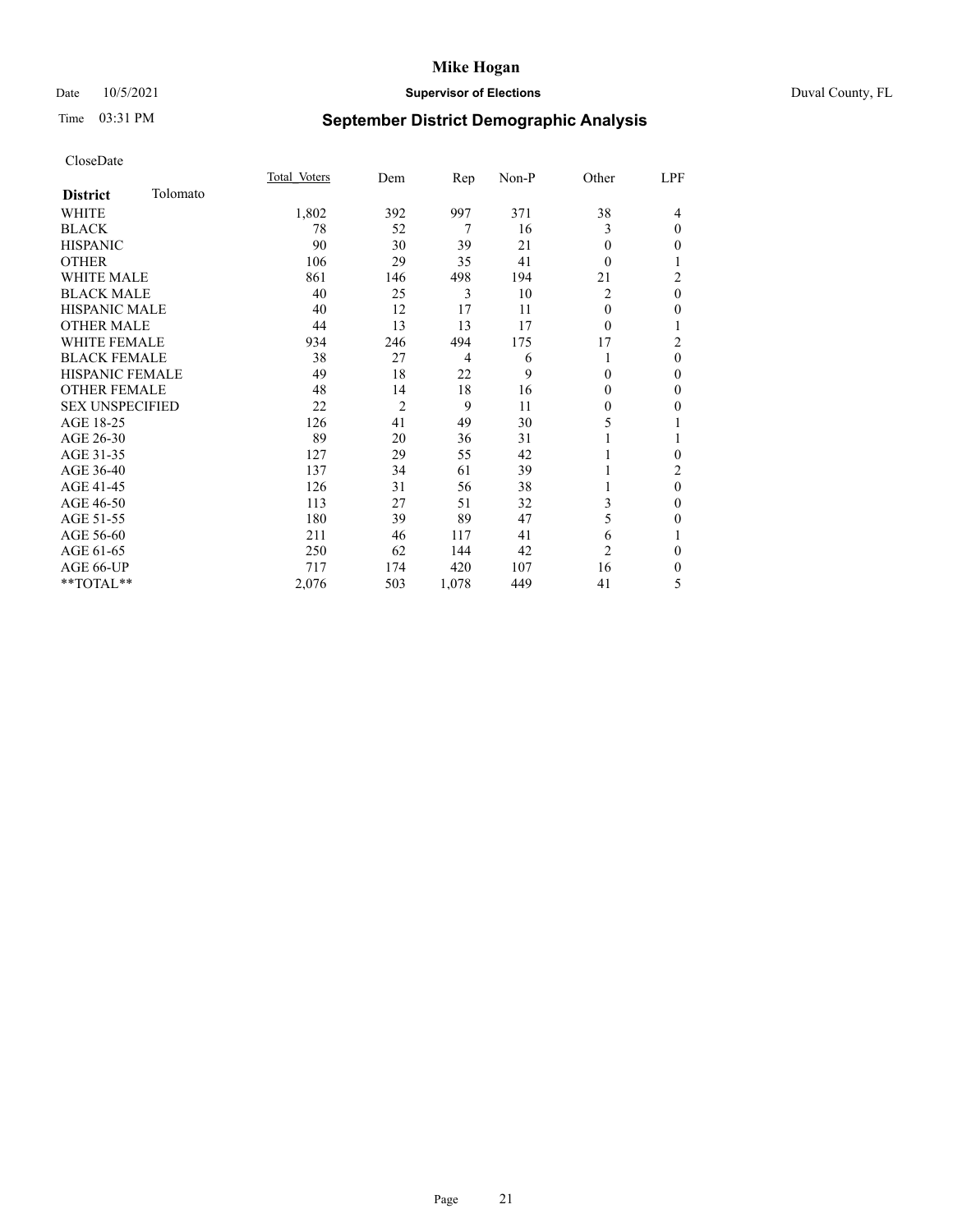# Date 10/5/2021 **Supervisor of Elections** Duval County, FL

# Time 03:31 PM **September District Demographic Analysis**

|                        |             | Total Voters | Dem | Rep | Non-P | Other          | LPF      |
|------------------------|-------------|--------------|-----|-----|-------|----------------|----------|
| <b>District</b>        | Bainebridge |              |     |     |       |                |          |
| WHITE                  |             | 318          | 62  | 152 | 90    | 7              |          |
| <b>BLACK</b>           |             | 461          | 364 | 12  | 76    | 8              |          |
| <b>HISPANIC</b>        |             | 52           | 20  | 11  | 21    | 0              | 0        |
| <b>OTHER</b>           |             | 77           | 37  | 12  | 25    | $\overline{2}$ |          |
| WHITE MALE             |             | 150          | 20  | 80  | 39    | 5              | 6        |
| <b>BLACK MALE</b>      |             | 200          | 153 | 6   | 36    | 5              | $\Omega$ |
| <b>HISPANIC MALE</b>   |             | 17           | 8   | 4   | 5     | 0              | 0        |
| <b>OTHER MALE</b>      |             | 26           | 14  | 3   | 8     | 1              | 0        |
| <b>WHITE FEMALE</b>    |             | 164          | 42  | 70  | 49    | 2              |          |
| <b>BLACK FEMALE</b>    |             | 256          | 208 | 6   | 38    | 3              |          |
| <b>HISPANIC FEMALE</b> |             | 34           | 12  | 7   | 15    | 0              | 0        |
| <b>OTHER FEMALE</b>    |             | 32           | 13  | 8   | 9     |                |          |
| <b>SEX UNSPECIFIED</b> |             | 29           | 13  | 3   | 13    | $\Omega$       | 0        |
| AGE 18-25              |             | 102          | 55  | 16  | 31    | 0              | 0        |
| AGE 26-30              |             | 90           | 36  | 17  | 31    | 5              |          |
| AGE 31-35              |             | 120          | 49  | 30  | 37    |                | 3        |
| AGE 36-40              |             | 109          | 52  | 18  | 34    | 2              | 3        |
| AGE 41-45              |             | 124          | 71  | 27  | 21    | 3              | 2        |
| AGE 46-50              |             | 100          | 63  | 16  | 19    | 2              | $\theta$ |
| AGE 51-55              |             | 87           | 52  | 16  | 17    | $\overline{2}$ | 0        |
| AGE 56-60              |             | 57           | 30  | 14  | 13    | $\theta$       | 0        |
| AGE 61-65              |             | 46           | 31  | 11  | 4     | $\Omega$       | 0        |
| AGE 66-UP              |             | 73           | 44  | 22  | 5     | $\overline{c}$ | 0        |
| **TOTAL**              |             | 908          | 483 | 187 | 212   | 17             | 9        |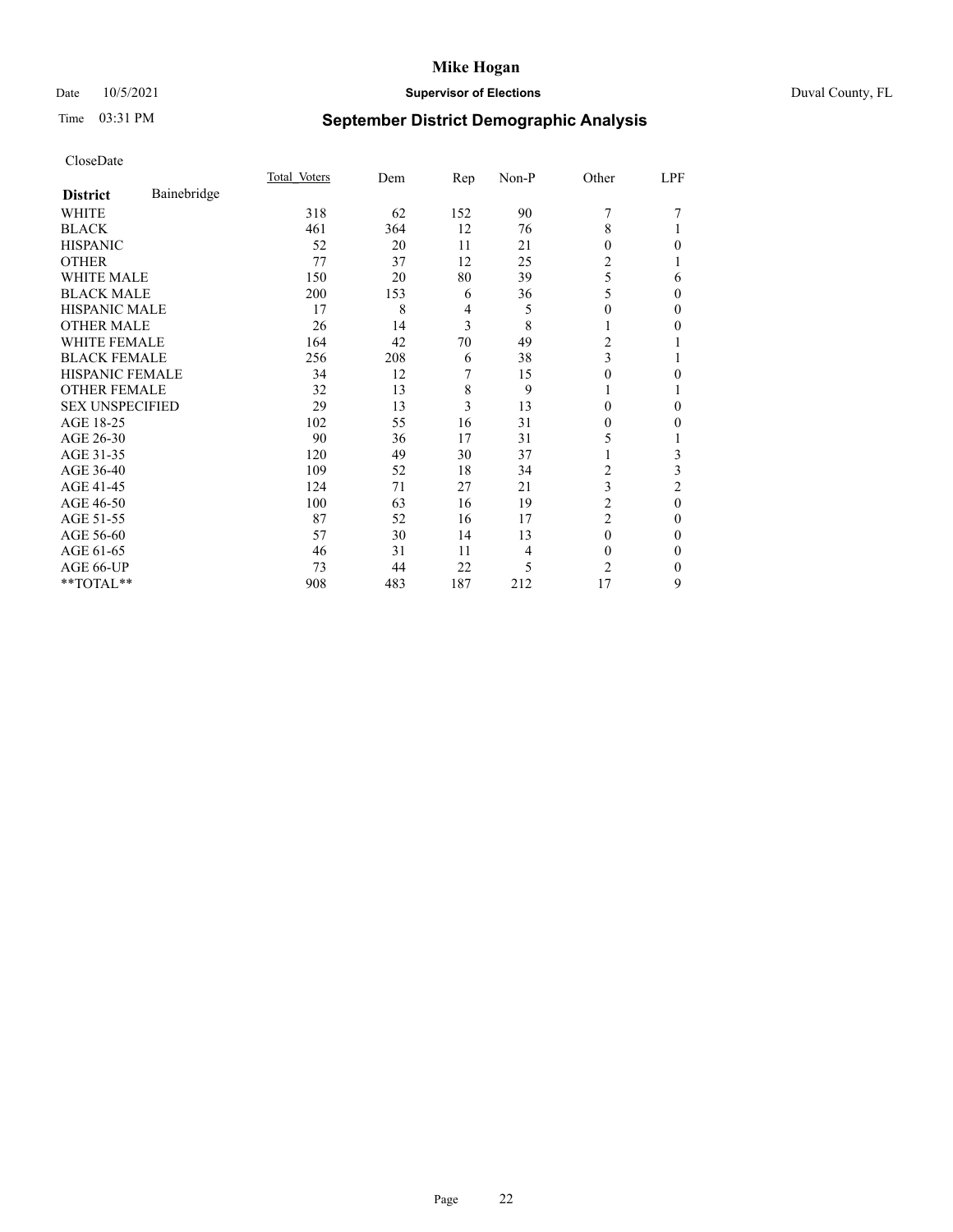# Date 10/5/2021 **Supervisor of Elections Supervisor of Elections** Duval County, FL

# Time 03:31 PM **September District Demographic Analysis**

|                        |                          | Total Voters | Dem     | Rep     | Non-P  | Other | LPF   |
|------------------------|--------------------------|--------------|---------|---------|--------|-------|-------|
| <b>District</b>        | Congressional District 4 |              |         |         |        |       |       |
| WHITE                  |                          | 268,092      | 61,939  | 145,356 | 55,049 | 4,215 | 1,533 |
| <b>BLACK</b>           |                          | 43,038       | 32,024  | 2,077   | 8,294  | 583   | 60    |
| <b>HISPANIC</b>        |                          | 21,585       | 7,681   | 6,095   | 7,397  | 330   | 82    |
| <b>OTHER</b>           |                          | 35,457       | 10,343  | 10,721  | 13,678 | 559   | 156   |
| WHITE MALE             |                          | 126,116      | 24,020  | 71,153  | 28,010 | 1,924 | 1,009 |
| <b>BLACK MALE</b>      |                          | 18,695       | 12,732  | 1,189   | 4,432  | 311   | 31    |
| <b>HISPANIC MALE</b>   |                          | 9,747        | 3,071   | 2,992   | 3,500  | 137   | 47    |
| <b>OTHER MALE</b>      |                          | 14,093       | 3,715   | 4,508   | 5,585  | 206   | 79    |
| <b>WHITE FEMALE</b>    |                          | 139,259      | 37,322  | 72,856  | 26,309 | 2,262 | 510   |
| <b>BLACK FEMALE</b>    |                          | 23,713       | 18,843  | 861     | 3,714  | 267   | 28    |
| HISPANIC FEMALE        |                          | 11,427       | 4,460   | 3,006   | 3,740  | 189   | 32    |
| <b>OTHER FEMALE</b>    |                          | 16,124       | 5,388   | 4,953   | 5,457  | 272   | 54    |
| <b>SEX UNSPECIFIED</b> |                          | 8,995        | 2,436   | 2,731   | 3,668  | 119   | 41    |
| AGE 18-25              |                          | 38,620       | 12,398  | 13,271  | 11,648 | 1,066 | 237   |
| AGE 26-30              |                          | 34,812       | 10,844  | 12,159  | 10,689 | 807   | 313   |
| AGE 31-35              |                          | 34,986       | 11,047  | 12,666  | 10,276 | 658   | 339   |
| AGE 36-40              |                          | 32,034       | 9,866   | 11,892  | 9,484  | 510   | 282   |
| AGE 41-45              |                          | 28,422       | 8,732   | 10,974  | 8,096  | 424   | 196   |
| AGE 46-50              |                          | 28,547       | 8,467   | 12,560  | 6,924  | 430   | 166   |
| AGE 51-55              |                          | 30,127       | 8,425   | 14,882  | 6,344  | 384   | 92    |
| AGE 56-60              |                          | 32,528       | 8,998   | 17,110  | 5,928  | 421   | 71    |
| AGE 61-65              |                          | 30,832       | 9,098   | 16,384  | 4,953  | 340   | 57    |
| AGE 66-UP              |                          | 77,263       | 24,112  | 42,351  | 10,075 | 647   | 78    |
| **TOTAL**              |                          | 368,172      | 111,987 | 164,249 | 84,418 | 5,687 | 1,831 |
|                        |                          |              |         |         |        |       |       |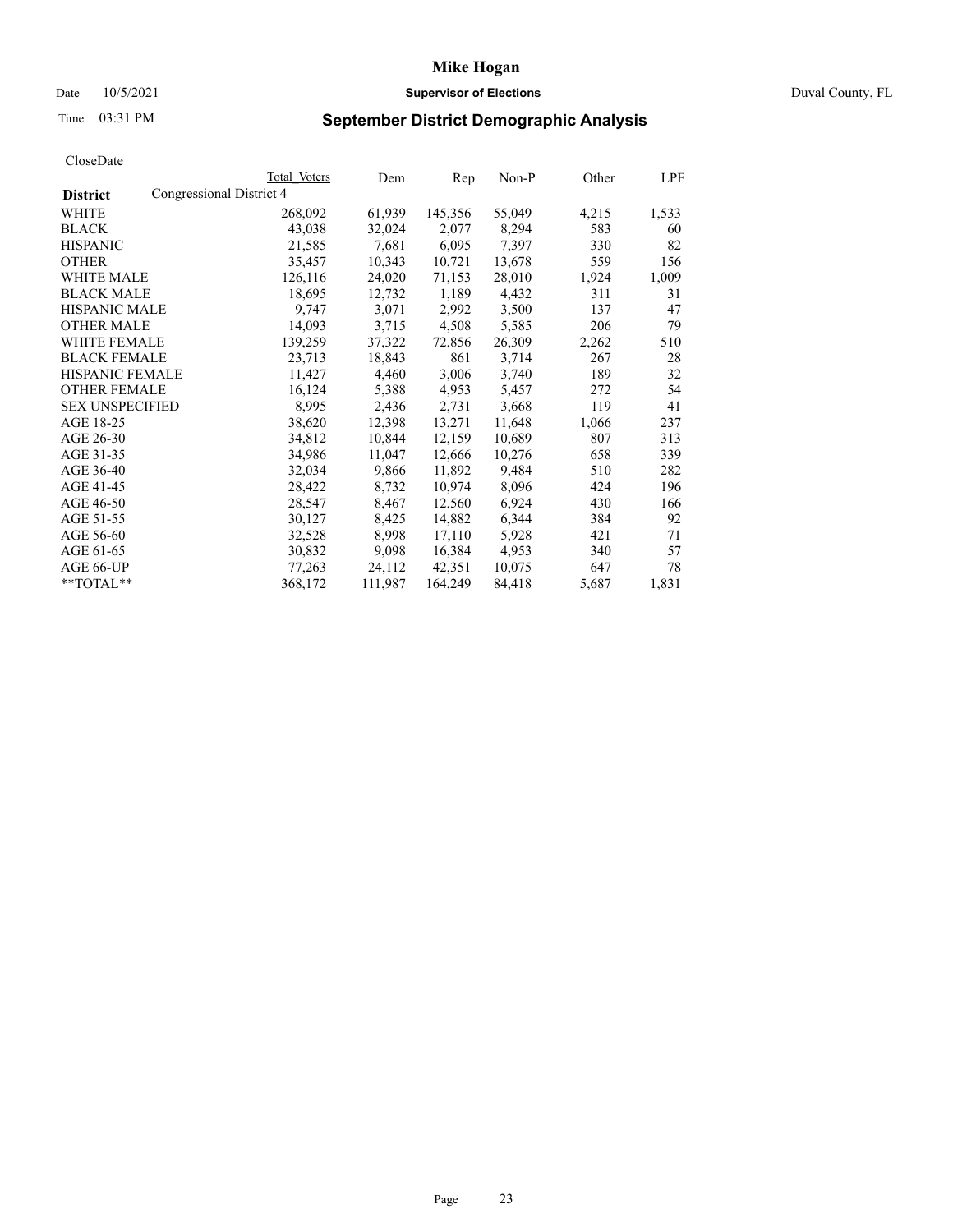# Date 10/5/2021 **Supervisor of Elections Supervisor of Elections** Duval County, FL

# Time 03:31 PM **September District Demographic Analysis**

|                                             | Total Voters | Dem     | Rep    | Non-P  | Other | LPF |
|---------------------------------------------|--------------|---------|--------|--------|-------|-----|
| Congressional District 5<br><b>District</b> |              |         |        |        |       |     |
| WHITE                                       | 96,016       | 23,303  | 49,204 | 21,255 | 1,658 | 596 |
| <b>BLACK</b>                                | 137,945      | 113,253 | 4,425  | 18,984 | 1,171 | 112 |
| <b>HISPANIC</b>                             | 15,973       | 6,574   | 3,237  | 5,893  | 216   | 53  |
| <b>OTHER</b>                                | 23,394       | 8,761   | 5,186  | 9,021  | 344   | 82  |
| WHITE MALE                                  | 44,785       | 9,063   | 24,210 | 10,349 | 750   | 413 |
| <b>BLACK MALE</b>                           | 54,965       | 42,614  | 2,327  | 9,328  | 629   | 67  |
| <b>HISPANIC MALE</b>                        | 7,107        | 2,652   | 1,691  | 2,638  | 98    | 28  |
| <b>OTHER MALE</b>                           | 8,497        | 2,913   | 2,194  | 3,222  | 123   | 45  |
| <b>WHITE FEMALE</b>                         | 49,954       | 13,917  | 24,407 | 10,556 | 894   | 180 |
| <b>BLACK FEMALE</b>                         | 80,468       | 68,720  | 2,013  | 9,163  | 528   | 44  |
| <b>HISPANIC FEMALE</b>                      | 8,483        | 3,753   | 1,482  | 3,110  | 114   | 24  |
| <b>OTHER FEMALE</b>                         | 10,467       | 4,415   | 2,399  | 3,463  | 163   | 27  |
| <b>SEX UNSPECIFIED</b>                      | 8,597        | 3,843   | 1,329  | 3,320  | 90    | 15  |
| AGE 18-25                                   | 32,346       | 16,618  | 4,718  | 10,213 | 679   | 118 |
| AGE 26-30                                   | 26,777       | 13,698  | 4,505  | 7,962  | 445   | 167 |
| AGE 31-35                                   | 27,280       | 14,699  | 4,669  | 7,314  | 436   | 162 |
| AGE 36-40                                   | 24,079       | 13,290  | 4,405  | 5,936  | 329   | 119 |
| AGE 41-45                                   | 21,616       | 12,189  | 4,190  | 4,862  | 302   | 73  |
| AGE 46-50                                   | 21,469       | 12,047  | 4,881  | 4,193  | 288   | 60  |
| AGE 51-55                                   | 22,282       | 12,608  | 5,679  | 3,695  | 249   | 51  |
| AGE 56-60                                   | 24,448       | 13,732  | 7,030  | 3,450  | 206   | 30  |
| AGE 61-65                                   | 23,152       | 13,479  | 6,597  | 2,880  | 171   | 25  |
| AGE 66-UP                                   | 49,879       | 29,531  | 15,378 | 4,648  | 284   | 38  |
| **TOTAL**                                   | 273,328      | 151,891 | 62,052 | 55,153 | 3,389 | 843 |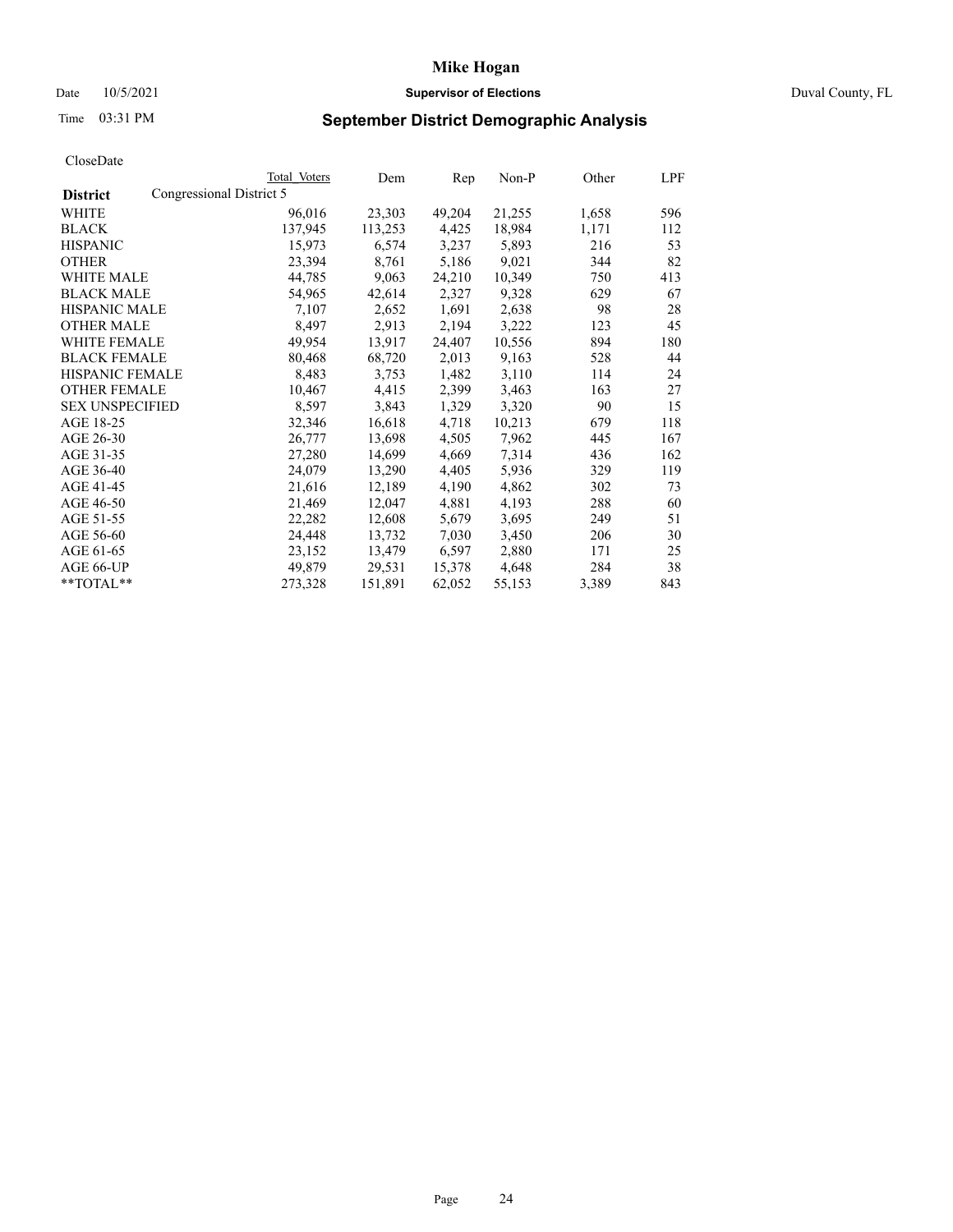# Date 10/5/2021 **Supervisor of Elections Supervisor of Elections** Duval County, FL

# Time 03:31 PM **September District Demographic Analysis**

|                                 | Total Voters | Dem     | Rep     | $Non-P$ | Other | LPF   |
|---------------------------------|--------------|---------|---------|---------|-------|-------|
| Duval County<br><b>District</b> |              |         |         |         |       |       |
| WHITE                           | 331,644      | 76,962  | 178,056 | 69,319  | 5,351 | 1,956 |
| <b>BLACK</b>                    | 179,389      | 144,057 | 6,411   | 27,013  | 1,740 | 168   |
| <b>HISPANIC</b>                 | 36,654       | 13,931  | 9,017   | 13,051  | 525   | 130   |
| <b>OTHER</b>                    | 56,828       | 18,575  | 15,206  | 21,974  | 854   | 219   |
| <b>WHITE MALE</b>               | 155,393      | 29,919  | 87,070  | 34,675  | 2,426 | 1,303 |
| <b>BLACK MALE</b>               | 72,979       | 54,869  | 3,469   | 13,615  | 930   | 96    |
| <b>HISPANIC MALE</b>            | 16,475       | 5,616   | 4,538   | 6,016   | 231   | 74    |
| <b>OTHER MALE</b>               | 21,832       | 6,451   | 6,429   | 8,527   | 308   | 117   |
| <b>WHITE FEMALE</b>             | 172,551      | 46,193  | 89,196  | 33,641  | 2,884 | 637   |
| <b>BLACK FEMALE</b>             | 103,299      | 86,842  | 2,832   | 12,764  | 791   | 70    |
| HISPANIC FEMALE                 | 19,402       | 8,000   | 4,326   | 6,738   | 286   | 52    |
| <b>OTHER FEMALE</b>             | 25,745       | 9,539   | 7,033   | 8,684   | 417   | 72    |
| <b>SEX UNSPECIFIED</b>          | 16,833       | 6,095   | 3,797   | 6,692   | 197   | 52    |
| AGE 18-25                       | 67,692       | 28,103  | 16,666  | 20,951  | 1,640 | 332   |
| AGE 26-30                       | 58,287       | 23,661  | 15,307  | 17,688  | 1,183 | 448   |
| AGE 31-35                       | 58,949       | 24,883  | 15,995  | 16,574  | 1,019 | 478   |
| AGE 36-40                       | 52,992       | 22,329  | 15,025  | 14,489  | 782   | 367   |
| AGE 41-45                       | 47,355       | 20,182  | 14,048  | 12,190  | 686   | 249   |
| AGE 46-50                       | 47,373       | 19,849  | 16,183  | 10,461  | 676   | 204   |
| AGE 51-55                       | 49,447       | 20,364  | 18,939  | 9,425   | 593   | 126   |
| AGE 56-60                       | 53,556       | 21,897  | 22,251  | 8,756   | 566   | 86    |
| AGE 61-65                       | 50,531       | 21,578  | 21,112  | 7,291   | 473   | 77    |
| AGE 66-UP                       | 118,332      | 50,679  | 53,164  | 13,531  | 852   | 106   |
| **TOTAL**                       | 604,515      | 253,525 | 208,690 | 131,357 | 8,470 | 2,473 |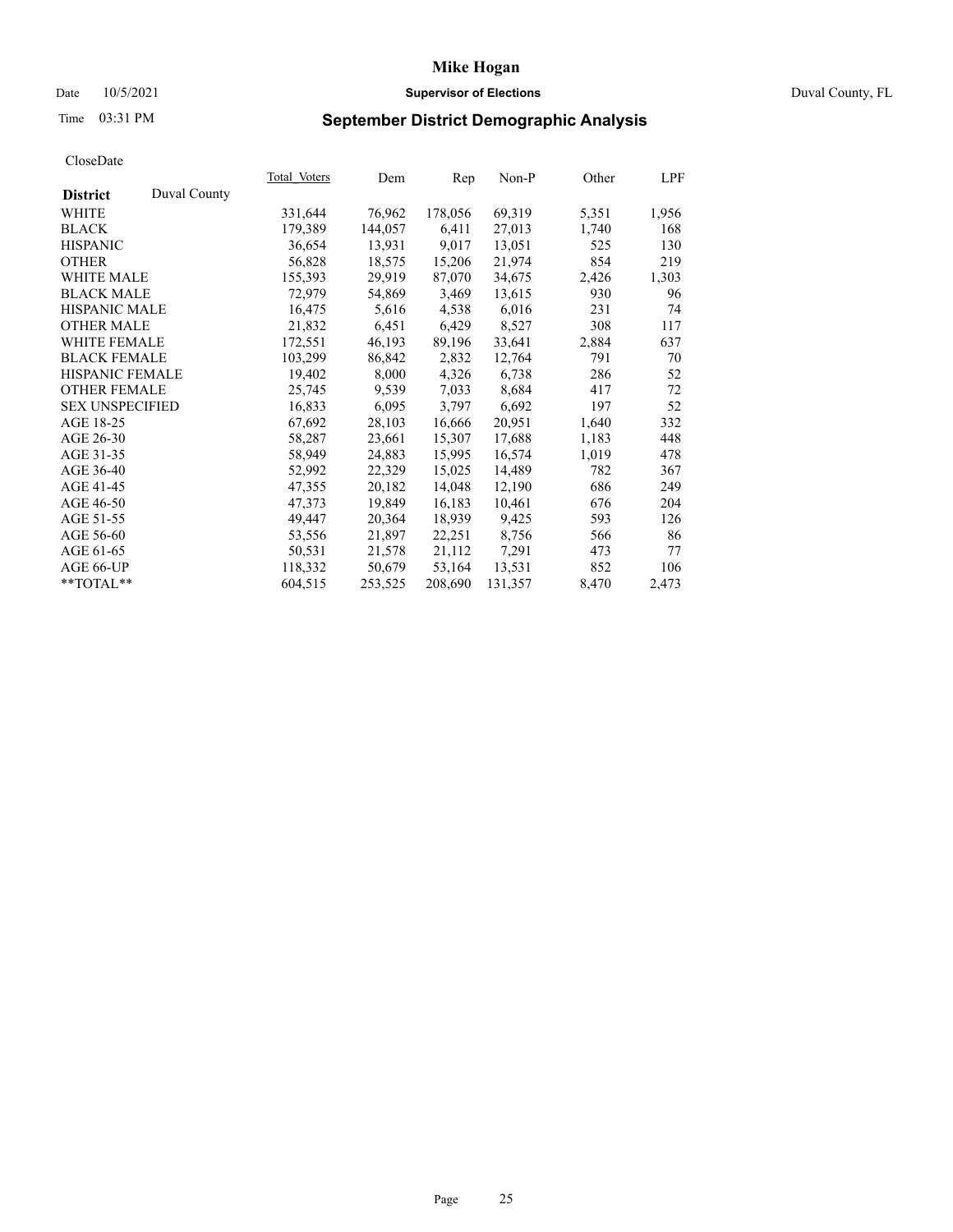# Date 10/5/2021 **Supervisor of Elections Supervisor of Elections** Duval County, FL

# Time 03:31 PM **September District Demographic Analysis**

|                        |                | Total Voters | Dem   | Rep   | Non-P | Other        | LPF                     |
|------------------------|----------------|--------------|-------|-------|-------|--------------|-------------------------|
| <b>District</b>        | Atlantic Beach |              |       |       |       |              |                         |
| WHITE                  |                | 9,347        | 2,673 | 4,453 | 2,040 | 136          | 45                      |
| <b>BLACK</b>           |                | 774          | 594   | 37    | 137   | 4            | 2                       |
| <b>HISPANIC</b>        |                | 290          | 124   | 85    | 77    | 4            | 0                       |
| <b>OTHER</b>           |                | 625          | 182   | 204   | 221   | 15           | 3                       |
| WHITE MALE             |                | 4,377        | 995   | 2,229 | 1,064 | 59           | 30                      |
| <b>BLACK MALE</b>      |                | 337          | 234   | 23    | 77    | 2            | 1                       |
| HISPANIC MALE          |                | 130          | 46    | 41    | 43    | $\mathbf{0}$ | 0                       |
| <b>OTHER MALE</b>      |                | 222          | 53    | 79    | 86    | 4            | $\theta$                |
| <b>WHITE FEMALE</b>    |                | 4,900        | 1,652 | 2,196 | 961   | 76           | 15                      |
| <b>BLACK FEMALE</b>    |                | 423          | 351   | 13    | 56    | 2            | 1                       |
| <b>HISPANIC FEMALE</b> |                | 155          | 77    | 41    | 33    | 4            | 0                       |
| <b>OTHER FEMALE</b>    |                | 265          | 94    | 90    | 72    | 7            | $\overline{2}$          |
| <b>SEX UNSPECIFIED</b> |                | 227          | 71    | 67    | 83    | 5            | 1                       |
| AGE 18-25              |                | 991          | 316   | 363   | 279   | 28           | 5                       |
| AGE 26-30              |                | 816          | 269   | 277   | 244   | 21           | 5                       |
| AGE 31-35              |                | 845          | 278   | 281   | 260   | 22           | 4                       |
| AGE 36-40              |                | 854          | 268   | 286   | 272   | 17           | 11                      |
| AGE 41-45              |                | 752          | 233   | 281   | 227   | 6            | 5                       |
| AGE 46-50              |                | 770          | 233   | 314   | 208   | 8            | 7                       |
| AGE 51-55              |                | 864          | 228   | 438   | 181   | 12           | 5                       |
| AGE 56-60              |                | 1,070        | 288   | 562   | 208   | 9            | 3                       |
| AGE 61-65              |                | 1,051        | 365   | 519   | 154   | 11           | $\overline{\mathbf{c}}$ |
| AGE 66-UP              |                | 3,023        | 1,095 | 1,458 | 442   | 25           | 3                       |
| **TOTAL**              |                | 11,036       | 3,573 | 4,779 | 2,475 | 159          | 50                      |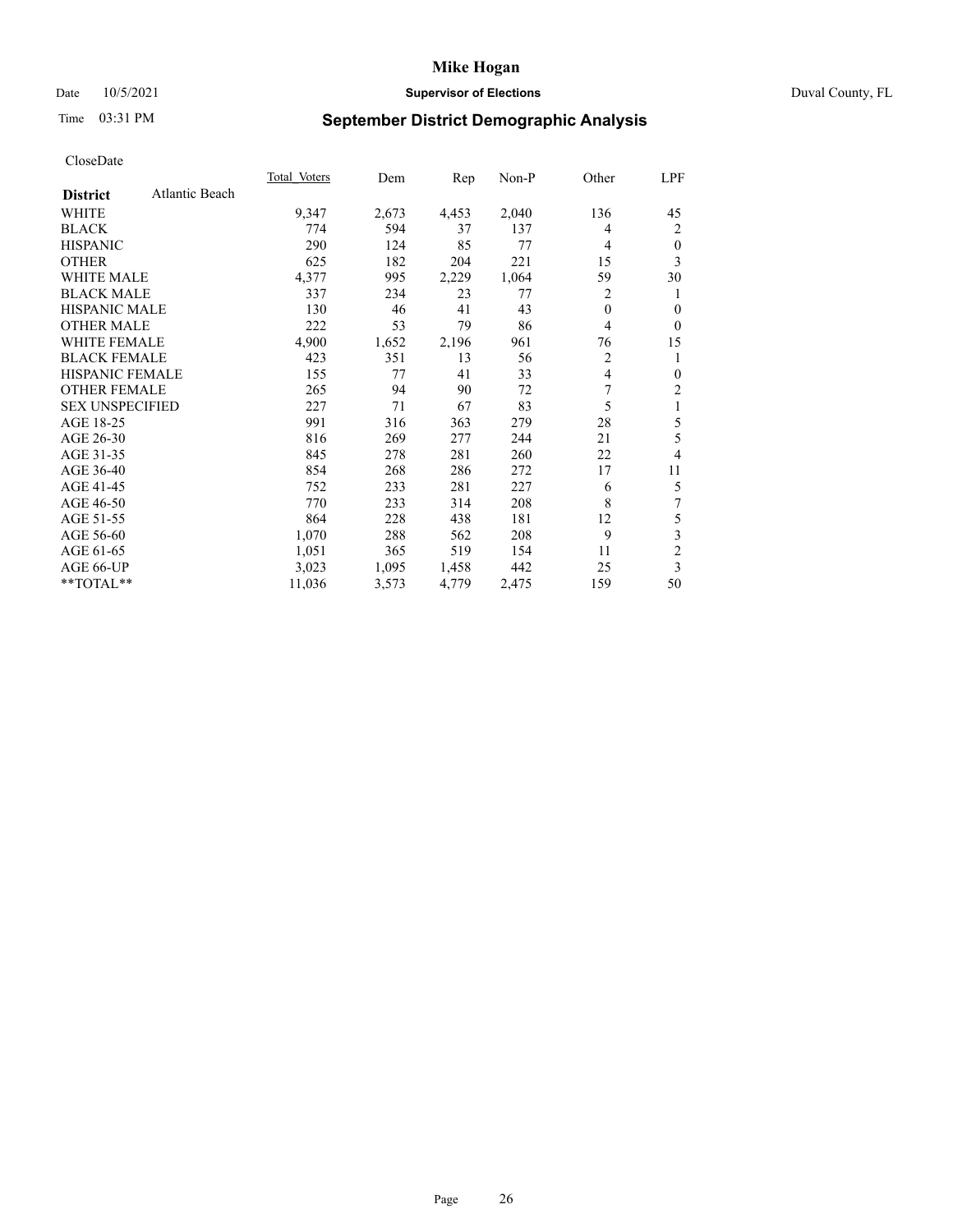# Date 10/5/2021 **Supervisor of Elections** Duval County, FL

# Time 03:31 PM **September District Demographic Analysis**

|                        |         | Total Voters | Dem            | Rep | Non-P          | Other          | LPF            |
|------------------------|---------|--------------|----------------|-----|----------------|----------------|----------------|
| <b>District</b>        | Baldwin |              |                |     |                |                |                |
| WHITE                  |         | 666          | 118            | 411 | 123            | 12             | $\overline{c}$ |
| <b>BLACK</b>           |         | 241          | 218            | 7   | 16             | $\Omega$       | $\theta$       |
| <b>HISPANIC</b>        |         | 11           | 3              | 6   | $\overline{c}$ | $_{0}$         | $\Omega$       |
| <b>OTHER</b>           |         | 33           | 8              | 14  | 10             |                | 0              |
| WHITE MALE             |         | 296          | 52             | 182 | 54             | 8              | 0              |
| <b>BLACK MALE</b>      |         | 84           | 74             | 4   | 6              | $_{0}$         | 0              |
| <b>HISPANIC MALE</b>   |         | 5            | $\overline{2}$ | 2   |                | 0              | 0              |
| <b>OTHER MALE</b>      |         | 13           | 6              | 4   | 3              | 0              | 0              |
| <b>WHITE FEMALE</b>    |         | 362          | 65             | 226 | 65             | 4              | 2              |
| <b>BLACK FEMALE</b>    |         | 150          | 139            | 3   | 8              | 0              | $\Omega$       |
| <b>HISPANIC FEMALE</b> |         | 6            |                | 4   |                | $_{0}$         | 0              |
| <b>OTHER FEMALE</b>    |         | 10           |                | 7   |                |                | 0              |
| <b>SEX UNSPECIFIED</b> |         | 25           | 7              | 6   | 12             | 0              | 0              |
| AGE 18-25              |         | 91           | 33             | 34  | 22             | 2              | 0              |
| AGE 26-30              |         | 78           | 21             | 39  | 16             | $\overline{c}$ | 0              |
| AGE 31-35              |         | 74           | 23             | 32  | 18             | 0              |                |
| AGE 36-40              |         | 85           | 25             | 44  | 15             |                | 0              |
| AGE 41-45              |         | 58           | 18             | 28  | 9              | 3              | 0              |
| AGE 46-50              |         | 63           | 23             | 30  | 8              |                |                |
| AGE 51-55              |         | 80           | 23             | 45  | 11             |                | 0              |
| AGE 56-60              |         | 85           | 32             | 33  | 18             | 2              | 0              |
| AGE 61-65              |         | 88           | 32             | 45  | 11             | 0              | 0              |
| AGE 66-UP              |         | 249          | 117            | 108 | 23             |                | 0              |
| **TOTAL**              |         | 951          | 347            | 438 | 151            | 13             | 2              |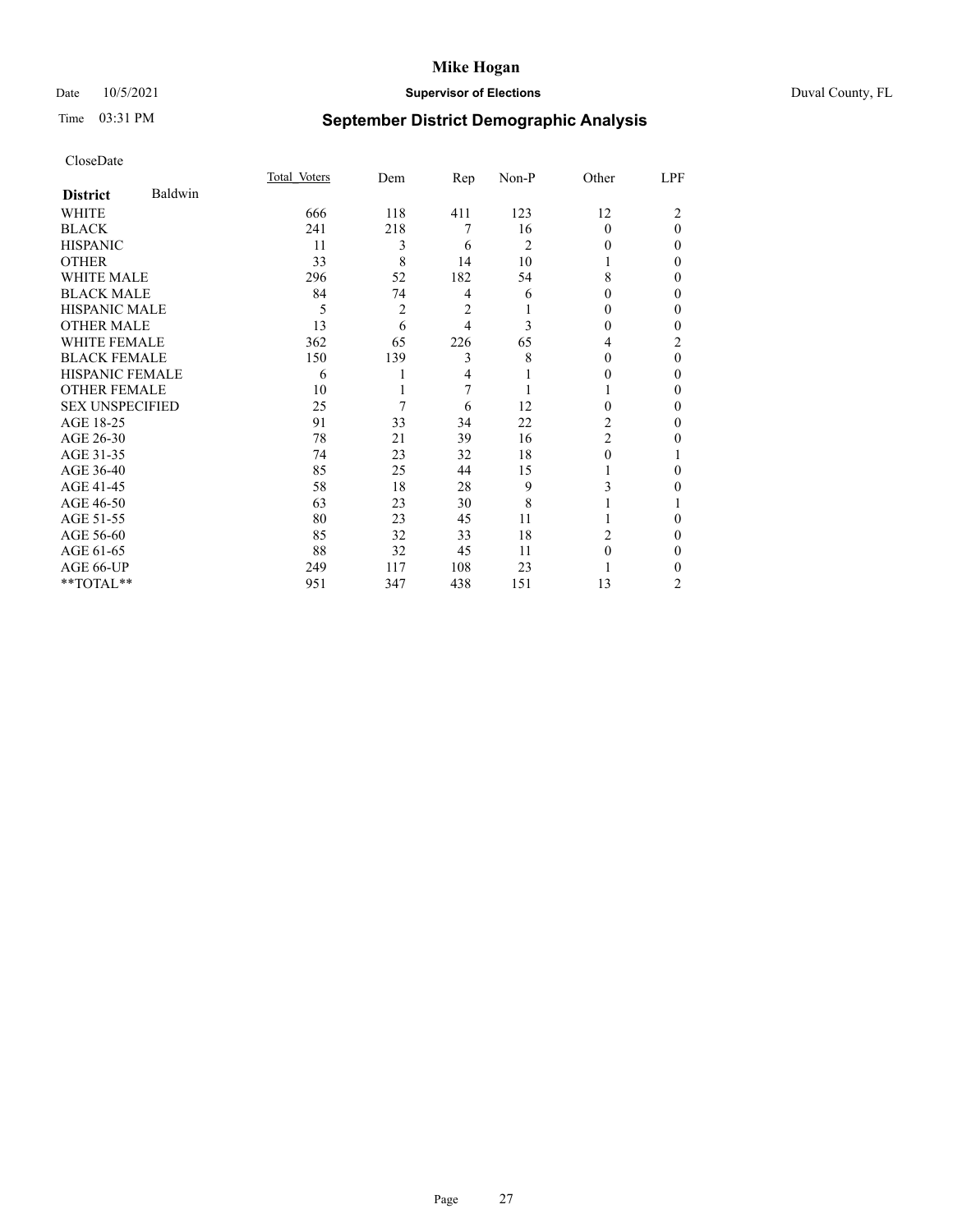# Date 10/5/2021 **Supervisor of Elections Supervisor of Elections** Duval County, FL

# Time 03:31 PM **September District Demographic Analysis**

|                        |                    | <b>Total Voters</b> | Dem   | Rep   | $Non-P$ | Other          | LPF            |
|------------------------|--------------------|---------------------|-------|-------|---------|----------------|----------------|
| <b>District</b>        | Jacksonville Beach |                     |       |       |         |                |                |
| WHITE                  |                    | 17,086              | 4,085 | 8,918 | 3,696   | 290            | 97             |
| <b>BLACK</b>           |                    | 522                 | 381   | 36    | 98      | 5              | 2              |
| <b>HISPANIC</b>        |                    | 482                 | 154   | 179   | 131     | 15             | 3              |
| <b>OTHER</b>           |                    | 1,094               | 271   | 395   | 391     | 28             | 9              |
| <b>WHITE MALE</b>      |                    | 8,297               | 1,621 | 4,499 | 1,970   | 138            | 69             |
| <b>BLACK MALE</b>      |                    | 228                 | 152   | 16    | 55      | 4              | 1              |
| <b>HISPANIC MALE</b>   |                    | 195                 | 46    | 83    | 63      | $\overline{2}$ | 1              |
| <b>OTHER MALE</b>      |                    | 423                 | 96    | 158   | 152     | 13             | $\overline{4}$ |
| WHITE FEMALE           |                    | 8,633               | 2,432 | 4,337 | 1,685   | 152            | 27             |
| <b>BLACK FEMALE</b>    |                    | 284                 | 221   | 19    | 42      | 1              | 1              |
| <b>HISPANIC FEMALE</b> |                    | 279                 | 106   | 94    | 64      | 13             | 2              |
| <b>OTHER FEMALE</b>    |                    | 455                 | 133   | 181   | 128     | 10             | 3              |
| <b>SEX UNSPECIFIED</b> |                    | 389                 | 84    | 141   | 156     | 5              | 3              |
| AGE 18-25              |                    | 1,667               | 430   | 712   | 457     | 57             | 11             |
| AGE 26-30              |                    | 1,902               | 452   | 838   | 552     | 36             | 24             |
| AGE 31-35              |                    | 1,891               | 439   | 803   | 596     | 39             | 14             |
| AGE 36-40              |                    | 1,622               | 398   | 698   | 479     | 30             | 17             |
| AGE 41-45              |                    | 1,439               | 372   | 623   | 411     | 23             | 10             |
| AGE 46-50              |                    | 1,334               | 301   | 679   | 318     | 27             | 9              |
| AGE 51-55              |                    | 1,541               | 311   | 882   | 319     | 21             | 8              |
| AGE 56-60              |                    | 1,780               | 404   | 1,015 | 316     | 35             | 10             |
| AGE 61-65              |                    | 1,760               | 476   | 981   | 277     | 24             | $\overline{2}$ |
| AGE 66-UP              |                    | 4,248               | 1,308 | 2,297 | 591     | 46             | 6              |
| $*$ $TOTAL**$          |                    | 19,184              | 4,891 | 9,528 | 4,316   | 338            | 111            |
|                        |                    |                     |       |       |         |                |                |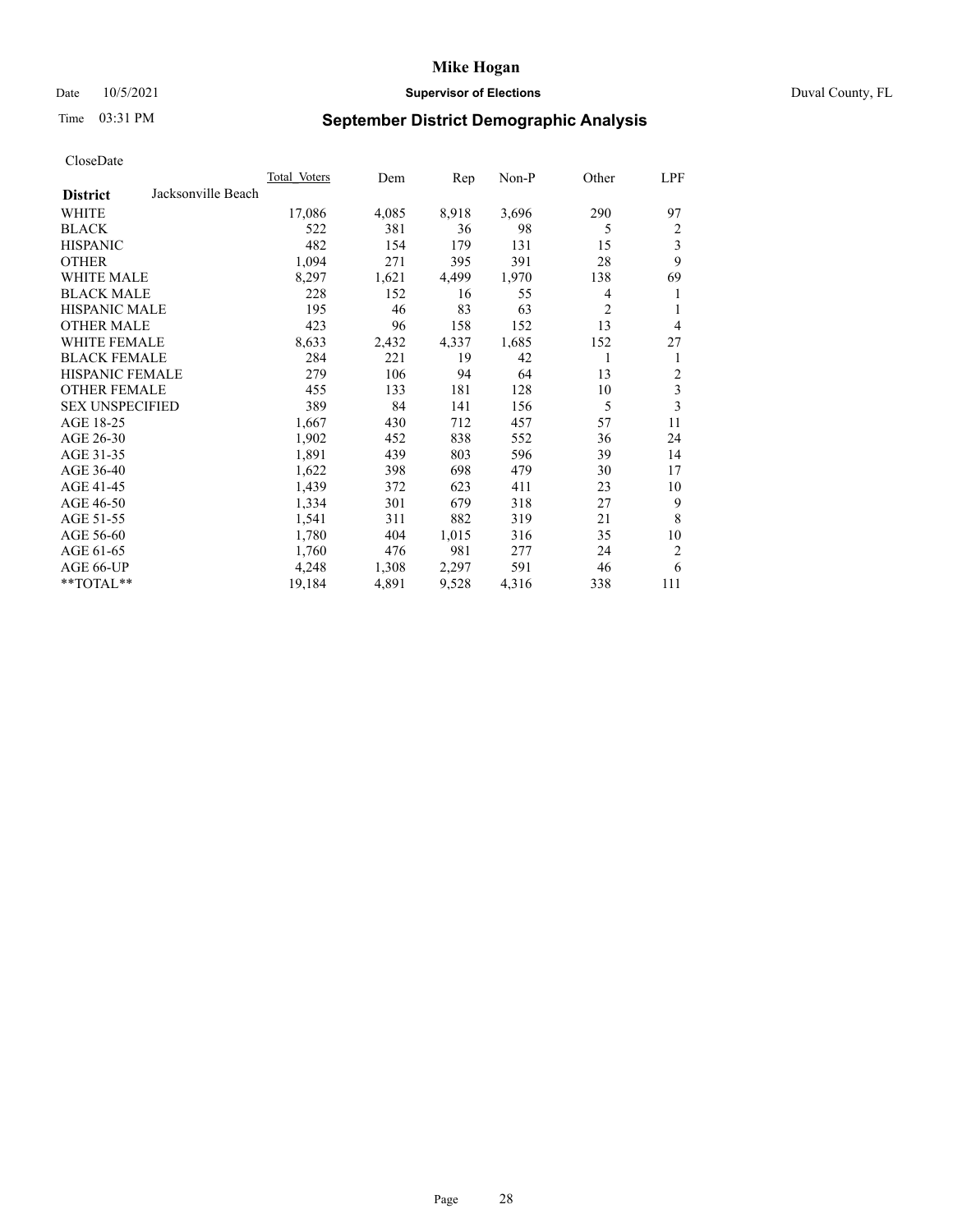# Date 10/5/2021 **Supervisor of Elections Supervisor of Elections** Duval County, FL

# Time 03:31 PM **September District Demographic Analysis**

|                        |               | Total Voters | Dem   | Rep   | $Non-P$ | Other          | LPF            |
|------------------------|---------------|--------------|-------|-------|---------|----------------|----------------|
| <b>District</b>        | Neptune Beach |              |       |       |         |                |                |
| WHITE                  |               | 5,365        | 1,404 | 2,722 | 1,126   | 84             | 29             |
| <b>BLACK</b>           |               | 57           | 27    | 11    | 14      | 5              | $\Omega$       |
| <b>HISPANIC</b>        |               | 121          | 43    | 45    | 29      | $\overline{c}$ | 2              |
| <b>OTHER</b>           |               | 271          | 68    | 88    | 103     | 5              | 7              |
| <b>WHITE MALE</b>      |               | 2,538        | 496   | 1,383 | 596     | 43             | 20             |
| <b>BLACK MALE</b>      |               | 32           | 17    | 4     | 7       | 4              | $\overline{0}$ |
| <b>HISPANIC MALE</b>   |               | 49           | 13    | 19    | 15      | 2              | 0              |
| <b>OTHER MALE</b>      |               | 100          | 22    | 32    | 39      | $\overline{4}$ | 3              |
| <b>WHITE FEMALE</b>    |               | 2,767        | 897   | 1,308 | 513     | 40             | 9              |
| <b>BLACK FEMALE</b>    |               | 25           | 10    | 7     | 7       | 1              | 0              |
| <b>HISPANIC FEMALE</b> |               | 68           | 29    | 23    | 14      | $\Omega$       | 2              |
| <b>OTHER FEMALE</b>    |               | 116          | 36    | 41    | 35      | $\Omega$       | 4              |
| <b>SEX UNSPECIFIED</b> |               | 118          | 22    | 49    | 45      | 2              | 0              |
| AGE 18-25              |               | 525          | 134   | 214   | 152     | 18             | 7              |
| AGE 26-30              |               | 506          | 139   | 203   | 151     | 10             | 3              |
| AGE 31-35              |               | 507          | 123   | 224   | 142     | 14             | 4              |
| AGE 36-40              |               | 560          | 136   | 244   | 165     | 9              | 6              |
| AGE 41-45              |               | 434          | 116   | 184   | 121     | 8              | 5              |
| AGE 46-50              |               | 476          | 108   | 235   | 122     | 6              | 5              |
| AGE 51-55              |               | 477          | 107   | 257   | 103     | 6              | 4              |
| AGE 56-60              |               | 485          | 109   | 279   | 80      | 15             | $\overline{c}$ |
| AGE 61-65              |               | 554          | 126   | 324   | 100     | 3              | 1              |
| AGE 66-UP              |               | 1,290        | 444   | 702   | 136     | 7              |                |
| **TOTAL**              |               | 5,814        | 1,542 | 2,866 | 1,272   | 96             | 38             |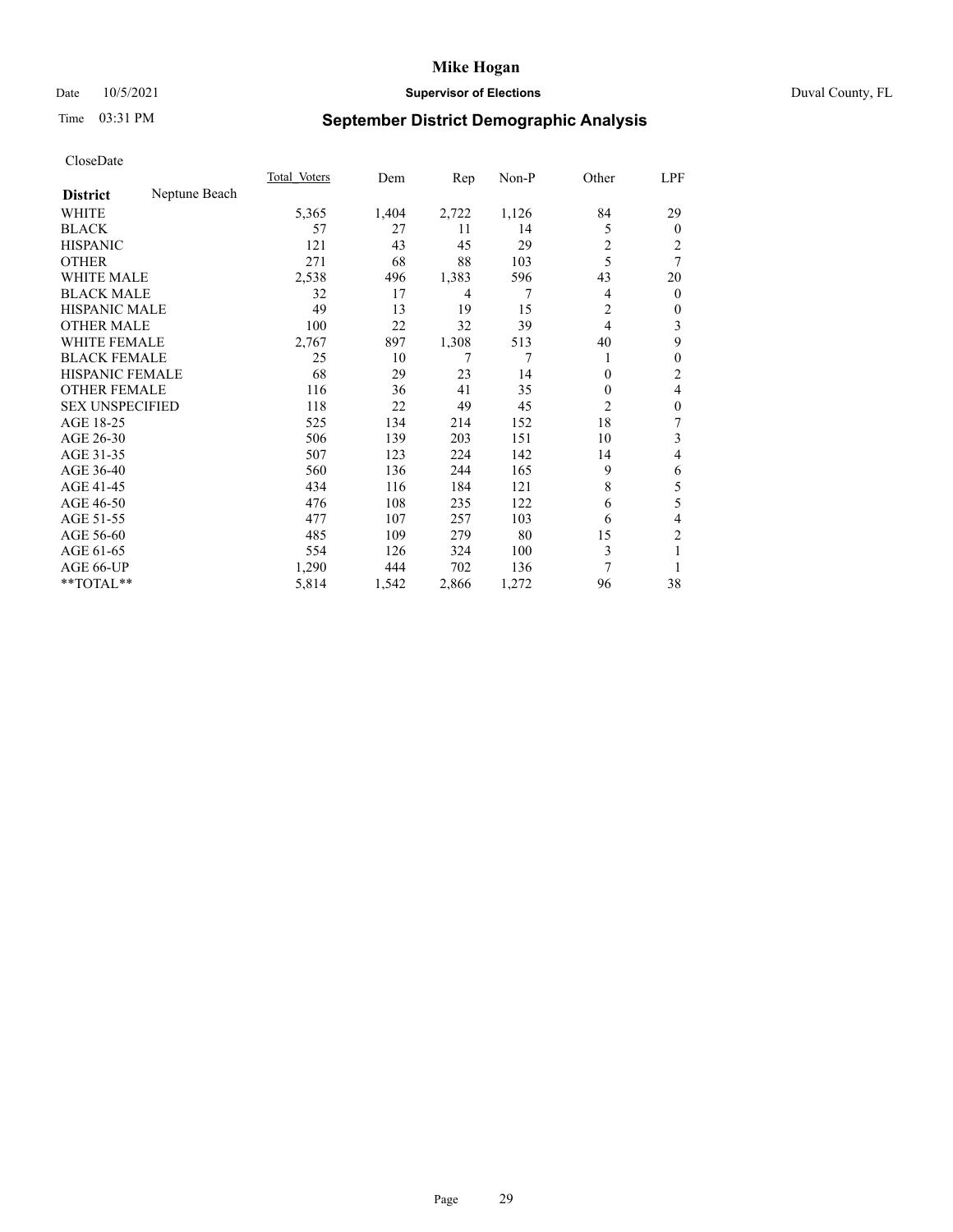# Date 10/5/2021 **Supervisor of Elections** Duval County, FL

# Time 03:31 PM **September District Demographic Analysis**

|                        |                   | Total Voters | Dem    | Rep    | Non-P  | Other | LPF |
|------------------------|-------------------|--------------|--------|--------|--------|-------|-----|
| <b>District</b>        | House District 11 |              |        |        |        |       |     |
| WHITE                  |                   | 55,591       | 12,564 | 30,023 | 11,837 | 877   | 290 |
| <b>BLACK</b>           |                   | 5,719        | 4,166  | 325    | 1,122  | 94    | 12  |
| <b>HISPANIC</b>        |                   | 2,645        | 904    | 846    | 834    | 46    | 15  |
| <b>OTHER</b>           |                   | 4,719        | 1,218  | 1,653  | 1,734  | 84    | 30  |
| WHITE MALE             |                   | 26,790       | 4,816  | 15,178 | 6,182  | 419   | 195 |
| <b>BLACK MALE</b>      |                   | 2,598        | 1,721  | 181    | 634    | 54    | 8   |
| <b>HISPANIC MALE</b>   |                   | 1,184        | 339    | 416    | 404    | 17    | 8   |
| <b>OTHER MALE</b>      |                   | 1,815        | 423    | 671    | 677    | 30    | 14  |
| WHITE FEMALE           |                   | 28,263       | 7,632  | 14,569 | 5,516  | 452   | 94  |
| <b>BLACK FEMALE</b>    |                   | 3,028        | 2,375  | 142    | 468    | 40    | 3   |
| <b>HISPANIC FEMALE</b> |                   | 1,406        | 544    | 413    | 414    | 28    | 7   |
| <b>OTHER FEMALE</b>    |                   | 2,045        | 613    | 754    | 632    | 35    | 11  |
| <b>SEX UNSPECIFIED</b> |                   | 1,543        | 389    | 523    | 598    | 26    | 7   |
| AGE 18-25              |                   | 6,484        | 1,850  | 2,483  | 1,931  | 176   | 44  |
| AGE 26-30              |                   | 6,070        | 1,638  | 2,372  | 1,866  | 130   | 64  |
| AGE 31-35              |                   | 6,265        | 1,662  | 2,536  | 1,895  | 126   | 46  |
| AGE 36-40              |                   | 6,061        | 1,651  | 2,429  | 1,809  | 109   | 63  |
| AGE 41-45              |                   | 5,345        | 1,478  | 2,229  | 1,523  | 81    | 34  |
| AGE 46-50              |                   | 5,313        | 1,393  | 2,550  | 1,258  | 81    | 31  |
| AGE 51-55              |                   | 5,635        | 1,382  | 3,008  | 1,140  | 85    | 20  |
| AGE 56-60              |                   | 6,365        | 1,544  | 3,607  | 1,101  | 94    | 19  |
| AGE 61-65              |                   | 6,152        | 1,676  | 3,390  | 990    | 86    | 10  |
| AGE 66-UP              |                   | 14,984       | 4,578  | 8,243  | 2,014  | 133   | 16  |
| $**TOTAL**$            |                   | 68,674       | 18,852 | 32,847 | 15,527 | 1,101 | 347 |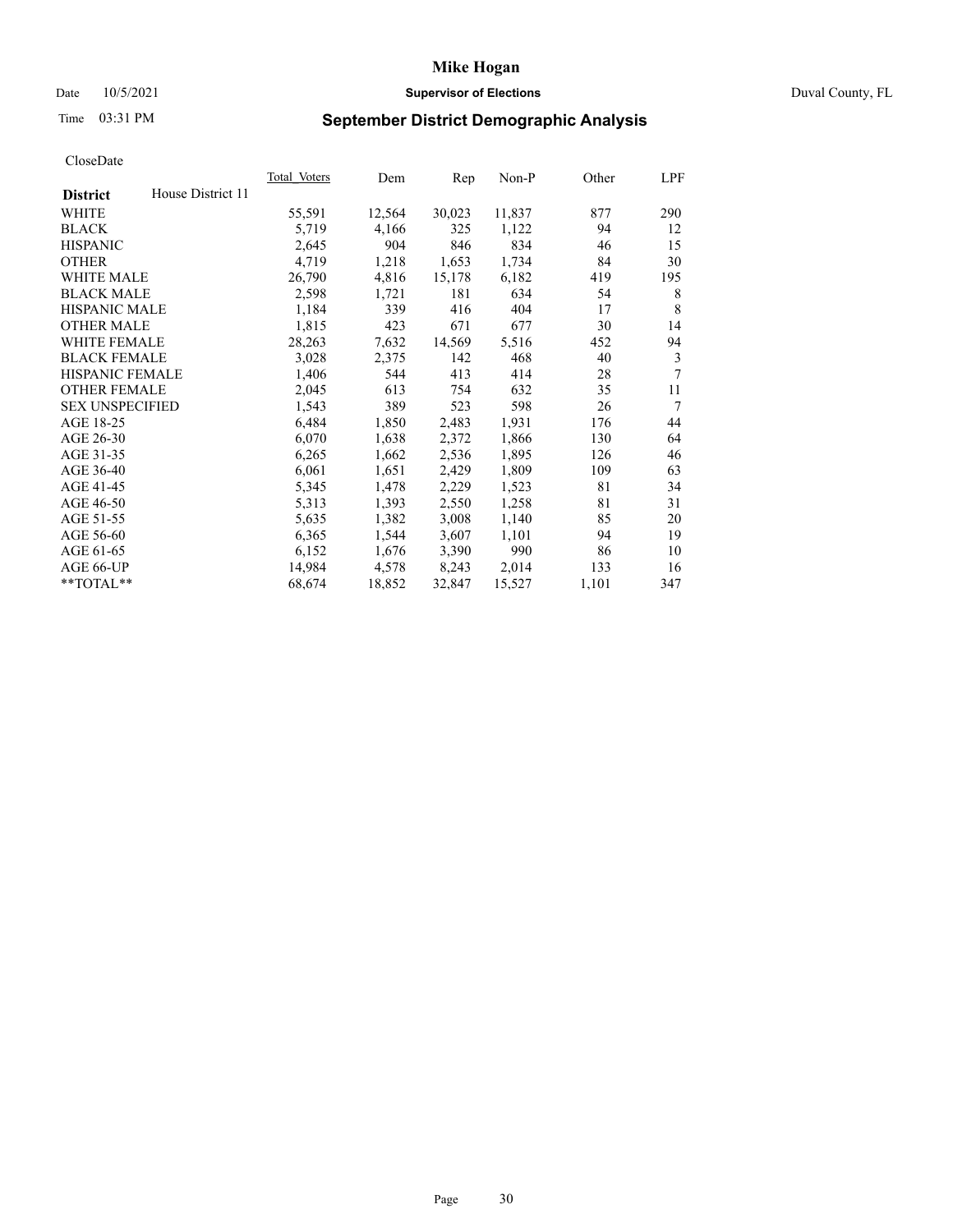# Date 10/5/2021 **Supervisor of Elections** Duval County, FL

# Time 03:31 PM **September District Demographic Analysis**

|                        |                   | Total Voters | Dem    | Rep    | Non-P  | Other | LPF |
|------------------------|-------------------|--------------|--------|--------|--------|-------|-----|
| <b>District</b>        | House District 12 |              |        |        |        |       |     |
| WHITE                  |                   | 72,797       | 15,933 | 38,831 | 16,388 | 1,210 | 435 |
| <b>BLACK</b>           |                   | 16,196       | 12,091 | 769    | 3,115  | 201   | 20  |
| <b>HISPANIC</b>        |                   | 8,620        | 3,184  | 2,219  | 3,060  | 128   | 29  |
| <b>OTHER</b>           |                   | 14,482       | 4,174  | 4,302  | 5,756  | 202   | 48  |
| WHITE MALE             |                   | 34,321       | 6,076  | 19,159 | 8,213  | 576   | 297 |
| <b>BLACK MALE</b>      |                   | 6,946        | 4,768  | 447    | 1,615  | 101   | 15  |
| <b>HISPANIC MALE</b>   |                   | 3,824        | 1,227  | 1,080  | 1,437  | 64    | 16  |
| <b>OTHER MALE</b>      |                   | 5,814        | 1,554  | 1,838  | 2,315  | 82    | 25  |
| <b>WHITE FEMALE</b>    |                   | 37,613       | 9,660  | 19,274 | 7,925  | 622   | 132 |
| <b>BLACK FEMALE</b>    |                   | 8,964        | 7,125  | 307    | 1,429  | 98    | 5   |
| <b>HISPANIC FEMALE</b> |                   | 4,603        | 1,890  | 1,100  | 1,539  | 63    | 11  |
| <b>OTHER FEMALE</b>    |                   | 6,709        | 2,156  | 2,047  | 2,393  | 96    | 17  |
| <b>SEX UNSPECIFIED</b> |                   | 3,299        | 926    | 869    | 1,451  | 39    | 14  |
| AGE 18-25              |                   | 13,189       | 4,595  | 3,962  | 4,195  | 356   | 81  |
| AGE 26-30              |                   | 11,358       | 3,626  | 3,606  | 3,762  | 267   | 97  |
| AGE 31-35              |                   | 10,845       | 3,515  | 3,635  | 3,396  | 207   | 92  |
| AGE 36-40              |                   | 9,880        | 3,055  | 3,403  | 3,178  | 165   | 79  |
| AGE 41-45              |                   | 8,822        | 2,765  | 3,187  | 2,695  | 124   | 51  |
| AGE 46-50              |                   | 8,706        | 2,658  | 3,626  | 2,230  | 141   | 51  |
| AGE 51-55              |                   | 9,173        | 2,776  | 4,221  | 2,053  | 94    | 29  |
| AGE 56-60              |                   | 10,009       | 2,877  | 4,995  | 1,999  | 122   | 16  |
| AGE 61-65              |                   | 9,072        | 2,848  | 4,418  | 1,690  | 96    | 20  |
| AGE 66-UP              |                   | 21,041       | 6,667  | 11,068 | 3,121  | 169   | 16  |
| $*$ TOTAL $*$          |                   | 112,095      | 35,382 | 46,121 | 28,319 | 1,741 | 532 |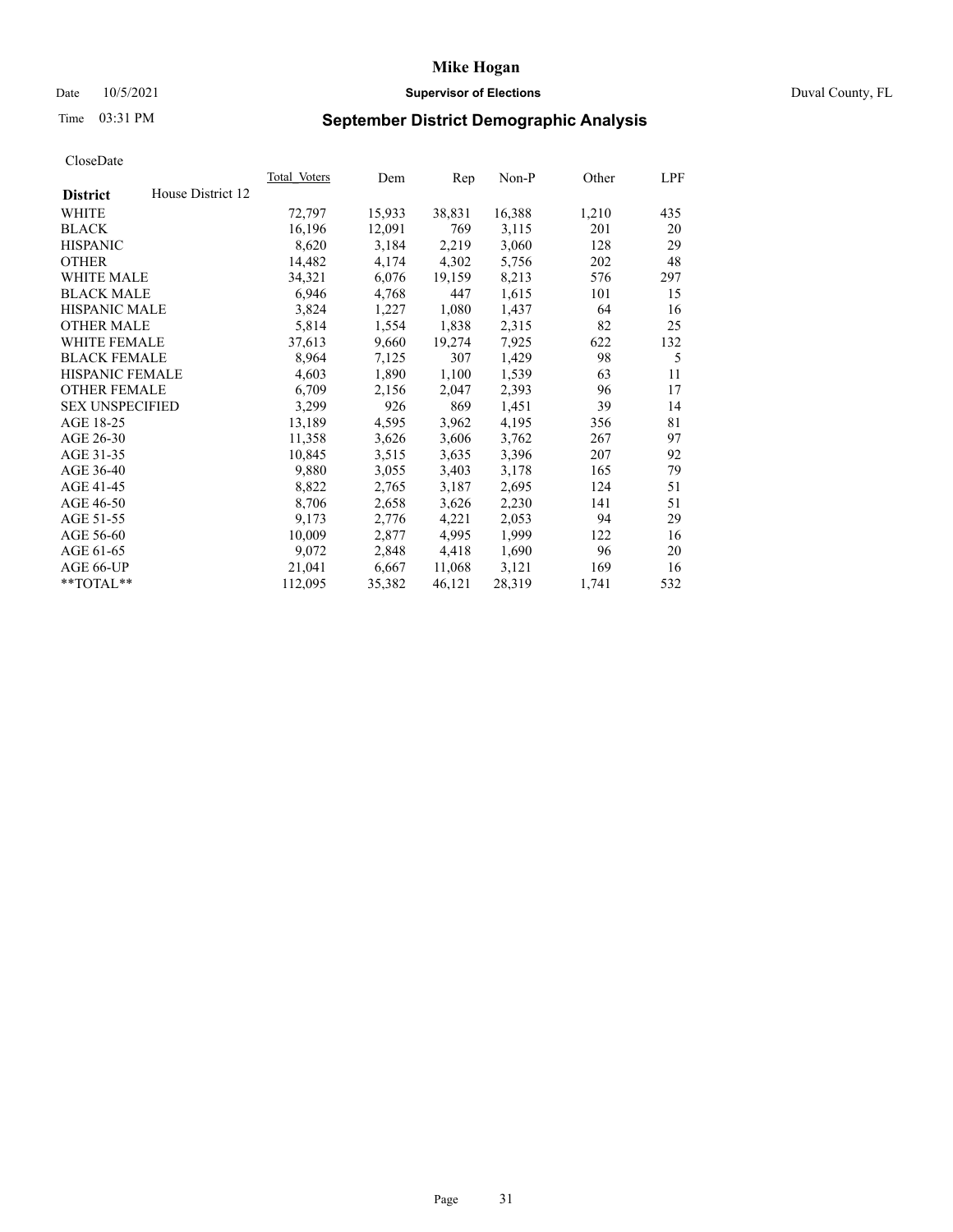# Date 10/5/2021 **Supervisor of Elections Supervisor of Elections** Duval County, FL

# Time 03:31 PM **September District Demographic Analysis**

|                        |                   | Total Voters | Dem    | Rep    | Non-P  | Other | LPF |
|------------------------|-------------------|--------------|--------|--------|--------|-------|-----|
| <b>District</b>        | House District 13 |              |        |        |        |       |     |
| WHITE                  |                   | 37,926       | 10,576 | 18,159 | 8,344  | 620   | 227 |
| <b>BLACK</b>           |                   | 50,189       | 41,340 | 1,626  | 6,780  | 395   | 48  |
| <b>HISPANIC</b>        |                   | 5,601        | 2,285  | 1,228  | 1,992  | 76    | 20  |
| <b>OTHER</b>           |                   | 8,518        | 3,366  | 1,638  | 3,373  | 108   | 33  |
| WHITE MALE             |                   | 17,771       | 4,234  | 8,944  | 4,171  | 271   | 151 |
| <b>BLACK MALE</b>      |                   | 20,116       | 15,720 | 829    | 3,333  | 206   | 28  |
| <b>HISPANIC MALE</b>   |                   | 2,445        | 931    | 605    | 868    | 30    | 11  |
| <b>OTHER MALE</b>      |                   | 3,041        | 1,093  | 677    | 1,211  | 43    | 17  |
| <b>WHITE FEMALE</b>    |                   | 19,623       | 6,199  | 8,988  | 4,017  | 344   | 75  |
| <b>BLACK FEMALE</b>    |                   | 29,078       | 24,874 | 761    | 3,242  | 182   | 19  |
| <b>HISPANIC FEMALE</b> |                   | 3,010        | 1,291  | 595    | 1,069  | 46    | 9   |
| <b>OTHER FEMALE</b>    |                   | 3,641        | 1,687  | 728    | 1,169  | 45    | 12  |
| <b>SEX UNSPECIFIED</b> |                   | 3,507        | 1,537  | 524    | 1,408  | 32    | 6   |
| AGE 18-25              |                   | 11,601       | 6,000  | 1,685  | 3,656  | 216   | 44  |
| AGE 26-30              |                   | 10,031       | 5,280  | 1,630  | 2,926  | 145   | 50  |
| AGE 31-35              |                   | 10,503       | 5,727  | 1,785  | 2,749  | 172   | 70  |
| AGE 36-40              |                   | 8,968        | 4,886  | 1,654  | 2,266  | 115   | 47  |
| AGE 41-45              |                   | 7,741        | 4,316  | 1,501  | 1,791  | 105   | 28  |
| AGE 46-50              |                   | 7,648        | 4,227  | 1,757  | 1,534  | 103   | 27  |
| AGE 51-55              |                   | 7,903        | 4,449  | 2,036  | 1,316  | 83    | 19  |
| AGE 56-60              |                   | 9,033        | 5,200  | 2,425  | 1,307  | 86    | 15  |
| AGE 61-65              |                   | 8,961        | 5,376  | 2,389  | 1,106  | 76    | 14  |
| AGE 66-UP              |                   | 19,845       | 12,106 | 5,789  | 1,838  | 98    | 14  |
| $*$ $TOTAL**$          |                   | 102,234      | 57,567 | 22,651 | 20,489 | 1,199 | 328 |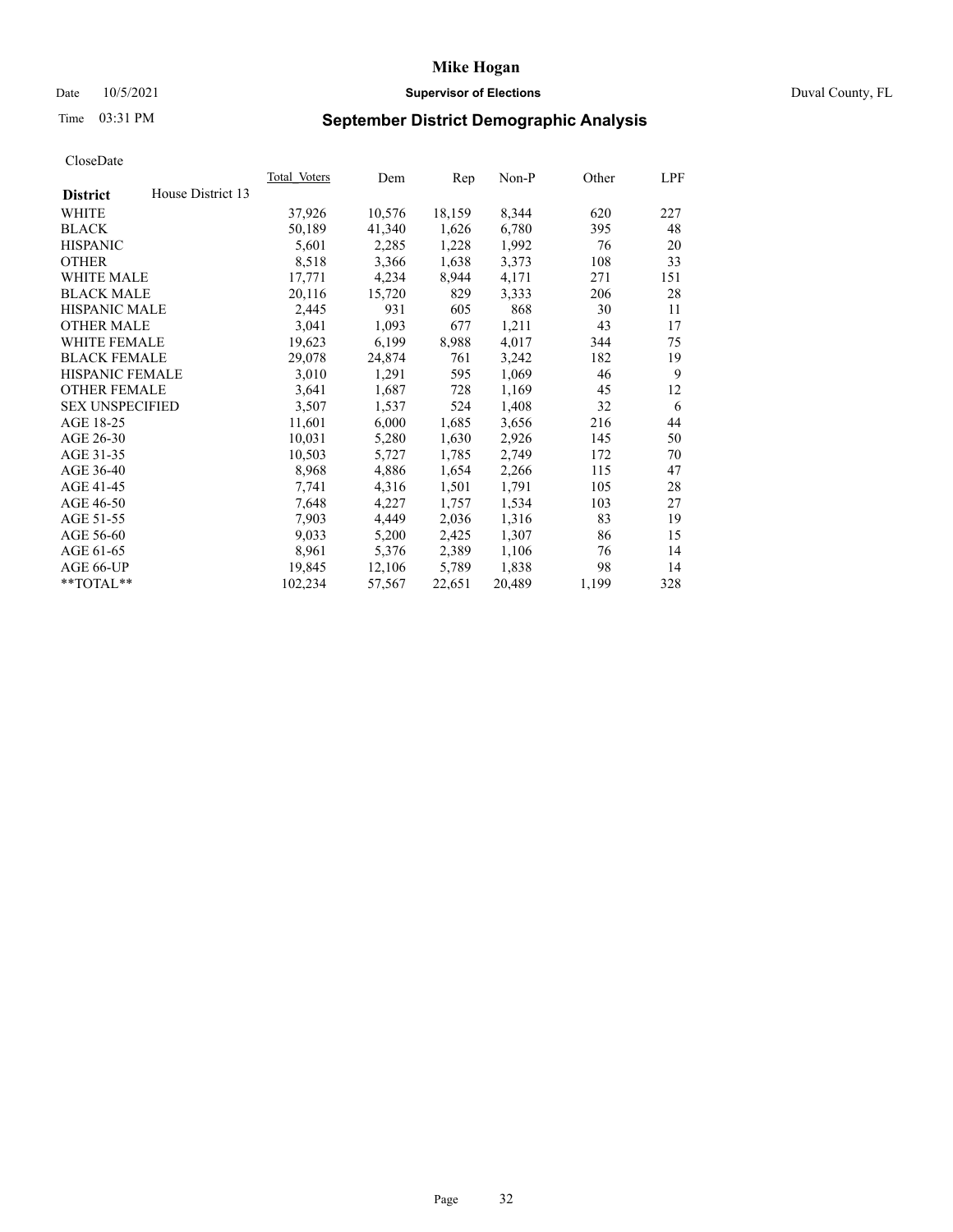# Date 10/5/2021 **Supervisor of Elections Supervisor of Elections** Duval County, FL

# Time 03:31 PM **September District Demographic Analysis**

|                                      | Total Voters | Dem    | Rep    | $Non-P$ | Other | LPF         |
|--------------------------------------|--------------|--------|--------|---------|-------|-------------|
| House District 14<br><b>District</b> |              |        |        |         |       |             |
| WHITE                                | 41,266       | 9,777  | 21,804 | 8,683   | 718   | 284         |
| <b>BLACK</b>                         | 61,503       | 51,437 | 1,819  | 7,761   | 447   | 39          |
| <b>HISPANIC</b>                      | 4,521        | 1,882  | 920    | 1,633   | 71    | 15          |
| <b>OTHER</b>                         | 7,894        | 3,115  | 1,638  | 2,995   | 111   | 35          |
| WHITE MALE                           | 19,223       | 3,888  | 10,549 | 4,273   | 329   | 184         |
| <b>BLACK MALE</b>                    | 24,422       | 19,318 | 969    | 3,867   | 245   | 23          |
| <b>HISPANIC MALE</b>                 | 2,060        | 746    | 514    | 762     | 30    | 8           |
| <b>OTHER MALE</b>                    | 2,820        | 1,017  | 660    | 1,083   | 39    | 21          |
| WHITE FEMALE                         | 21,543       | 5,771  | 11,012 | 4,275   | 387   | 98          |
| <b>BLACK FEMALE</b>                  | 36,056       | 31,322 | 823    | 3,697   | 198   | 16          |
| HISPANIC FEMALE                      | 2,365        | 1,092  | 390    | 836     | 40    | 7           |
| <b>OTHER FEMALE</b>                  | 3,372        | 1,513  | 737    | 1,063   | 51    | $\,$ 8 $\,$ |
| <b>SEX UNSPECIFIED</b>               | 3,323        | 1,544  | 527    | 1,216   | 28    | 8           |
| AGE 18-25                            | 13,555       | 7,141  | 2,064  | 4,032   | 274   | 44          |
| AGE 26-30                            | 10,997       | 5,731  | 1,939  | 3,072   | 179   | 76          |
| AGE 31-35                            | 11,323       | 6,136  | 2,091  | 2,842   | 169   | 85          |
| AGE 36-40                            | 10,268       | 5,841  | 1,964  | 2,280   | 130   | 53          |
| AGE 41-45                            | 9,292        | 5,395  | 1,859  | 1,881   | 122   | 35          |
| AGE 46-50                            | 9,449        | 5,530  | 2,103  | 1,677   | 111   | 28          |
| AGE 51-55                            | 9,450        | 5,495  | 2,419  | 1,416   | 104   | 16          |
| AGE 56-60                            | 10,106       | 5,919  | 2,796  | 1,285   | 93    | 13          |
| AGE 61-65                            | 9,439        | 5,632  | 2,705  | 1,031   | 63    | 8           |
| AGE 66-UP                            | 21,305       | 13,391 | 6,241  | 1,556   | 102   | 15          |
| **TOTAL**                            | 115,184      | 66,211 | 26,181 | 21,072  | 1,347 | 373         |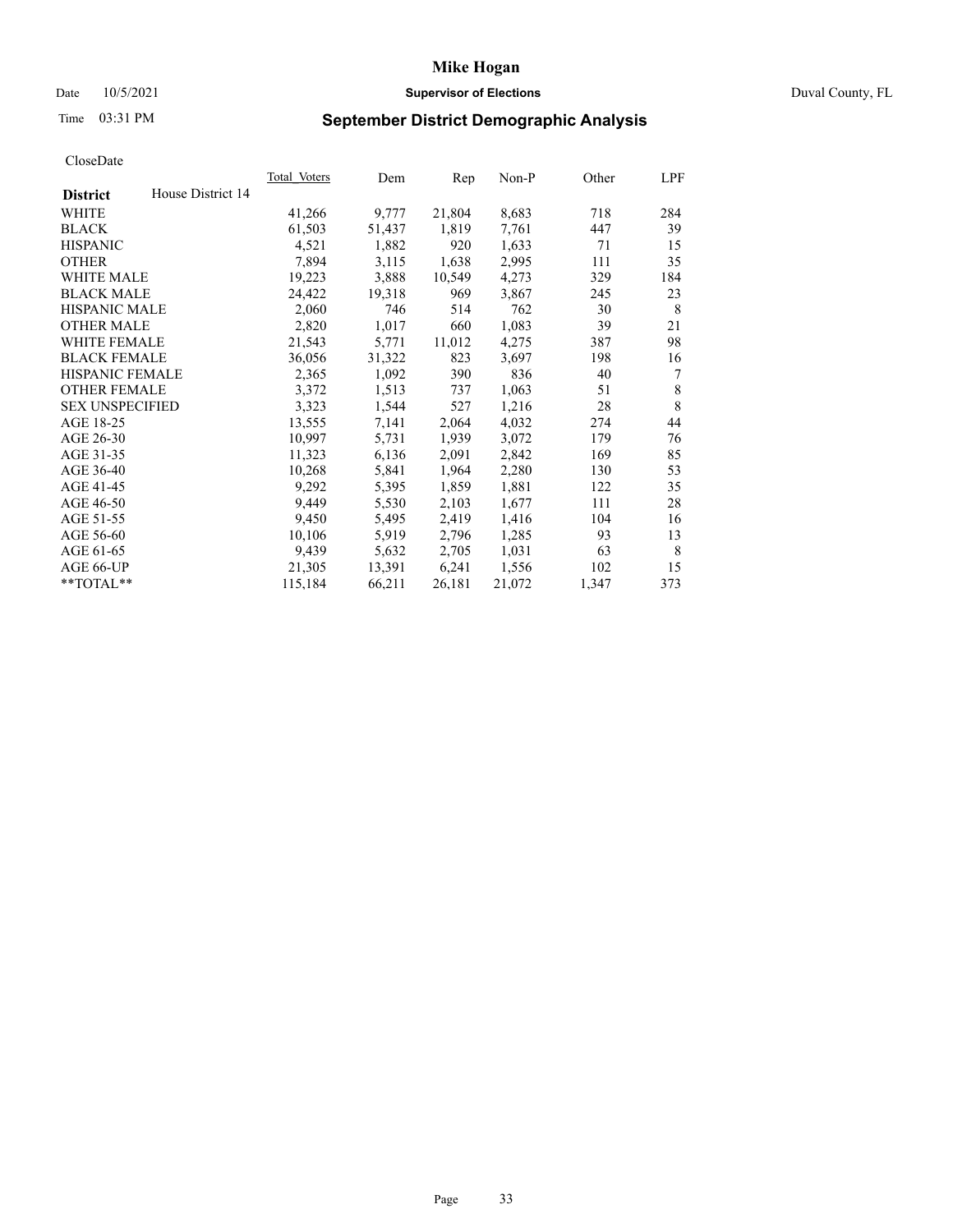# Date 10/5/2021 **Supervisor of Elections Supervisor of Elections** Duval County, FL

# Time 03:31 PM **September District Demographic Analysis**

| House District 15<br><b>District</b><br>WHITE<br>63,959<br>35,740<br>12,235<br>14,647 | 975<br>362<br>379<br>30 |
|---------------------------------------------------------------------------------------|-------------------------|
|                                                                                       |                         |
|                                                                                       |                         |
| <b>BLACK</b><br>31,535<br>24,592<br>1,245<br>5,289                                    |                         |
| <b>HISPANIC</b><br>2,865<br>1,611<br>2,668<br>7,273                                   | 104<br>25               |
| 9,721<br>2,875<br><b>OTHER</b><br>3,056<br>3,578                                      | 178<br>34               |
| <b>WHITE MALE</b><br>29,891<br>5,729<br>17,449<br>6,020                               | 451<br>242              |
| 12,877<br>2,632<br><b>BLACK MALE</b><br>9,326<br>692                                  | 209<br>18               |
| <b>HISPANIC MALE</b><br>3,338<br>1,206<br>840<br>1,234                                | 47<br>11                |
| 3,658<br>1,332<br><b>OTHER MALE</b><br>1,050<br>1,200                                 | 59<br>17                |
| WHITE FEMALE<br>17,898<br>33,334<br>6,026<br>8,777                                    | 515<br>118              |
| <b>BLACK FEMALE</b><br>14,862<br>530<br>2,555<br>18,125                               | 12<br>166               |
| HISPANIC FEMALE<br>3,791<br>745<br>1,385<br>1,595                                     | 12<br>54                |
| <b>OTHER FEMALE</b><br>4,523<br>1,487<br>1,580<br>1,355                               | 91<br>10                |
| <b>SEX UNSPECIFIED</b><br>2,949<br>1,097<br>1,035<br>762                              | 44<br>11                |
| AGE 18-25<br>12,224<br>4,923<br>3,093<br>3,842                                        | 310<br>56               |
| AGE 26-30<br>10,737<br>4,190<br>2,973<br>3,257                                        | 81<br>236               |
| 3,148<br>AGE 31-35<br>4,583<br>3,133<br>11,137                                        | 198<br>75               |
| 9,979<br>4,189<br>AGE 36-40<br>2,926<br>2,623                                         | 166<br>75               |
| AGE 41-45<br>8,990<br>2,715<br>2,180<br>3,898                                         | 144<br>53               |
| AGE 46-50<br>8,955<br>3,200<br>1,843<br>3,755                                         | 130<br>27               |
| AGE 51-55<br>9,605<br>3,943<br>1,740<br>3,780                                         | 112<br>30               |
| AGE 56-60<br>10,146<br>3,987<br>4,529<br>1,526                                        | 86<br>18                |
| AGE 61-65<br>9,632<br>3,839<br>4,417<br>1,273                                         | 87<br>16                |
| 2,338<br>AGE 66-UP<br>21,083<br>7,853<br>10,705                                       | 167<br>20               |
| **TOTAL**<br>112,488<br>45,160<br>41,471<br>23,770                                    | 451<br>1,636            |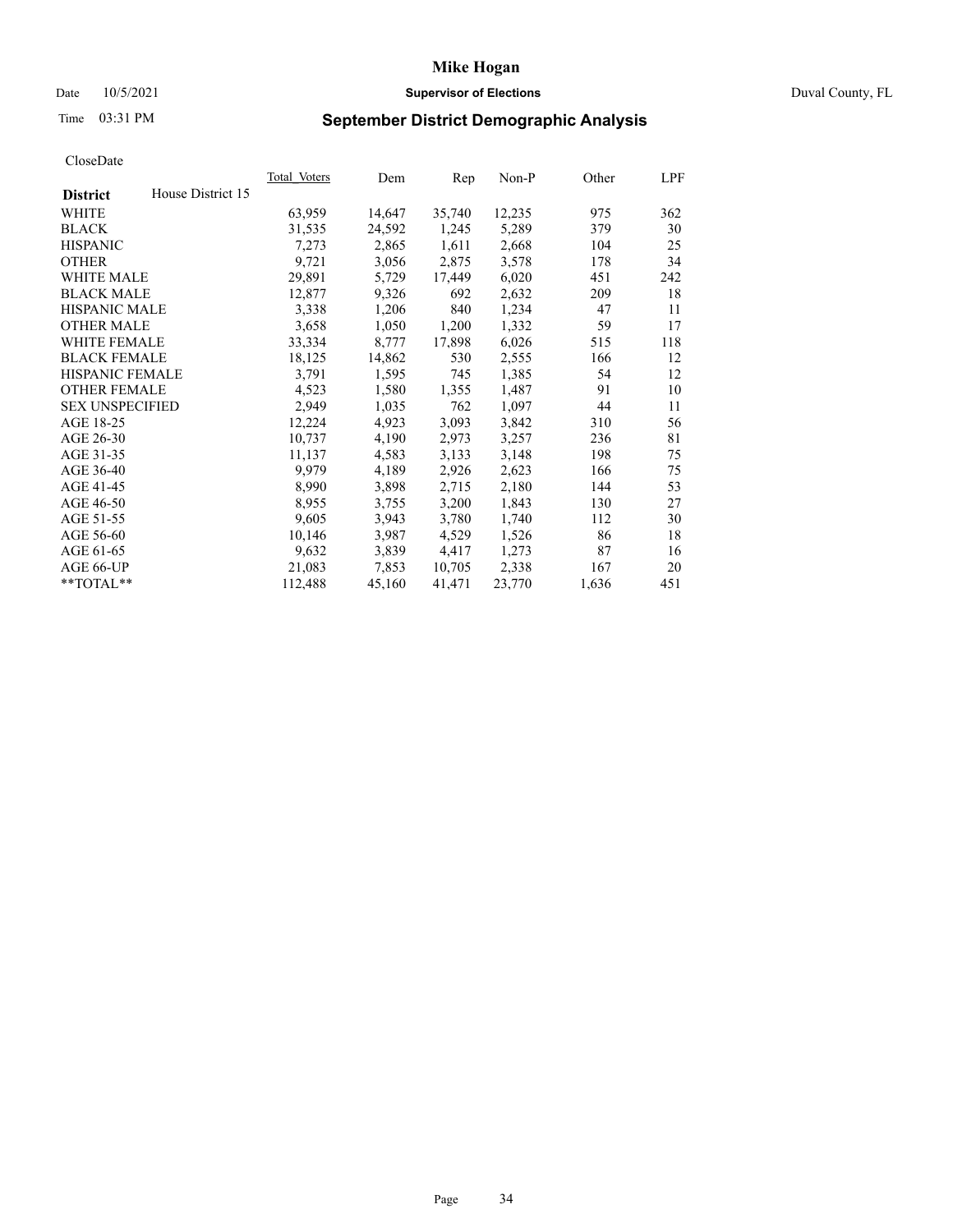# Date 10/5/2021 **Supervisor of Elections Supervisor of Elections** Duval County, FL

# Time 03:31 PM **September District Demographic Analysis**

|                        |                   | Total Voters | Dem    | Rep    | $Non-P$ | Other | LPF |
|------------------------|-------------------|--------------|--------|--------|---------|-------|-----|
| <b>District</b>        | House District 16 |              |        |        |         |       |     |
| WHITE                  |                   | 92,569       | 21,745 | 50,003 | 18,817  | 1,473 | 531 |
| <b>BLACK</b>           |                   | 15,841       | 11,651 | 718    | 3,211   | 238   | 23  |
| <b>HISPANIC</b>        |                   | 8,898        | 3,135  | 2,508  | 3,103   | 121   | 31  |
| <b>OTHER</b>           |                   | 13,517       | 4,175  | 3,801  | 5,263   | 220   | 58  |
| WHITE MALE             |                   | 42,905       | 8,340  | 24,084 | 9,500   | 628   | 353 |
| <b>BLACK MALE</b>      |                   | 6,701        | 4,493  | 398    | 1,679   | 125   | 6   |
| <b>HISPANIC MALE</b>   |                   | 4,003        | 1,274  | 1,228  | 1,433   | 47    | 21  |
| <b>OTHER MALE</b>      |                   | 5,442        | 1,491  | 1,656  | 2,189   | 76    | 30  |
| <b>WHITE FEMALE</b>    |                   | 48,837       | 13,200 | 25,522 | 9,106   | 836   | 173 |
| <b>BLACK FEMALE</b>    |                   | 8,930        | 7,005  | 311    | 1,486   | 111   | 17  |
| HISPANIC FEMALE        |                   | 4,735        | 1,801  | 1,245  | 1,607   | 72    | 10  |
| <b>OTHER FEMALE</b>    |                   | 6,301        | 2,254  | 1,731  | 2,176   | 117   | 23  |
| <b>SEX UNSPECIFIED</b> |                   | 2,971        | 848    | 855    | 1,218   | 40    | 10  |
| AGE 18-25              |                   | 13,913       | 4,507  | 4,702  | 4,205   | 413   | 86  |
| AGE 26-30              |                   | 12,396       | 4,077  | 4,144  | 3,768   | 295   | 112 |
| AGE 31-35              |                   | 12,193       | 4,123  | 4,155  | 3,560   | 222   | 133 |
| AGE 36-40              |                   | 10,957       | 3,534  | 3,921  | 3,264   | 154   | 84  |
| AGE 41-45              |                   | 9,848        | 3,069  | 3,673  | 2,888   | 150   | 68  |
| AGE 46-50              |                   | 9,945        | 2,951  | 4,205  | 2,575   | 152   | 62  |
| AGE 51-55              |                   | 10,643       | 2,988  | 5,097  | 2,374   | 155   | 29  |
| AGE 56-60              |                   | 11,317       | 3,203  | 5,788  | 2,160   | 146   | 20  |
| AGE 61-65              |                   | 10,728       | 3,206  | 5,662  | 1,743   | 103   | 14  |
| AGE 66-UP              |                   | 28,884       | 9,048  | 15,683 | 3,856   | 262   | 35  |
| **TOTAL**              |                   | 130,825      | 40,706 | 57,030 | 30,394  | 2,052 | 643 |
|                        |                   |              |        |        |         |       |     |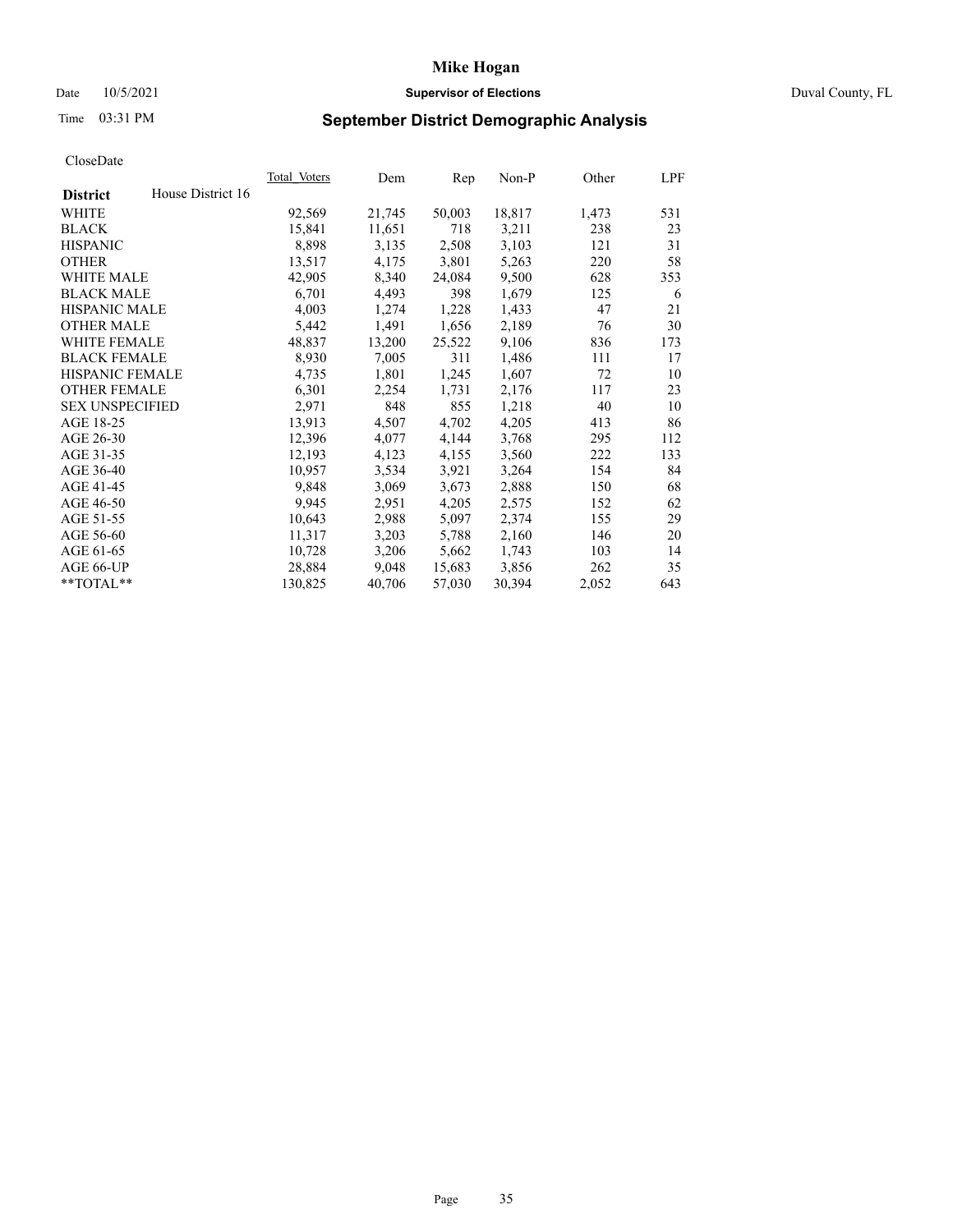# Date 10/5/2021 **Supervisor of Elections** Duval County, FL

# Time 03:31 PM **September District Demographic Analysis**

|                        | Total Voters        | Dem    | Rep    | Non-P  | Other | LPF |
|------------------------|---------------------|--------|--------|--------|-------|-----|
| <b>District</b>        | School Board Dist 1 |        |        |        |       |     |
| WHITE                  | 53,469              | 10,983 | 30,590 | 10,778 | 824   | 294 |
| <b>BLACK</b>           | 23,825              | 18,291 | 1,019  | 4,191  | 294   | 30  |
| <b>HISPANIC</b>        | 6,615               | 2,496  | 1,680  | 2,342  | 82    | 15  |
| <b>OTHER</b>           | 8,693               | 2,668  | 2,561  | 3,316  | 111   | 37  |
| WHITE MALE             | 25,367              | 4,290  | 14,998 | 5,515  | 377   | 187 |
| <b>BLACK MALE</b>      | 9,988               | 7,119  | 555    | 2,138  | 156   | 20  |
| <b>HISPANIC MALE</b>   | 2,947               | 1,019  | 842    | 1,035  | 41    | 10  |
| <b>OTHER MALE</b>      | 3,299               | 907    | 1,087  | 1,250  | 34    | 21  |
| <b>WHITE FEMALE</b>    | 27,475              | 6,561  | 15,263 | 5,107  | 440   | 104 |
| <b>BLACK FEMALE</b>    | 13,378              | 10,845 | 446    | 1,942  | 135   | 10  |
| <b>HISPANIC FEMALE</b> | 3,516               | 1,415  | 809    | 1,247  | 40    | 5   |
| <b>OTHER FEMALE</b>    | 3,941               | 1,404  | 1,158  | 1,305  | 61    | 13  |
| <b>SEX UNSPECIFIED</b> | 2,689               | 877    | 692    | 1,087  | 27    | 6   |
| AGE 18-25              | 10,374              | 3,977  | 2,831  | 3,270  | 250   | 46  |
| AGE 26-30              | 8,579               | 3,233  | 2,407  | 2,687  | 187   | 65  |
| AGE 31-35              | 9,251               | 3,516  | 2,832  | 2,691  | 143   | 69  |
| AGE 36-40              | 8,343               | 3,122  | 2,615  | 2,414  | 126   | 66  |
| AGE 41-45              | 7,468               | 2,867  | 2,476  | 1,967  | 114   | 44  |
| AGE 46-50              | 7,467               | 2,879  | 2,834  | 1,615  | 104   | 35  |
| AGE 51-55              | 7,842               | 2,913  | 3,316  | 1,499  | 99    | 15  |
| AGE 56-60              | 8,503               | 3,004  | 4,013  | 1,381  | 97    | 8   |
| AGE 61-65              | 7,621               | 2,788  | 3,656  | 1,086  | 80    | 11  |
| AGE 66-UP              | 17,154              | 6,139  | 8,870  | 2,017  | 111   | 17  |
| $*$ TOTAL $*$          | 92,602              | 34,438 | 35,850 | 20,627 | 1,311 | 376 |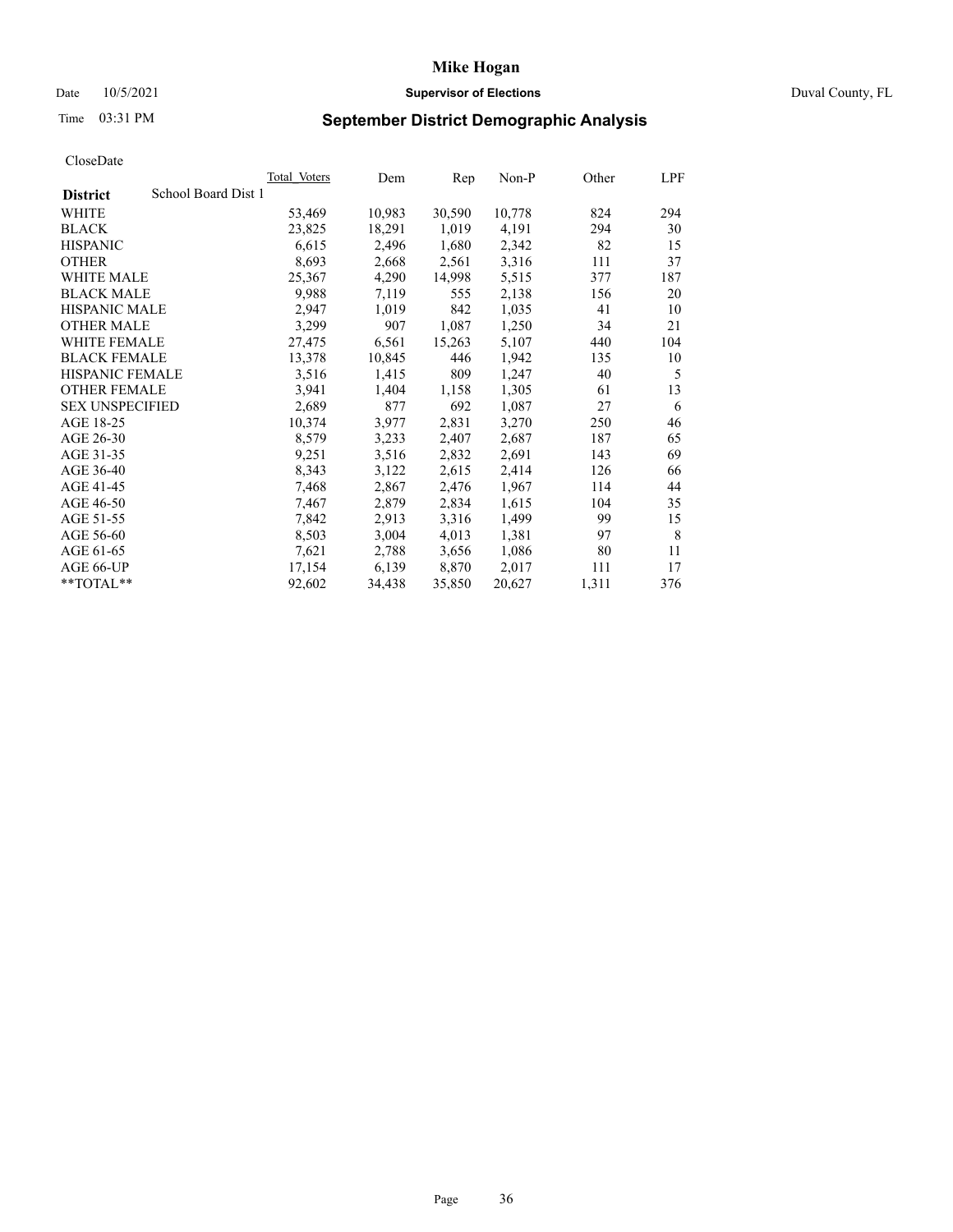# Date 10/5/2021 **Supervisor of Elections Supervisor of Elections** Duval County, FL

# Time 03:31 PM **September District Demographic Analysis**

|                                        | <b>Total Voters</b> | Dem    | Rep    | $Non-P$ | Other | LPF |
|----------------------------------------|---------------------|--------|--------|---------|-------|-----|
| School Board Dist 2<br><b>District</b> |                     |        |        |         |       |     |
| WHITE                                  | 75,665              | 17,329 | 39,830 | 16,893  | 1,203 | 410 |
| <b>BLACK</b>                           | 7,061               | 5,118  | 410    | 1,437   | 86    | 10  |
| <b>HISPANIC</b>                        | 4,723               | 1,630  | 1,447  | 1,535   | 90    | 21  |
| <b>OTHER</b>                           | 9,437               | 2,506  | 3,132  | 3,612   | 145   | 42  |
| WHITE MALE                             | 36,019              | 6,502  | 20,014 | 8,638   | 578   | 287 |
| <b>BLACK MALE</b>                      | 3,257               | 2,152  | 243    | 807     | 49    | 6   |
| <b>HISPANIC MALE</b>                   | 2,074               | 597    | 680    | 746     | 40    | 11  |
| <b>OTHER MALE</b>                      | 3,729               | 906    | 1,284  | 1,461   | 58    | 20  |
| <b>WHITE FEMALE</b>                    | 38,889              | 10,654 | 19,457 | 8,044   | 615   | 119 |
| <b>BLACK FEMALE</b>                    | 3,702               | 2,897  | 160    | 605     | 37    | 3   |
| HISPANIC FEMALE                        | 2,550               | 1,002  | 740    | 751     | 49    | 8   |
| <b>OTHER FEMALE</b>                    | 4,345               | 1,288  | 1,507  | 1,469   | 65    | 16  |
| <b>SEX UNSPECIFIED</b>                 | 2,318               | 585    | 734    | 953     | 33    | 13  |
| AGE 18-25                              | 9,629               | 2,844  | 3,513  | 2,939   | 270   | 63  |
| AGE 26-30                              | 8,840               | 2,419  | 3,364  | 2,792   | 176   | 89  |
| AGE 31-35                              | 8,816               | 2,389  | 3,418  | 2,770   | 170   | 69  |
| AGE 36-40                              | 8,566               | 2,268  | 3,361  | 2,712   | 145   | 80  |
| AGE 41-45                              | 7,653               | 2,082  | 3,104  | 2,317   | 108   | 42  |
| AGE 46-50                              | 7,505               | 1,916  | 3,505  | 1,921   | 119   | 44  |
| AGE 51-55                              | 7,827               | 1,906  | 4,110  | 1,680   | 97    | 34  |
| AGE 56-60                              | 8,802               | 2,144  | 4,783  | 1,715   | 133   | 27  |
| AGE 61-65                              | 8,435               | 2,339  | 4,438  | 1,526   | 114   | 18  |
| AGE 66-UP                              | 20,813              | 6,276  | 11,223 | 3,105   | 192   | 17  |
| **TOTAL**                              | 96,886              | 26,583 | 44,819 | 23,477  | 1,524 | 483 |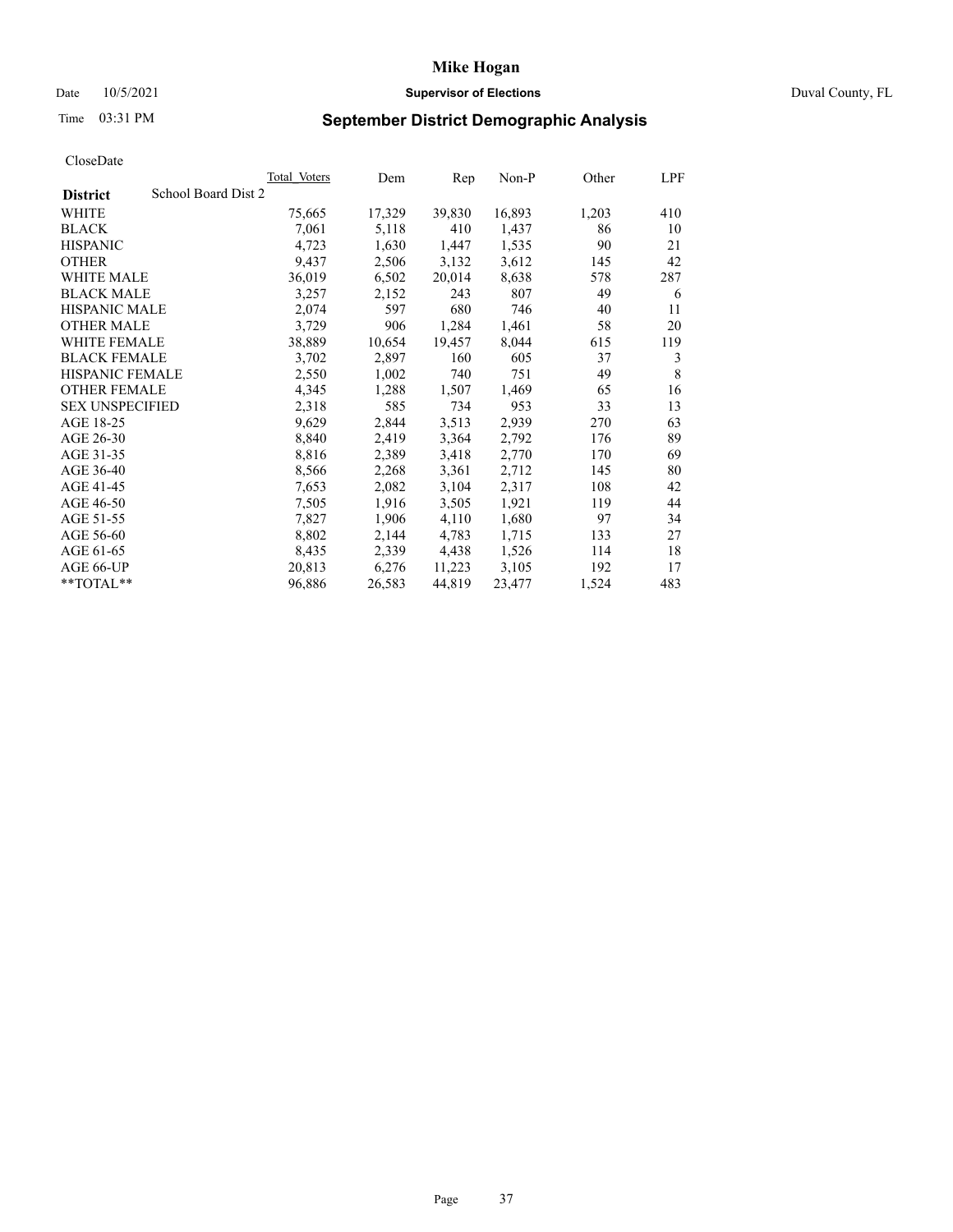# Date 10/5/2021 **Supervisor of Elections Supervisor of Elections** Duval County, FL

# Time 03:31 PM **September District Demographic Analysis**

| Total Voters        | Dem    | Rep    | Non-P  | Other | LPF |
|---------------------|--------|--------|--------|-------|-----|
| School Board Dist 3 |        |        |        |       |     |
| 53,463              | 14,166 | 26,807 | 11,325 | 825   | 340 |
| 14,565              | 11,062 | 611    | 2,707  | 165   | 20  |
| 6,762               | 2,634  | 1,547  | 2,467  | 93    | 21  |
| 9,089               | 2,826  | 2,467  | 3,640  | 124   | 32  |
| 24,783              | 5,560  | 12,942 | 5,686  | 370   | 225 |
| 5,927               | 4,134  | 330    | 1,363  | 87    | 13  |
| 3,002               | 1,057  | 781    | 1,118  | 37    | 9   |
| 3,581               | 1,007  | 1,070  | 1,436  | 53    | 15  |
| 28,027              | 8,431  | 13,585 | 5,450  | 451   | 110 |
| 8,381               | 6,738  | 271    | 1,290  | 75    | 7   |
| 3,590               | 1,512  | 730    | 1,281  | 55    | 12  |
| 4,025               | 1,437  | 1,098  | 1,423  | 56    | 11  |
| 2,562               | 812    | 625    | 1,091  | 23    | 11  |
| 8,982               | 3,430  | 2,377  | 2,878  | 241   | 56  |
| 8,763               | 3,158  | 2,474  | 2,868  | 194   | 69  |
| 8,400               | 3,187  | 2,428  | 2,544  | 161   | 80  |
| 7,128               | 2,624  | 2,191  | 2,147  | 104   | 62  |
| 6,124               | 2,224  | 1,962  | 1,808  | 88    | 42  |
| 6,147               | 2,164  | 2,262  | 1,591  | 91    | 39  |
| 6,469               | 2,254  | 2,670  | 1,466  | 60    | 19  |
| 7,264               | 2,533  | 3,240  | 1,386  | 88    | 17  |
| 7,155               | 2,552  | 3,318  | 1,210  | 64    | 11  |
| 17,447              | 6,562  | 8,510  | 2,241  | 116   | 18  |
| 83,879              | 30,688 | 31,432 | 20,139 | 1,207 | 413 |
|                     |        |        |        |       |     |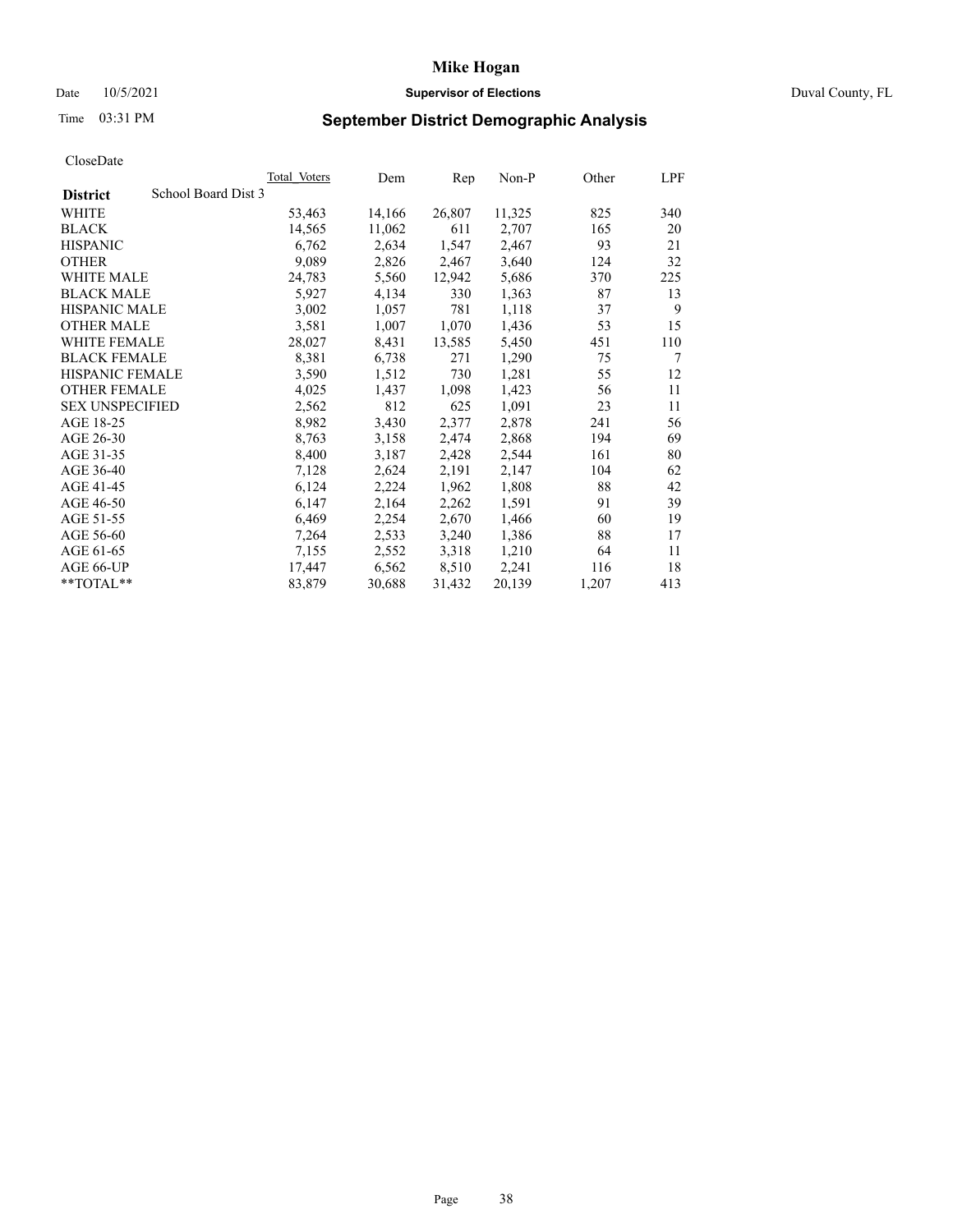# Date 10/5/2021 **Supervisor of Elections Supervisor of Elections** Duval County, FL

# Time 03:31 PM **September District Demographic Analysis**

|                        |                     | Total Voters | Dem    | Rep    | Non-P  | Other | LPF            |
|------------------------|---------------------|--------------|--------|--------|--------|-------|----------------|
| <b>District</b>        | School Board Dist 4 |              |        |        |        |       |                |
| WHITE                  |                     | 23,493       | 5,473  | 12,468 | 4,979  | 417   | 156            |
| <b>BLACK</b>           |                     | 53,812       | 45,460 | 1,529  | 6,411  | 372   | 40             |
| <b>HISPANIC</b>        |                     | 2,447        | 1,044  | 485    | 871    | 36    | 11             |
| <b>OTHER</b>           |                     | 5,530        | 2,468  | 832    | 2,123  | 83    | 24             |
| WHITE MALE             |                     | 11,232       | 2,238  | 6,189  | 2,505  | 198   | 102            |
| <b>BLACK MALE</b>      |                     | 21,579       | 17,336 | 820    | 3,193  | 208   | 22             |
| <b>HISPANIC MALE</b>   |                     | 1,112        | 424    | 262    | 407    | 14    | 5              |
| <b>OTHER MALE</b>      |                     | 1,915        | 810    | 323    | 735    | 34    | 13             |
| WHITE FEMALE           |                     | 11,951       | 3,166  | 6,130  | 2,383  | 218   | 54             |
| <b>BLACK FEMALE</b>    |                     | 31,332       | 27,426 | 690    | 3,041  | 158   | 17             |
| HISPANIC FEMALE        |                     | 1,281        | 595    | 214    | 444    | 22    | 6              |
| <b>OTHER FEMALE</b>    |                     | 2,292        | 1,192  | 371    | 687    | 32    | 10             |
| <b>SEX UNSPECIFIED</b> |                     | 2,588        | 1,258  | 315    | 989    | 24    | $\overline{2}$ |
| AGE 18-25              |                     | 10,045       | 5,750  | 1,254  | 2,843  | 161   | 37             |
| AGE 26-30              |                     | 7,745        | 4,397  | 1,116  | 2,097  | 89    | 46             |
| AGE 31-35              |                     | 8,070        | 4,866  | 1,178  | 1,862  | 112   | 52             |
| AGE 36-40              |                     | 7,537        | 4,644  | 1,190  | 1,583  | 90    | 30             |
| AGE 41-45              |                     | 6,880        | 4,407  | 1,107  | 1,258  | 92    | 16             |
| AGE 46-50              |                     | 6,959        | 4,382  | 1,327  | 1,156  | 82    | 12             |
| AGE 51-55              |                     | 7,191        | 4,619  | 1,525  | 951    | 83    | 13             |
| AGE 56-60              |                     | 7,604        | 4,989  | 1,663  | 876    | 69    | 7              |
| AGE 61-65              |                     | 7,520        | 5,203  | 1,534  | 723    | 49    | 11             |
| AGE 66-UP              |                     | 15,731       | 11,188 | 3,420  | 1,035  | 81    | 7              |
| **TOTAL**              |                     | 85,282       | 54,445 | 15,314 | 14,384 | 908   | 231            |
|                        |                     |              |        |        |        |       |                |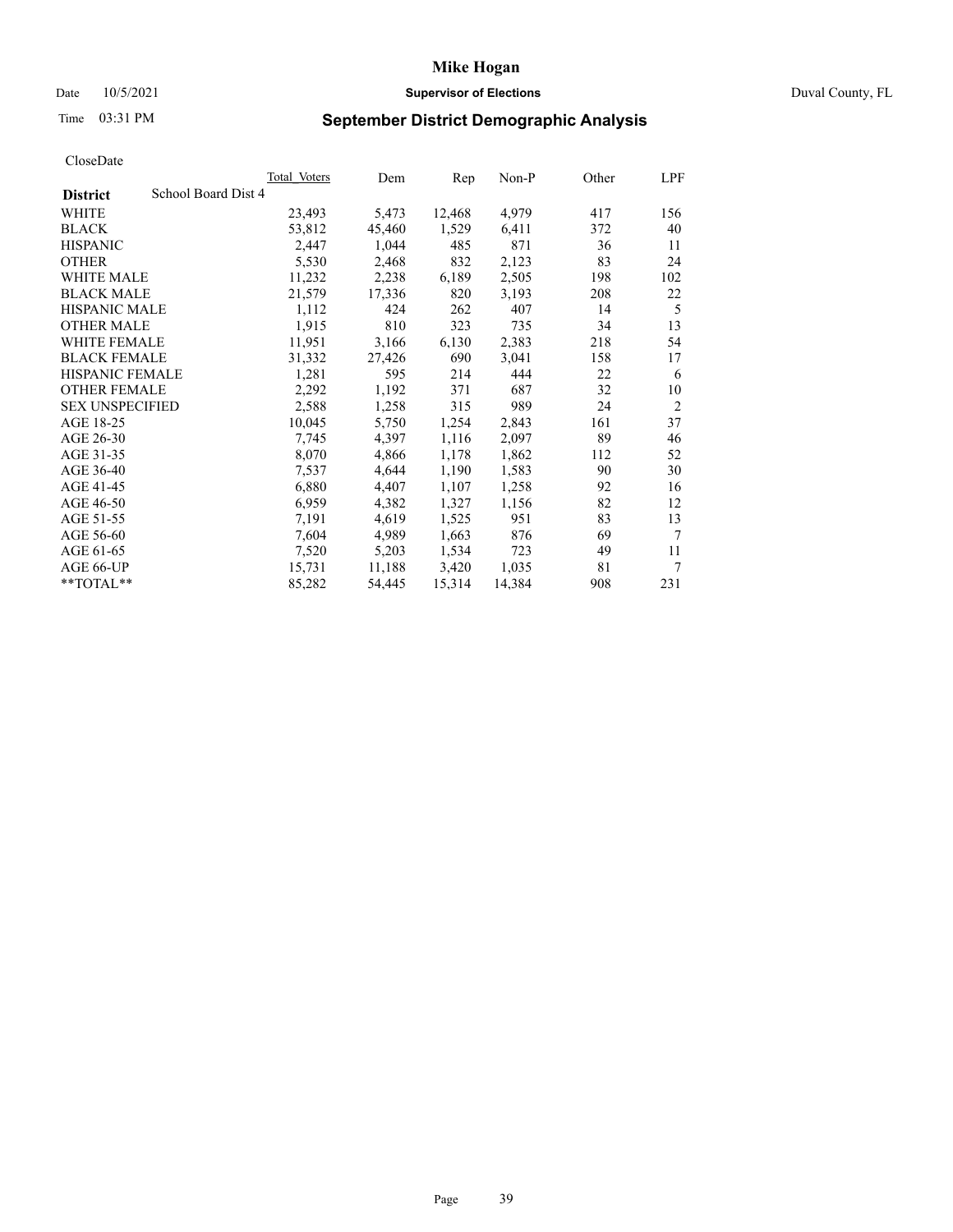# Date 10/5/2021 **Supervisor of Elections Supervisor of Elections** Duval County, FL

# Time 03:31 PM **September District Demographic Analysis**

|                                        | Total Voters | Dem    | Rep    | Non-P  | Other | LPF            |
|----------------------------------------|--------------|--------|--------|--------|-------|----------------|
| School Board Dist 5<br><b>District</b> |              |        |        |        |       |                |
| WHITE                                  | 23,202       | 6,048  | 11,256 | 5,316  | 416   | 166            |
| <b>BLACK</b>                           | 47,466       | 39,400 | 1,431  | 6,235  | 369   | 31             |
| <b>HISPANIC</b>                        | 3,900        | 1,650  | 680    | 1,499  | 58    | 13             |
| <b>OTHER</b>                           | 6,514        | 2,535  | 1,373  | 2,499  | 87    | 20             |
| WHITE MALE                             | 10,698       | 2,356  | 5,528  | 2,504  | 195   | 115            |
| <b>BLACK MALE</b>                      | 18,536       | 14,554 | 724    | 3,049  | 191   | 18             |
| <b>HISPANIC MALE</b>                   | 1,739        | 651    | 367    | 684    | 29    | 8              |
| <b>OTHER MALE</b>                      | 2,356        | 833    | 578    | 906    | 29    | 10             |
| WHITE FEMALE                           | 12,201       | 3,610  | 5,607  | 2,715  | 219   | 50             |
| <b>BLACK FEMALE</b>                    | 28,048       | 24,151 | 680    | 3,032  | 172   | 13             |
| HISPANIC FEMALE                        | 2,062        | 953    | 301    | 777    | 26    | 5              |
| <b>OTHER FEMALE</b>                    | 2,885        | 1,261  | 646    | 932    | 41    | 5              |
| <b>SEX UNSPECIFIED</b>                 | 2,557        | 1,264  | 309    | 950    | 28    | 6              |
| AGE 18-25                              | 9,651        | 5,208  | 1,095  | 3,131  | 185   | 32             |
| AGE 26-30                              | 8,089        | 4,586  | 1,066  | 2,256  | 130   | 51             |
| AGE 31-35                              | 8,176        | 4,844  | 1,039  | 2,122  | 129   | 42             |
| AGE 36-40                              | 7,099        | 4,314  | 1,019  | 1,642  | 98    | 26             |
| AGE 41-45                              | 6,243        | 3,841  | 1,010  | 1,291  | 78    | 23             |
| AGE 46-50                              | 6,265        | 3,914  | 1,119  | 1,142  | 76    | 14             |
| AGE 51-55                              | 6,251        | 3,893  | 1,288  | 996    | 58    | 16             |
| AGE 56-60                              | 7,040        | 4,450  | 1,593  | 929    | 58    | 10             |
| AGE 61-65                              | 6,723        | 4,232  | 1,631  | 813    | 43    | $\overline{4}$ |
| AGE 66-UP                              | 15,545       | 10,351 | 3,880  | 1,227  | 75    | 12             |
| **TOTAL**                              | 81,082       | 49,633 | 14,740 | 15,549 | 930   | 230            |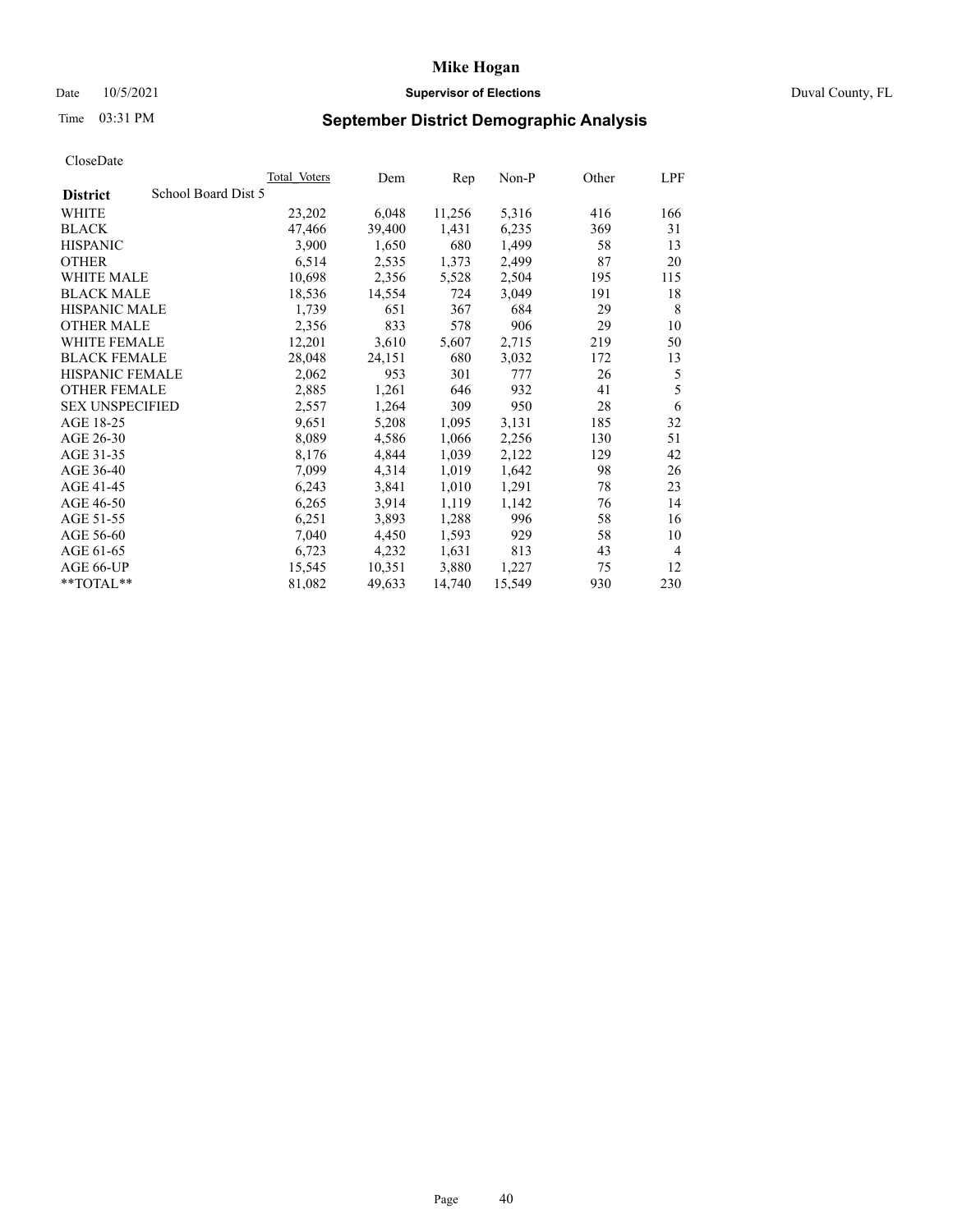# Date 10/5/2021 **Supervisor of Elections Supervisor of Elections** Duval County, FL

# Time 03:31 PM **September District Demographic Analysis**

|                                        | <b>Total Voters</b> | Dem    | Rep    | $Non-P$ | Other | LPF |
|----------------------------------------|---------------------|--------|--------|---------|-------|-----|
| School Board Dist 6<br><b>District</b> |                     |        |        |         |       |     |
| WHITE                                  | 58,216              | 14,116 | 31,936 | 10,937  | 892   | 335 |
| <b>BLACK</b>                           | 21,874              | 16,965 | 905    | 3,721   | 260   | 23  |
| <b>HISPANIC</b>                        | 5,598               | 2,215  | 1,308  | 1,969   | 86    | 20  |
| <b>OTHER</b>                           | 7,620               | 2,380  | 2,259  | 2,798   | 152   | 31  |
| WHITE MALE                             | 27,177              | 5,604  | 15,527 | 5,417   | 409   | 220 |
| <b>BLACK MALE</b>                      | 9,095               | 6,562  | 514    | 1,860   | 144   | 15  |
| <b>HISPANIC MALE</b>                   | 2,597               | 940    | 689    | 927     | 33    | 8   |
| <b>OTHER MALE</b>                      | 2,870               | 829    | 943    | 1,033   | 49    | 16  |
| <b>WHITE FEMALE</b>                    | 30,381              | 8,379  | 16,052 | 5,362   | 475   | 113 |
| <b>BLACK FEMALE</b>                    | 12,406              | 10,130 | 371    | 1,781   | 116   | 8   |
| HISPANIC FEMALE                        | 2,897               | 1,230  | 598    | 1,007   | 52    | 10  |
| <b>OTHER FEMALE</b>                    | 3,481               | 1,211  | 1,045  | 1,139   | 79    | 7   |
| <b>SEX UNSPECIFIED</b>                 | 2,402               | 791    | 669    | 897     | 33    | 12  |
| AGE 18-25                              | 9,744               | 3,761  | 2,674  | 3,002   | 261   | 46  |
| AGE 26-30                              | 8,852               | 3,297  | 2,644  | 2,638   | 207   | 66  |
| AGE 31-35                              | 9,416               | 3,668  | 2,884  | 2,606   | 180   | 78  |
| AGE 36-40                              | 8,388               | 3,381  | 2,604  | 2,191   | 137   | 75  |
| AGE 41-45                              | 7,423               | 3,013  | 2,406  | 1,836   | 122   | 46  |
| AGE 46-50                              | 7,359               | 2,881  | 2,809  | 1,528   | 112   | 29  |
| AGE 51-55                              | 7,893               | 3,068  | 3,282  | 1,424   | 95    | 24  |
| AGE 56-60                              | 8,414               | 3,126  | 3,964  | 1,244   | 65    | 15  |
| AGE 61-65                              | 8,007               | 3,061  | 3,831  | 1,026   | 75    | 14  |
| AGE 66-UP                              | 17,812              | 6,420  | 9,310  | 1,930   | 136   | 16  |
| $*$ $TOTAL**$                          | 93,308              | 35,676 | 36,408 | 19,425  | 1,390 | 409 |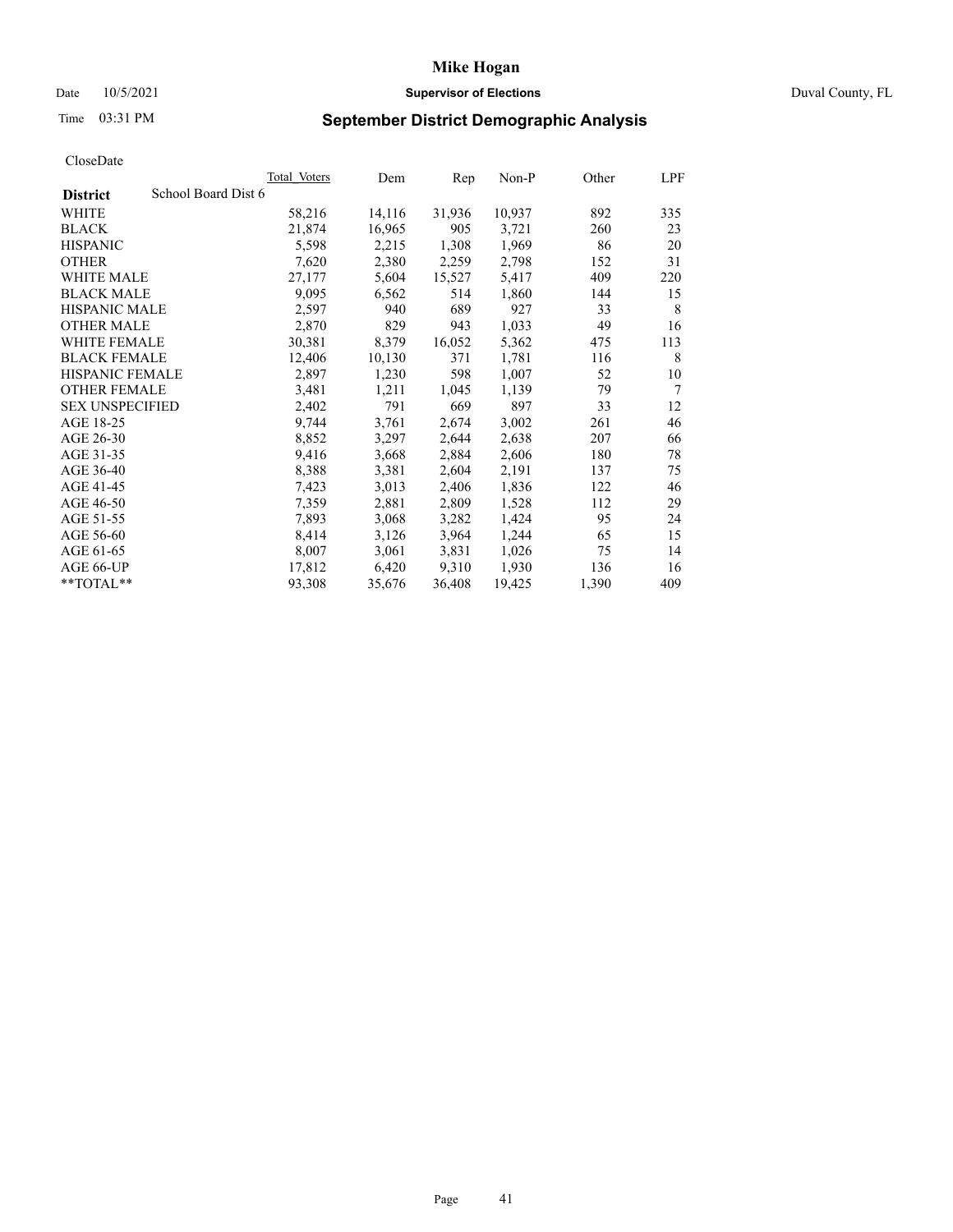# Date 10/5/2021 **Supervisor of Elections Supervisor of Elections** Duval County, FL

# Time 03:31 PM **September District Demographic Analysis**

|                                        | Total Voters | Dem    | Rep    | $Non-P$ | Other | LPF |
|----------------------------------------|--------------|--------|--------|---------|-------|-----|
| School Board Dist 7<br><b>District</b> |              |        |        |         |       |     |
| WHITE                                  | 76,600       | 17,127 | 41,673 | 16,076  | 1,296 | 428 |
| <b>BLACK</b>                           | 12,380       | 8,981  | 597    | 2,576   | 208   | 18  |
| <b>HISPANIC</b>                        | 7,513        | 2,586  | 2,185  | 2,607   | 101   | 34  |
| <b>OTHER</b>                           | 11,968       | 3,721  | 3,283  | 4,711   | 201   | 52  |
| WHITE MALE                             | 35,625       | 6,533  | 20,165 | 8,094   | 547   | 286 |
| <b>BLACK MALE</b>                      | 5,278        | 3,489  | 330    | 1,350   | 105   | 4   |
| <b>HISPANIC MALE</b>                   | 3,383        | 1,035  | 1,062  | 1,221   | 41    | 24  |
| <b>OTHER MALE</b>                      | 4,840        | 1,336  | 1,417  | 1,986   | 72    | 29  |
| <b>WHITE FEMALE</b>                    | 40,289       | 10,438 | 21,169 | 7,804   | 738   | 140 |
| <b>BLACK FEMALE</b>                    | 6,934        | 5,376  | 256    | 1,186   | 102   | 14  |
| HISPANIC FEMALE                        | 4,014        | 1,506  | 1,096  | 1,343   | 59    | 10  |
| <b>OTHER FEMALE</b>                    | 5,622        | 2,010  | 1,527  | 1,965   | 101   | 19  |
| <b>SEX UNSPECIFIED</b>                 | 2,476        | 692    | 716    | 1,021   | 41    | 6   |
| AGE 18-25                              | 12,541       | 4,046  | 4,245  | 3,798   | 377   | 75  |
| AGE 26-30                              | 10,721       | 3,452  | 3,593  | 3,313   | 269   | 94  |
| AGE 31-35                              | 10,137       | 3,276  | 3,556  | 2,995   | 199   | 111 |
| AGE 36-40                              | 9,052        | 2,803  | 3,317  | 2,731   | 139   | 62  |
| AGE 41-45                              | 8,247        | 2,487  | 3,099  | 2,481   | 124   | 56  |
| AGE 46-50                              | 8,314        | 2,378  | 3,585  | 2,164   | 134   | 53  |
| AGE 51-55                              | 8,936        | 2,380  | 4,370  | 2,023   | 141   | 22  |
| AGE 56-60                              | 9,349        | 2,484  | 4,884  | 1,847   | 117   | 17  |
| AGE 61-65                              | 8,523        | 2,402  | 4,573  | 1,449   | 86    | 13  |
| AGE 66-UP                              | 22,640       | 6,707  | 12,516 | 3,168   | 220   | 29  |
| $*$ $TOTAL**$                          | 108,461      | 32,415 | 47,738 | 25,970  | 1,806 | 532 |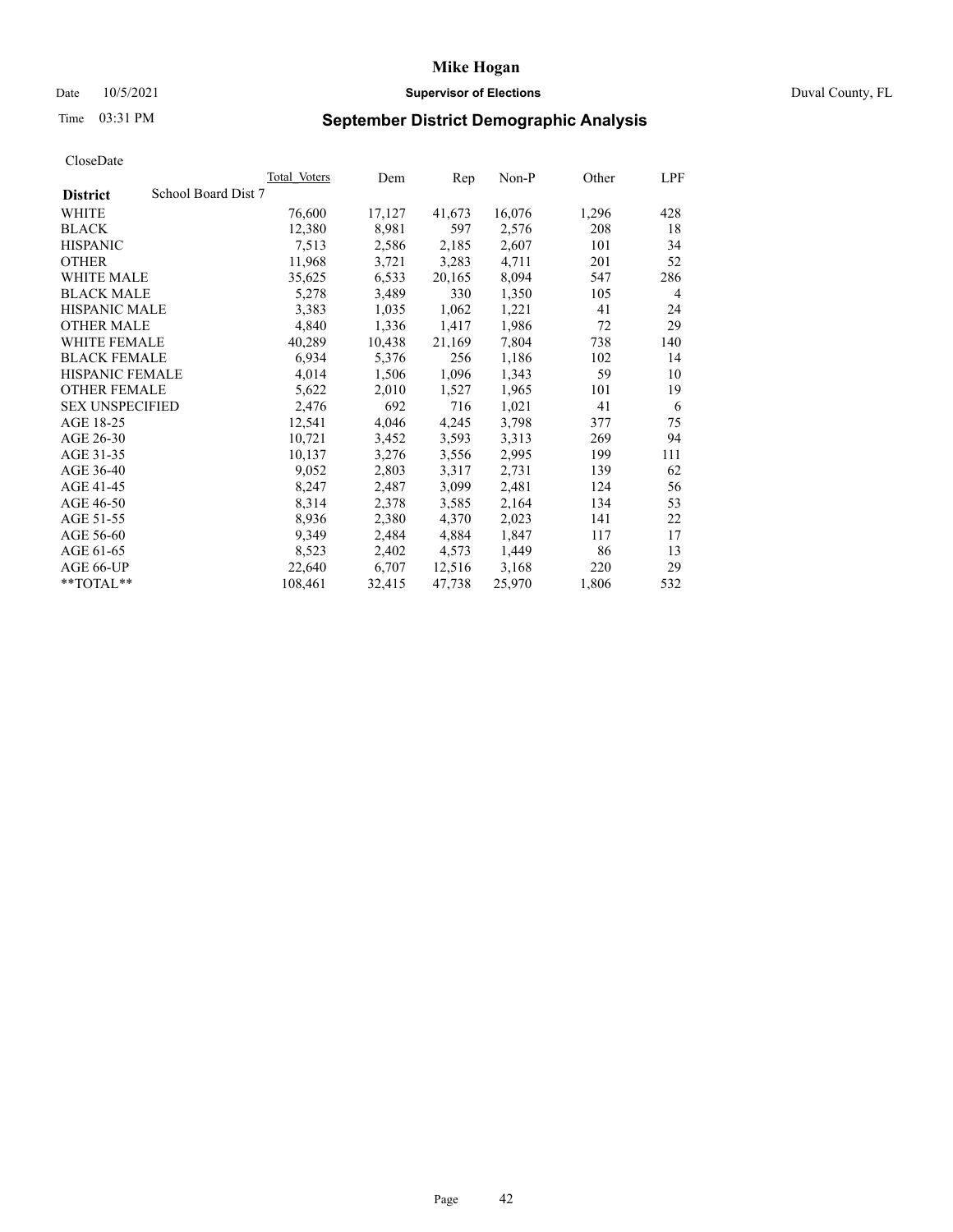# Date 10/5/2021 **Supervisor of Elections Supervisor of Elections** Duval County, FL

# Time 03:31 PM **September District Demographic Analysis**

|                        |                       | Total Voters | Dem    | Rep     | $Non-P$ | Other | LPF   |
|------------------------|-----------------------|--------------|--------|---------|---------|-------|-------|
| <b>District</b>        | Florida Senate Dist 4 |              |        |         |         |       |       |
| WHITE                  |                       | 226,650      | 49,329 | 125,185 | 47,272  | 3,613 | 1,251 |
| <b>BLACK</b>           |                       | 42,240       | 31,662 | 1,998   | 7,955   | 579   | 46    |
| <b>HISPANIC</b>        |                       | 19,518       | 6,883  | 5,564   | 6,704   | 296   | 71    |
| <b>OTHER</b>           |                       | 31,809       | 9,186  | 9,724   | 12,273  | 492   | 134   |
| WHITE MALE             |                       | 107,122      | 18,885 | 61,686  | 24,059  | 1,658 | 834   |
| <b>BLACK MALE</b>      |                       | 18,327       | 12,623 | 1,143   | 4,225   | 310   | 26    |
| <b>HISPANIC MALE</b>   |                       | 8,813        | 2,715  | 2,739   | 3,184   | 132   | 43    |
| <b>OTHER MALE</b>      |                       | 12,629       | 3,326  | 4,068   | 4,982   | 183   | 70    |
| <b>WHITE FEMALE</b>    |                       | 117,254      | 29,971 | 62,334  | 22,613  | 1,929 | 407   |
| <b>BLACK FEMALE</b>    |                       | 23,307       | 18,609 | 830     | 3,585   | 264   | 19    |
| HISPANIC FEMALE        |                       | 10,335       | 4,035  | 2,740   | 3,374   | 161   | 25    |
| <b>OTHER FEMALE</b>    |                       | 14,651       | 4,796  | 4,567   | 5,003   | 235   | 50    |
| <b>SEX UNSPECIFIED</b> |                       | 7,776        | 2,100  | 2,364   | 3,176   | 108   | 28    |
| AGE 18-25              |                       | 34,434       | 11,024 | 11,797  | 10,468  | 951   | 194   |
| AGE 26-30              |                       | 29,501       | 8,972  | 10,424  | 9,159   | 675   | 271   |
| AGE 31-35              |                       | 29,736       | 9,162  | 10,898  | 8,855   | 554   | 267   |
| AGE 36-40              |                       | 27,815       | 8,500  | 10,322  | 8,340   | 423   | 230   |
| AGE 41-45              |                       | 25,214       | 7,836  | 9,684   | 7,157   | 380   | 157   |
| AGE 46-50              |                       | 25,390       | 7,629  | 11,089  | 6,141   | 391   | 140   |
| AGE 51-55              |                       | 26,899       | 7,668  | 13,175  | 5,629   | 354   | 73    |
| AGE 56-60              |                       | 28,946       | 8,048  | 15,184  | 5,282   | 374   | 58    |
| AGE 61-65              |                       | 26,685       | 7,910  | 14,085  | 4,356   | 288   | 46    |
| AGE 66-UP              |                       | 65,596       | 20,311 | 35,813  | 8,816   | 590   | 66    |
| **TOTAL**              |                       | 320,217      | 97,060 | 142,471 | 74,204  | 4,980 | 1,502 |
|                        |                       |              |        |         |         |       |       |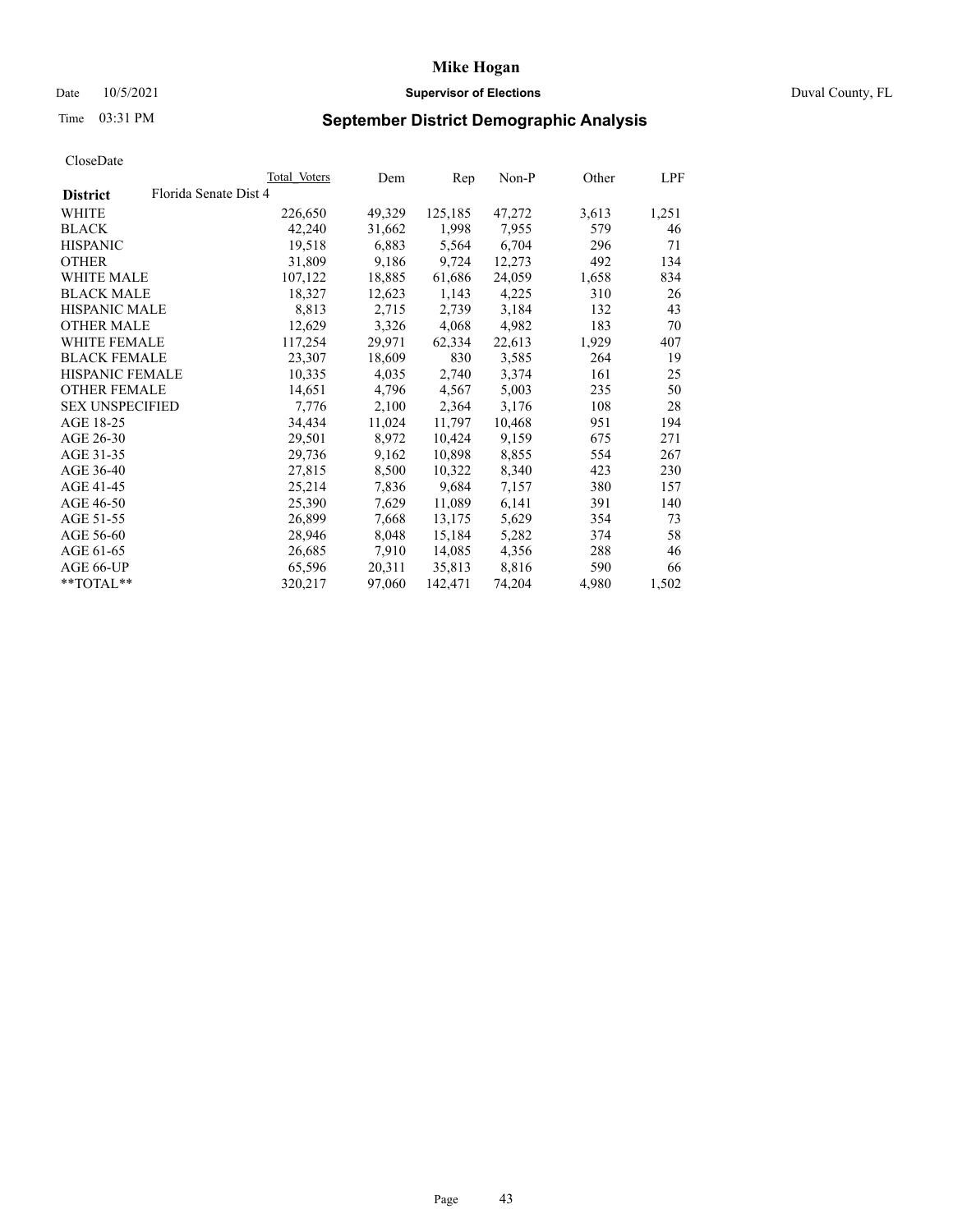# Date 10/5/2021 **Supervisor of Elections** Duval County, FL

# Time 03:31 PM **September District Demographic Analysis**

|                        |                       | Total Voters | Dem     | Rep    | Non-P  | Other | LPF   |
|------------------------|-----------------------|--------------|---------|--------|--------|-------|-------|
| <b>District</b>        | Florida Senate Dist 6 |              |         |        |        |       |       |
| WHITE                  |                       | 137,458      | 35,913  | 69,375 | 29,032 | 2,260 | 878   |
| <b>BLACK</b>           |                       | 138,743      | 113,615 | 4,504  | 19,323 | 1,175 | 126   |
| <b>HISPANIC</b>        |                       | 18,040       | 7,372   | 3,768  | 6,586  | 250   | 64    |
| <b>OTHER</b>           |                       | 27,042       | 9,918   | 6,183  | 10,426 | 411   | 104   |
| WHITE MALE             |                       | 63,779       | 14,198  | 33,677 | 14,300 | 1,016 | 588   |
| <b>BLACK MALE</b>      |                       | 55,333       | 42,723  | 2,373  | 9,535  | 630   | 72    |
| <b>HISPANIC MALE</b>   |                       | 8,041        | 3,008   | 1,944  | 2,954  | 103   | 32    |
| <b>OTHER MALE</b>      |                       | 9,961        | 3,302   | 2,634  | 3,825  | 146   | 54    |
| <b>WHITE FEMALE</b>    |                       | 71,959       | 21,268  | 34,929 | 14,252 | 1,227 | 283   |
| <b>BLACK FEMALE</b>    |                       | 80,874       | 68,954  | 2,044  | 9,292  | 531   | 53    |
| <b>HISPANIC FEMALE</b> |                       | 9,575        | 4,178   | 1,748  | 3,476  | 142   | 31    |
| <b>OTHER FEMALE</b>    |                       | 11,940       | 5,007   | 2,785  | 3,917  | 200   | 31    |
| <b>SEX UNSPECIFIED</b> |                       | 9,816        | 4,179   | 1,696  | 3,812  | 101   | 28    |
| AGE 18-25              |                       | 36,532       | 17,992  | 6,192  | 11,393 | 794   | 161   |
| AGE 26-30              |                       | 32,088       | 15,570  | 6,240  | 9,492  | 577   | 209   |
| AGE 31-35              |                       | 32,530       | 16,584  | 6,437  | 8,735  | 540   | 234   |
| AGE 36-40              |                       | 28,298       | 14,656  | 5,975  | 7,080  | 416   | 171   |
| AGE 41-45              |                       | 24,824       | 13,085  | 5,480  | 5,801  | 346   | 112   |
| AGE 46-50              |                       | 24,626       | 12,885  | 6,352  | 4,976  | 327   | 86    |
| AGE 51-55              |                       | 25,510       | 13,365  | 7,386  | 4,410  | 279   | 70    |
| AGE 56-60              |                       | 28,030       | 14,682  | 8,956  | 4,096  | 253   | 43    |
| AGE 61-65              |                       | 27,299       | 14,667  | 8,896  | 3,477  | 223   | 36    |
| AGE 66-UP              |                       | 61,546       | 33,332  | 21,916 | 5,907  | 341   | 50    |
| $*$ TOTAL $*$          |                       | 321,283      | 166,818 | 83,830 | 65,367 | 4,096 | 1,172 |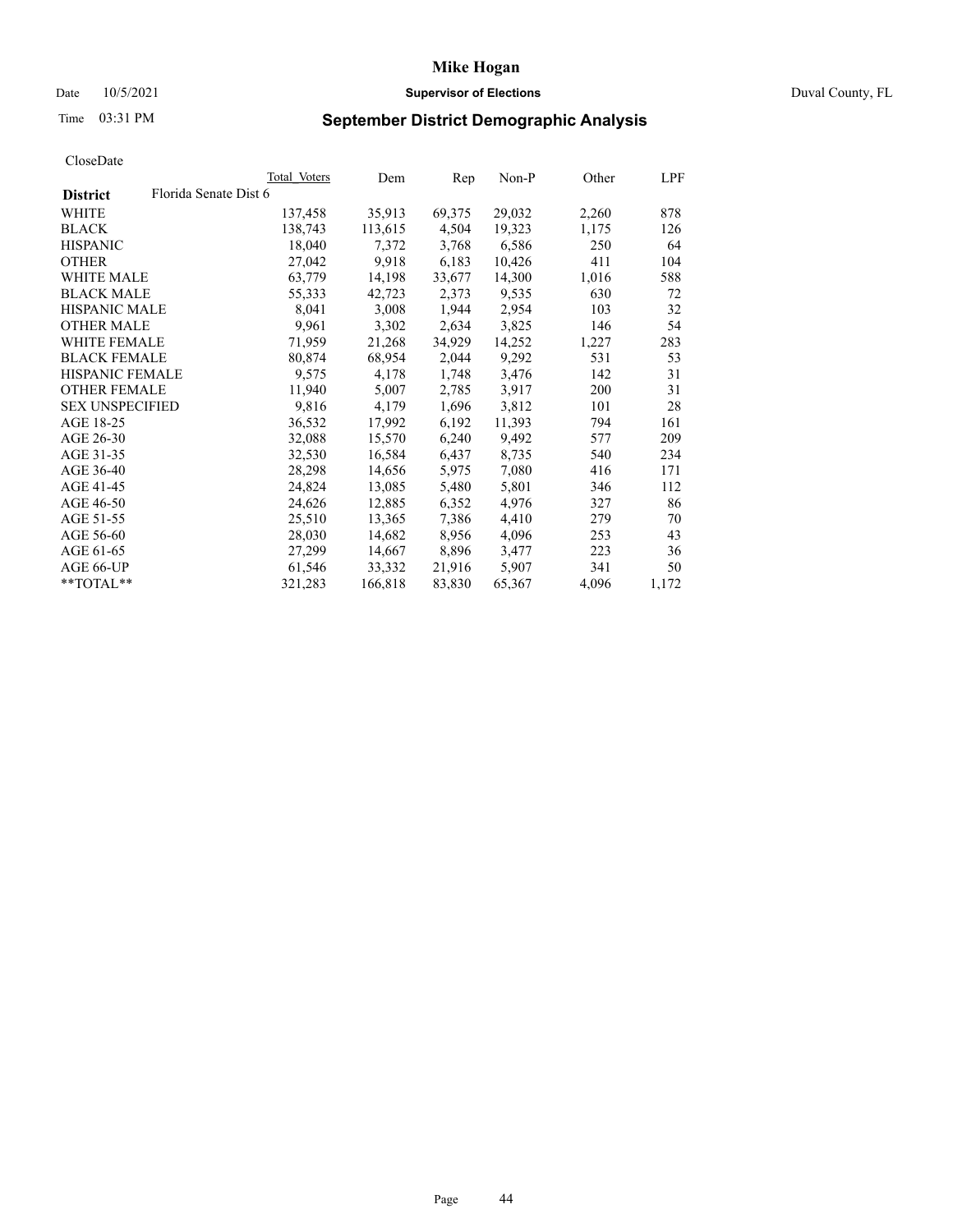# Date 10/5/2021 **Supervisor of Elections** Duval County, FL

# Time 03:31 PM **September District Demographic Analysis**

|                                          | Total Voters | Dem | Rep      | Non-P | Other | LPF |
|------------------------------------------|--------------|-----|----------|-------|-------|-----|
| Florida Senate Dist 9<br><b>District</b> |              |     |          |       |       |     |
| WHITE                                    | $\theta$     | 0   | $\Omega$ | 0     | 0     | 0   |
| <b>BLACK</b>                             |              |     | 0        |       |       |     |
| <b>HISPANIC</b>                          |              |     | $_{0}$   |       |       |     |
| <b>OTHER</b>                             |              |     |          |       |       |     |
| WHITE MALE                               |              |     |          |       |       |     |
| <b>BLACK MALE</b>                        |              |     |          |       |       |     |
| <b>HISPANIC MALE</b>                     |              |     |          |       |       |     |
| <b>OTHER MALE</b>                        |              |     |          |       |       |     |
| <b>WHITE FEMALE</b>                      |              |     |          |       |       |     |
| <b>BLACK FEMALE</b>                      |              |     | 0        |       |       |     |
| <b>HISPANIC FEMALE</b>                   |              |     |          |       |       |     |
| <b>OTHER FEMALE</b>                      |              |     |          |       |       |     |
| <b>SEX UNSPECIFIED</b>                   |              |     |          |       |       |     |
| AGE 18-25                                |              |     |          |       |       |     |
| AGE 26-30                                |              |     |          |       |       |     |
| AGE 31-35                                |              |     |          |       |       |     |
| AGE 36-40                                |              |     | 0        |       |       |     |
| AGE 41-45                                |              |     |          |       |       |     |
| AGE 46-50                                |              |     |          |       |       |     |
| AGE 51-55                                |              |     |          |       |       |     |
| AGE 56-60                                |              |     |          |       |       |     |
| AGE 61-65                                |              |     |          |       |       |     |
| AGE 66-UP                                |              |     |          |       |       |     |
| $**TOTAL**$                              |              |     | 0        |       |       |     |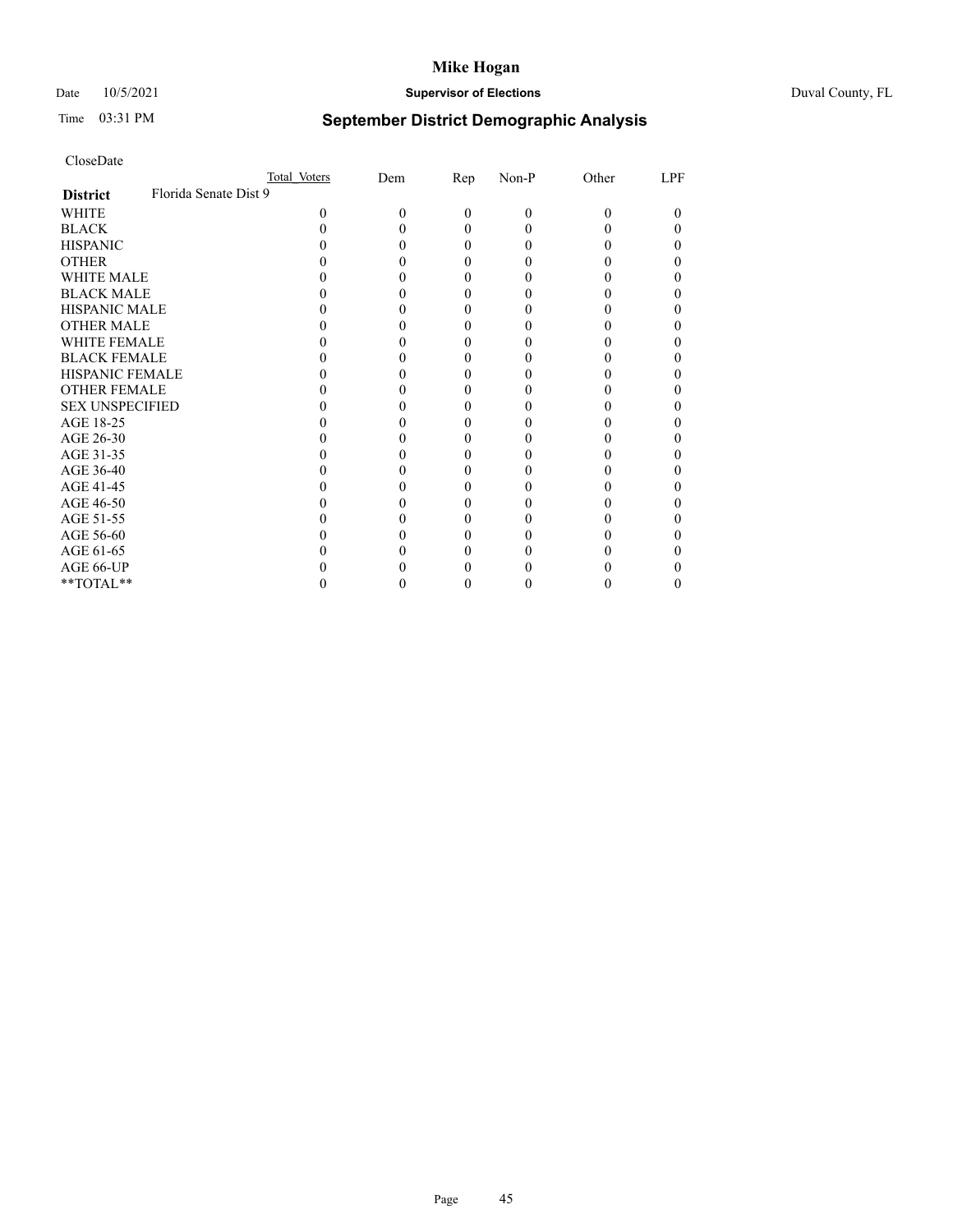# Date 10/5/2021 **Supervisor of Elections Supervisor of Elections** Duval County, FL

# Time 03:31 PM **September District Demographic Analysis**

|                                                  | Total Voters | Dem   | Rep   | Non-P | Other          | LPF            |
|--------------------------------------------------|--------------|-------|-------|-------|----------------|----------------|
| Jacksonville Beach District 1<br><b>District</b> |              |       |       |       |                |                |
| WHITE                                            | 5,096        | 1,274 | 2,502 | 1,194 | 98             | 28             |
| <b>BLACK</b>                                     | 360          | 270   | 16    | 71    | $\overline{2}$ | 1              |
| <b>HISPANIC</b>                                  | 185          | 63    | 66    | 51    | $\overline{4}$ |                |
| <b>OTHER</b>                                     | 353          | 79    | 120   | 139   | 13             | $\overline{2}$ |
| WHITE MALE                                       | 2,483        | 501   | 1,273 | 645   | 48             | 16             |
| <b>BLACK MALE</b>                                | 139          | 94    | 5     | 38    | 1              | 1              |
| <b>HISPANIC MALE</b>                             | 82           | 19    | 35    | 28    | 0              | 0              |
| <b>OTHER MALE</b>                                | 134          | 28    | 45    | 55    | 5              | 1              |
| WHITE FEMALE                                     | 2,567        | 765   | 1,202 | 539   | 50             | 11             |
| <b>BLACK FEMALE</b>                              | 215          | 170   | 11    | 33    | 1              | $\theta$       |
| <b>HISPANIC FEMALE</b>                           | 99           | 42    | 30    | 22    | 4              | 1              |
| <b>OTHER FEMALE</b>                              | 145          | 40    | 51    | 48    | 6              | $\theta$       |
| <b>SEX UNSPECIFIED</b>                           | 129          | 27    | 52    | 46    | $\overline{2}$ | 2              |
| AGE 18-25                                        | 539          | 167   | 201   | 154   | 15             | $\overline{2}$ |
| AGE 26-30                                        | 743          | 199   | 304   | 220   | 13             | 7              |
| AGE 31-35                                        | 615          | 164   | 232   | 193   | 17             | 9              |
| AGE 36-40                                        | 518          | 136   | 189   | 177   | 11             | 5              |
| AGE 41-45                                        | 412          | 108   | 169   | 124   | 9              | $\overline{2}$ |
| AGE 46-50                                        | 398          | 95    | 191   | 101   | 10             | 1              |
| AGE 51-55                                        | 455          | 109   | 230   | 108   | 6              | 2              |
| AGE 56-60                                        | 528          | 128   | 278   | 110   | 10             | $\mathfrak{2}$ |
| AGE 61-65                                        | 486          | 159   | 241   | 77    | 9              | $\theta$       |
| AGE 66-UP                                        | 1,300        | 421   | 669   | 191   | 17             | $\overline{2}$ |
| **TOTAL**                                        | 5,994        | 1,686 | 2,704 | 1,455 | 117            | 32             |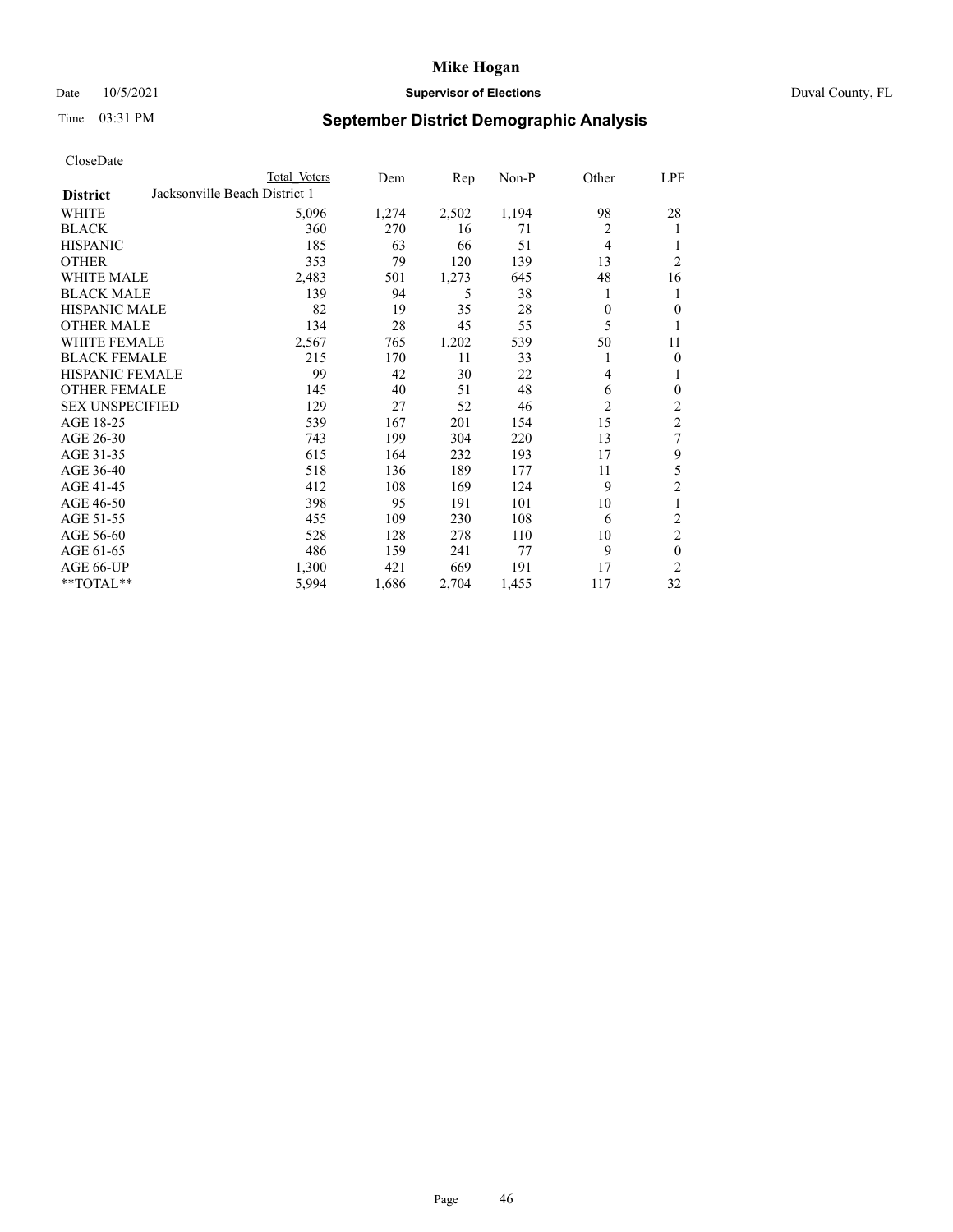# Date 10/5/2021 **Supervisor of Elections Supervisor of Elections** Duval County, FL

# Time 03:31 PM **September District Demographic Analysis**

|                                                  | Total Voters | Dem   | Rep            | $Non-P$ | Other          | <b>LPF</b>       |
|--------------------------------------------------|--------------|-------|----------------|---------|----------------|------------------|
| Jacksonville Beach District 2<br><b>District</b> |              |       |                |         |                |                  |
| WHITE                                            | 6,322        | 1,487 | 3,370          | 1,311   | 121            | 33               |
| <b>BLACK</b>                                     | 100          | 72    | 9              | 17      |                | 1                |
| <b>HISPANIC</b>                                  | 140          | 49    | 48             | 40      | 3              | $\mathbf{0}$     |
| <b>OTHER</b>                                     | 406          | 111   | 153            | 131     | 7              | $\overline{4}$   |
| <b>WHITE MALE</b>                                | 3,009        | 570   | 1,692          | 674     | 52             | 21               |
| <b>BLACK MALE</b>                                | 54           | 38    | 5              | 10      |                | $\mathbf{0}$     |
| <b>HISPANIC MALE</b>                             | 47           | 13    | 16             | 18      | $\theta$       | $\theta$         |
| <b>OTHER MALE</b>                                | 157          | 38    | 66             | 49      | $\overline{c}$ | $\overline{2}$   |
| WHITE FEMALE                                     | 3,257        | 902   | 1,657          | 617     | 69             | 12               |
| <b>BLACK FEMALE</b>                              | 44           | 33    | $\overline{4}$ | 6       | $\theta$       | 1                |
| <b>HISPANIC FEMALE</b>                           | 89           | 36    | 31             | 19      | 3              | $\boldsymbol{0}$ |
| <b>OTHER FEMALE</b>                              | 179          | 58    | 71             | 45      | 3              | 2                |
| <b>SEX UNSPECIFIED</b>                           | 132          | 31    | 38             | 61      | $\overline{2}$ | $\mathbf{0}$     |
| AGE 18-25                                        | 583          | 131   | 266            | 160     | 22             | $\overline{4}$   |
| AGE 26-30                                        | 560          | 123   | 258            | 156     | 12             | 11               |
| AGE 31-35                                        | 629          | 133   | 278            | 199     | 16             | 3                |
| AGE 36-40                                        | 530          | 125   | 240            | 152     | 9              | 4                |
| AGE 41-45                                        | 523          | 135   | 230            | 147     | 9              | $\overline{c}$   |
| AGE 46-50                                        | 482          | 95    | 259            | 113     | 11             | $\overline{4}$   |
| AGE 51-55                                        | 596          | 101   | 365            | 115     | 11             | $\overline{4}$   |
| AGE 56-60                                        | 673          | 157   | 376            | 120     | 16             | 4                |
| AGE 61-65                                        | 695          | 177   | 405            | 104     | 8              | 1                |
| AGE 66-UP                                        | 1,697        | 542   | 903            | 233     | 18             | 1                |
| **TOTAL**                                        | 6,968        | 1,719 | 3,580          | 1,499   | 132            | 38               |